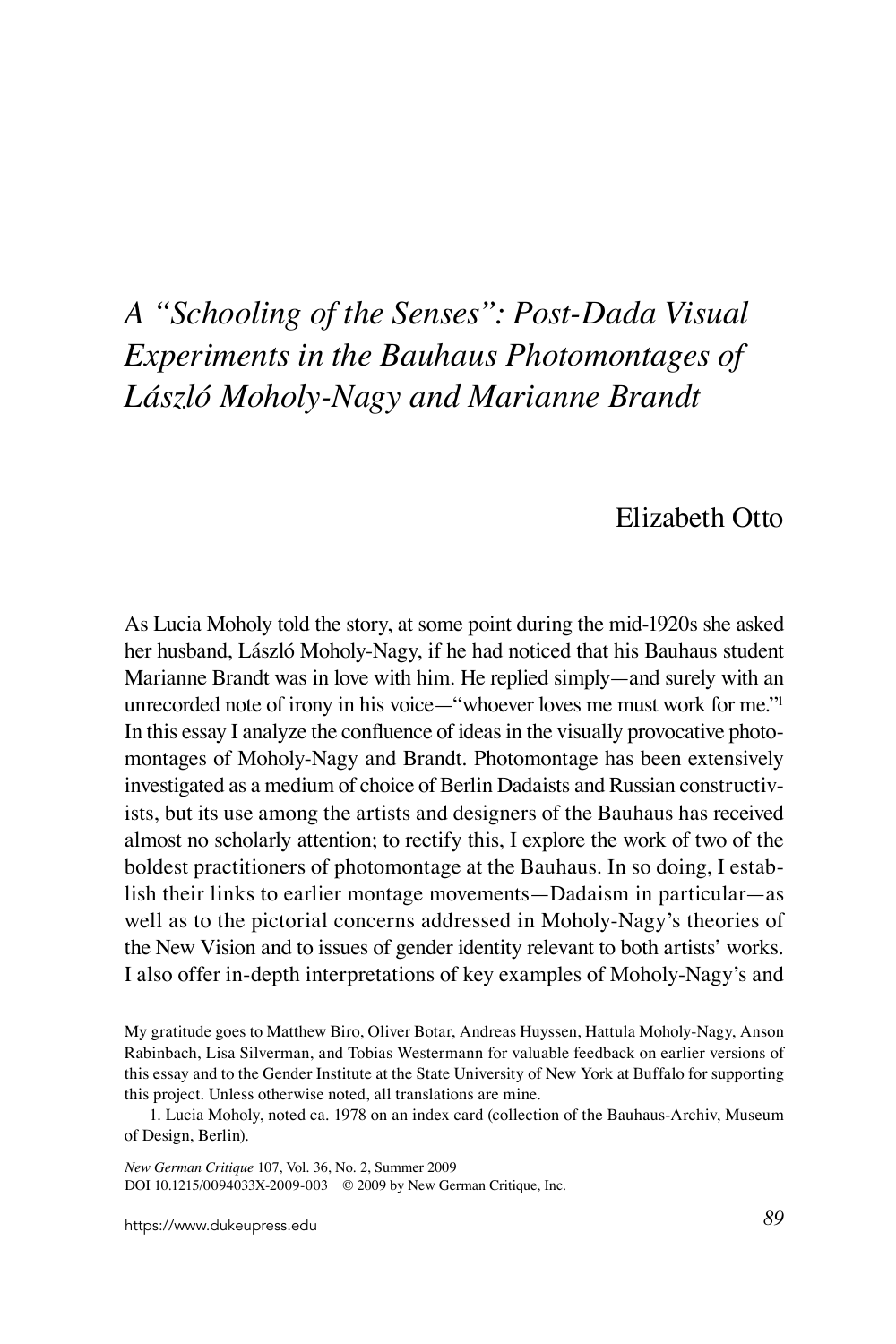Brandt's photomontages. While Moholy-Nagy's methodologies, theoretical writings, approach to design, and use of a wide variety of media and materials profoundly influenced Brandt, she clearly did much more than simply work for him or merely illustrate his ideas. Brandt, like many photomonteurs after World War I, was absorbing and synthesizing both experimental trends among the avant-garde and the wide array and massive quantity of photographic imagery suddenly available in the Weimar Republic's illustrated press.2

Famed for her work in metal, Brandt's sleek designs are today among the most easily recognizable Bauhaus objects.3 But her photomontages, largely unknown until recently, break new ground in their compositional form and content. Brandt left almost no theoretical writings of her own, and most of her letters to Moholy-Nagy, in which she might have written of the ideas behind specific works or projects, do not survive. However, many of her forty-five known photomontages come more clearly into focus when examined through the interpretive lenses provided by the ideas in Moholy-Nagy's essays on photography and montage. Close analysis of Brandt's montage work reveals that she adopted these ideas, which Moholy-Nagy developed for his classes and in communication with his students at the Bauhaus, for her own. In so doing, Brandt re-created photomontage as a dynamic balance between formal visual experimentation and an intervention in the pictorial field of the Weimar Republic. Brandt focused her montages on the modern city, the gendered role of the artist in the postwar era, and the popular press's obsession with the New Woman. In addition to examining Brandt's works in relation to Moholy-Nagy's montages and theoretical writings, I explore the evidence of mutual influence and collaboration. Moholy-Nagy was Brandt's mentor, but he was also two years her junior and clearly respected her artistic ability and extensive experience. His later montages incorporate elements of Brandt's unique approach and thus make visible their conversation on montage theory.

Arguably the most influential practitioner and advocate of international constructivism, Hungarian Moholy-Nagy was also an art theorist and teacher of

2. For a complete catalog of her photomontage works, see Elizabeth Otto, *Tempo, Tempo! The Bauhaus Photomontages of Marianne Brandt* (Berlin: Jovis Verlag and the Bauhaus-Archiv, 2005).

3. The 2007 sale at Sotheby's of Brandt's *Tea Infuser* (MT 49), designed in 1924 and, in this case, probably executed in 1927, set a record for the highest price ever paid for a Bauhaus design. (During the school's Weimar period, Bauhaus designs received MT numbers, akin to the ME numbers given in the Dessau Metal Workshop.) See Alice Rawsthorn, "The Tale of a Teapot and Its Creator," *International Herald Tribune*, December 16, 2007. For more on Brandt's metal designs, see Klaus Weber, ed., *Die Metallwerkstatt am Bauhaus* (Berlin: Bauhaus-Archiv, 1992), 138–83. A number of Brandt's metal designs are available from such companies as Alessi, Italy.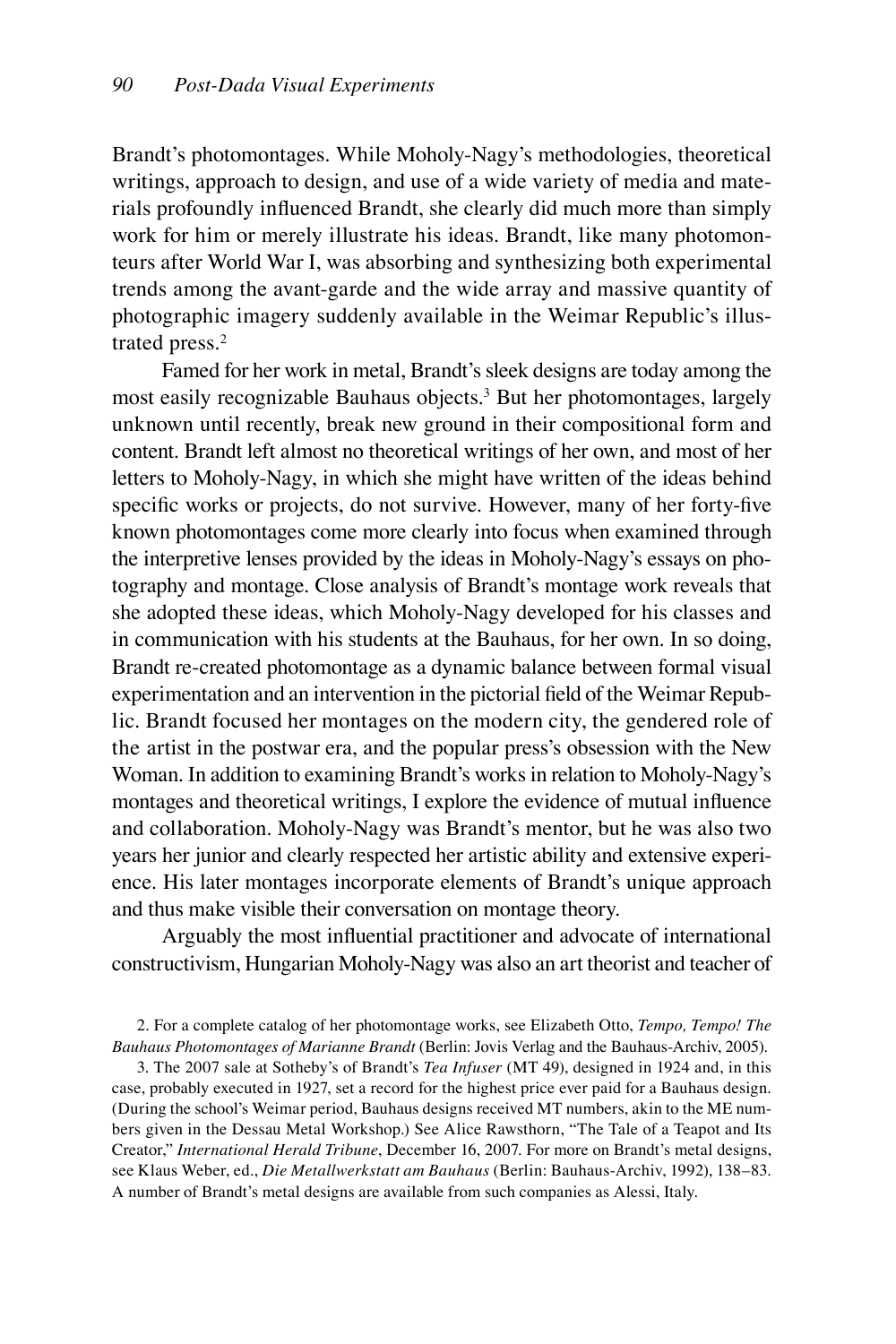art and design who worked in a number of countries, particularly Germany and the United States. During his relatively short life, he wrote extensively on the role of art in contemporary society, the possibilities for expanding human vision through such new media as film and photography, and the Bauhaus itself. $4$ Moholy-Nagy was invited by Bauhaus director Walter Gropius to become a professor at the school in 1923 at twenty-seven—he was the youngest professor ever to work there—and his arrival coincided with a general turn away from the influences of expressionism and toward constructivism at the school.<sup>5</sup>

Moholy-Nagy's best-known photomontages use larger, more complete photographic elements than was typical of Berlin Dada montages; this and his strong compositional aesthetic evidence his links to Soviet and international constructivism as opposed to the more fragmentary approach of Berlin Dadaists in the early 1920s.<sup>6</sup> In these works Moholy-Nagy often seems preoccupied with the visual play of found photographic images that he uses to create fragmentary pictorial illusions. While his works focus on issues of form, they often reveal a surprising emotional engagement and probing of a troubled masculinity, strong contrasts to the more formal abstract paintings and photograms for which he is better known. Both Moholy-Nagy and Brandt were working with complex pictorial theories that were interwoven with more personal responses to gender dynamics and the rise of modernism in the interwar period. Photomontage was an ideal medium for the meeting of problems of form and interwar content, and multiple layers of meaning are often embedded in these cut and combined images.

While Moholy-Nagy is known for his constructivist-influenced photomontages, this work was in fact rooted in Berlin Dada. Moholy-Nagy recorded having made his first montage experiments about two years after his 1920 move from Budapest to Berlin, a city in which he had quickly become connected with Dadaists and other members of the international avant-garde. Initially he was skeptical of and even put off by the forms of montage that he encountered there. In a letter of April 1920 he wrote that "in the latest exhibition of *Der Sturm*, a man called Kurt Schwitters is exhibiting pictures made from

4. Moholy-Nagy died at the age of fifty-one in 1946. Many of his books are still in print in both German and English. The best collection of his articles and essays available in English is Krsztina Passuth, *Moholy-Nagy*, trans. Eva Grusz et al. (New York: Thames and Hudson, 1985).

5. For more on the changes that Moholy-Nagy instituted at the Bauhaus and the profound effects that the school had on him, see Krsztina Passuth, "The Youngest Professor at the Bauhaus," in *Moholy-Nagy*, 39–42.

6. For more on international constructivism, see Kai-Uwe Hemken and Rainer Stommer, eds., *Konstruktivistische Internationale, 1922–1927: Utopien für eine europäische Kultur* (Stuttgart: Hatje; Düsseldorf: Kunstsammlung Nordrhein-Westfalen, 1992).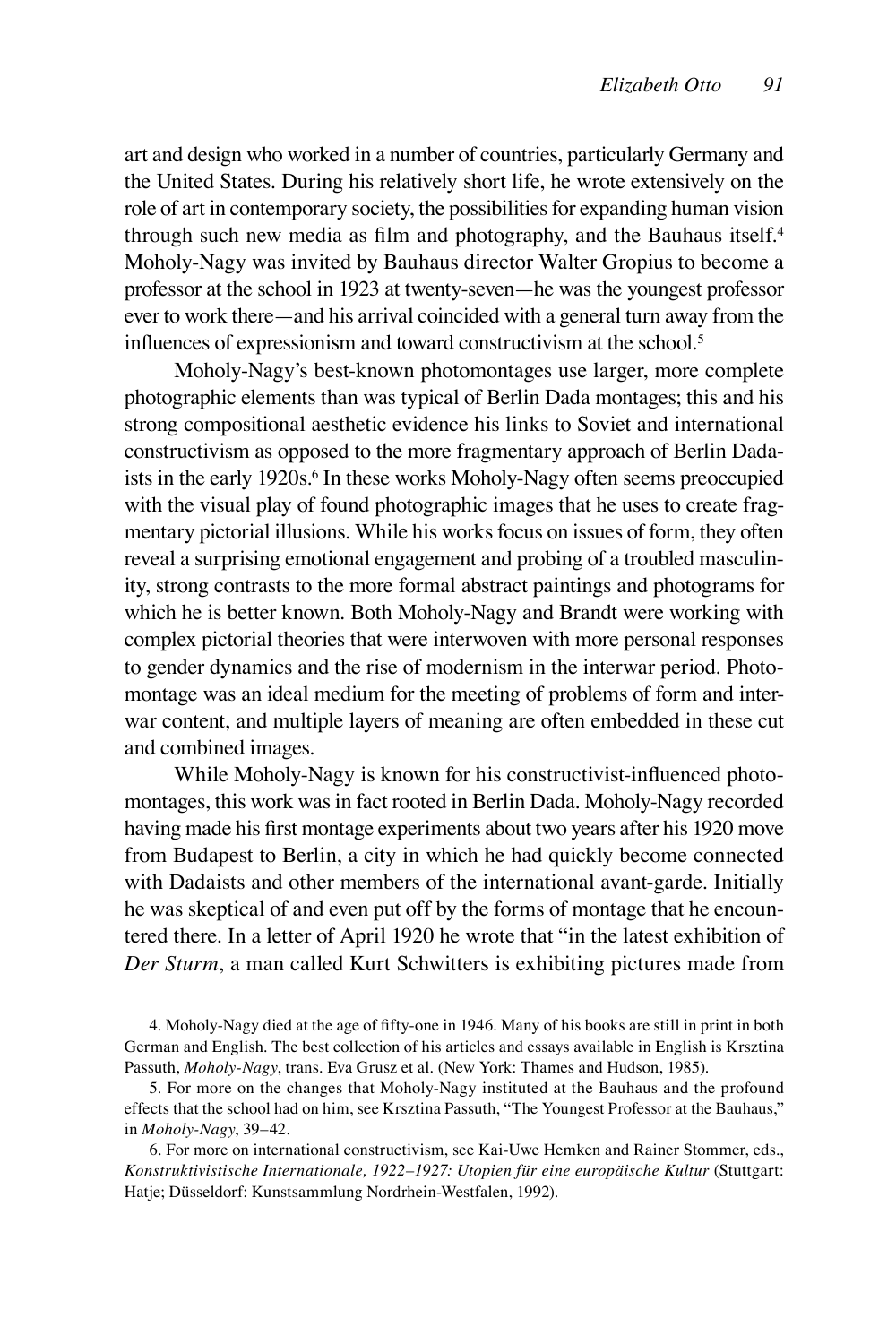newspaper articles, luggage labels, hair, and hoops. What's the point? Are these painterly problems?"7 It was while sharing a "nearly unheatable" studio with Schwitters during the financial crisis of the winter of 1922–23 that Moholy-Nagy produced his own first-known Dadaistic, fragmentary montage titled 25 Bankruptcy Vultures (25 Pleitegeier; fig. 1).<sup>8</sup> Moholy-Nagy later talked about this turn to montage as coming out of intense financial hardship: "In the meantime the German Mark had fallen to twenty five million per dollar. We had no money to buy paint or canvas. So Kurt inspired me to follow his example and use the 'currency' [*Währung*] of the day as a material for collage."9 In a footnote to his later biographical essay, "Abstract of an Artist," Moholy-Nagy expands on these origins: "Under the influence of cubist collages, Schwitters's 'Merz' painting, and Dadaism's brazen courage, I started out with my photomontages, too."10

This first work in montage uses halftone text and image fragments, none of which are photographic reproductions. Disjointed in nature, *25 Bankruptcy Vultures* clearly evidences Dadaism's influence. It includes reversed blackand-white silhouettes of the same figure and the pink head, neck, and claws of a vulture. Prominently featured are fragments of high-denomination mark bills and colorful 25s clustered around the two shadowy silhouettes who seem to be lurking like vultures to profit from those who cannot withstand the ongoing financial hardship of the times. These figures are also linked to recent European history and politics. On the hat of the upper figure snippets of text mark him as "a handsome Otto," and Otto von Bismarck's last name appears on the head of the lower silhouette. This evocation of Bismarck can be linked to a medal on the black figure's chest and, on the right side of this work, the image of a medieval knight with an eagle—Germany's national bird—on his shield; together these elements form a jibe at the type of predatory militarism for which Bismarck had been famous in the nineteenth century. The legacy of this militarism was blamed by many for World War I and subsequent financial instabilities. These figures are also linked to a playful mocking of profiteering bankers. Across the lower figure's brow is *Reichsba*, clearly a fragment of the

 7. Moholy-Nagy to Iván Hevesy, April 5, 1920 (collection of the Documentation Center of the Art History Research Group of the Hungarian Academy of Sciences, Budapest, reproduced in Passuth, *Moholy-Nagy*, 388).

 8. This work has also been reproduced under the title *Pleitegeier* (see, e.g., Irene-Charlotte Lusk, *Montagen ins Blaue: László Moholy-Nagy, Fotomontagen und -collagen, 1922–1943* [Gießen: Anabas, 1980], 68–69). However, the original, now located in the Israel Museum, Jerusalem, is clearly titled *25 Pleitegeier* in Moholy-Nagy's hand.

 9. László Moholy-Nagy, quoted in Otto Friedrich, *Weltstadt Berlin: Größe und Untergang, 1918–1933* (Munich: Desch, 1973), 130.

10. László Moholy-Nagy, "Abstract of an Artist" (1944), in Passuth, *Moholy-Nagy*, 362.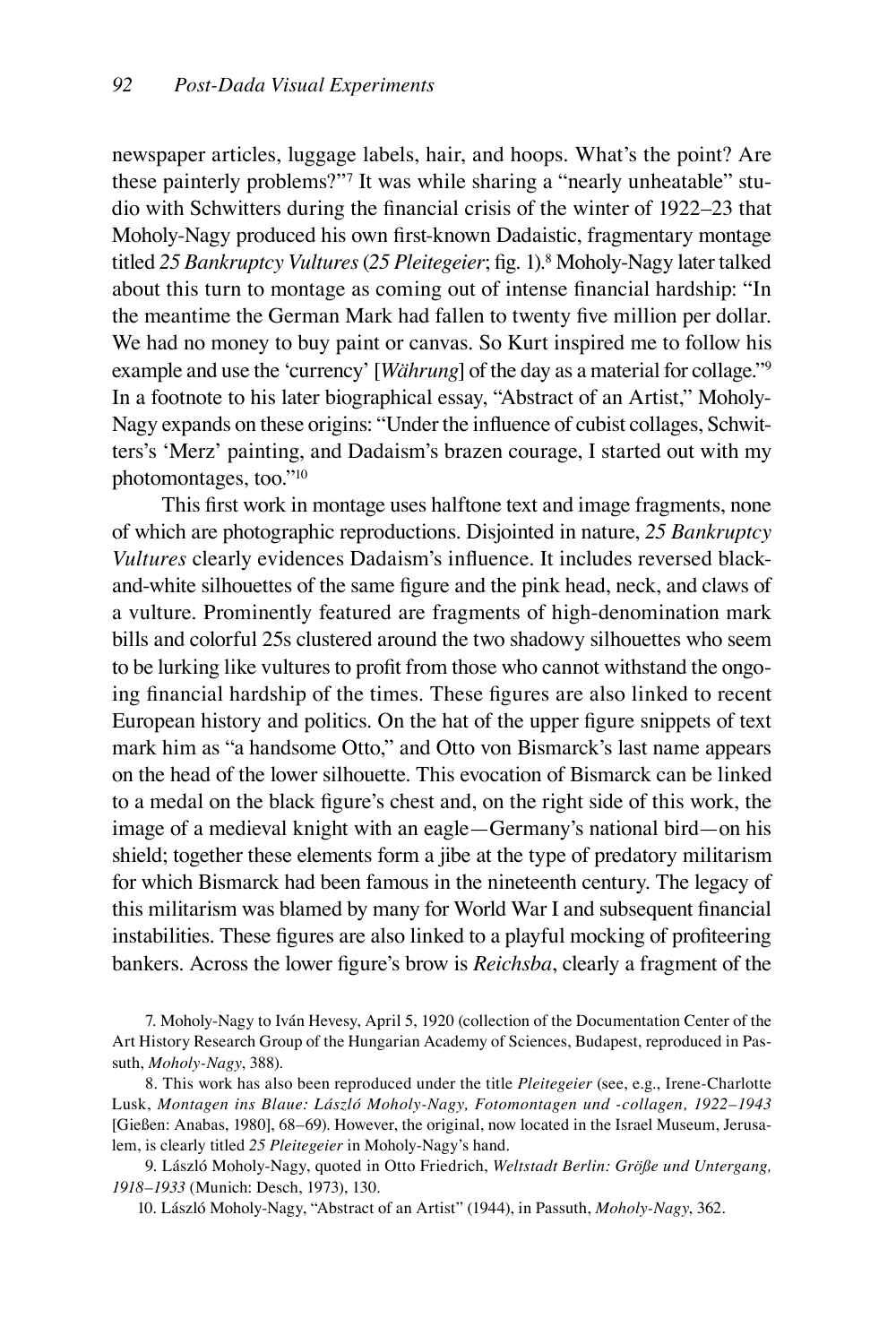

Figure 1. László Moholy-Nagy, *25 Bankruptcy Vultures* (*25 Pleitegeier*), 1922–23, collage of printed paper with ink on paper, 30 × 23 cm. The Vera and Arturo Schwarz Collection of Dada and Surrealist Art, the Israel Museum, Jerusalem. Photograph © The Israel Museum. © 2008 Artists Rights Society (ARS), New York/VG Bild-Kunst, Bonn

word *Reichsbank* (National Bank). But the end of the fragment also sounds like "bah!" an expression of disgust often used in German with children, making this national institution seem silly.

The destruction and chaos of the war are evident not only in the torn bits of paper glued at random on this work but in additional text and imagery found in it. At the top right, text extracts spell out "the City Treasury of the city pays / money / WITHOUT / marks." In the middle left a German eagle crashes headfirst into the word *Million*—whether this is a count of people or marks is unclear—and the eagle's blood is spattered on the pure white chest of the lower male silhouette. *25 Bankruptcy Vultures*, made by a veteran whose war wounds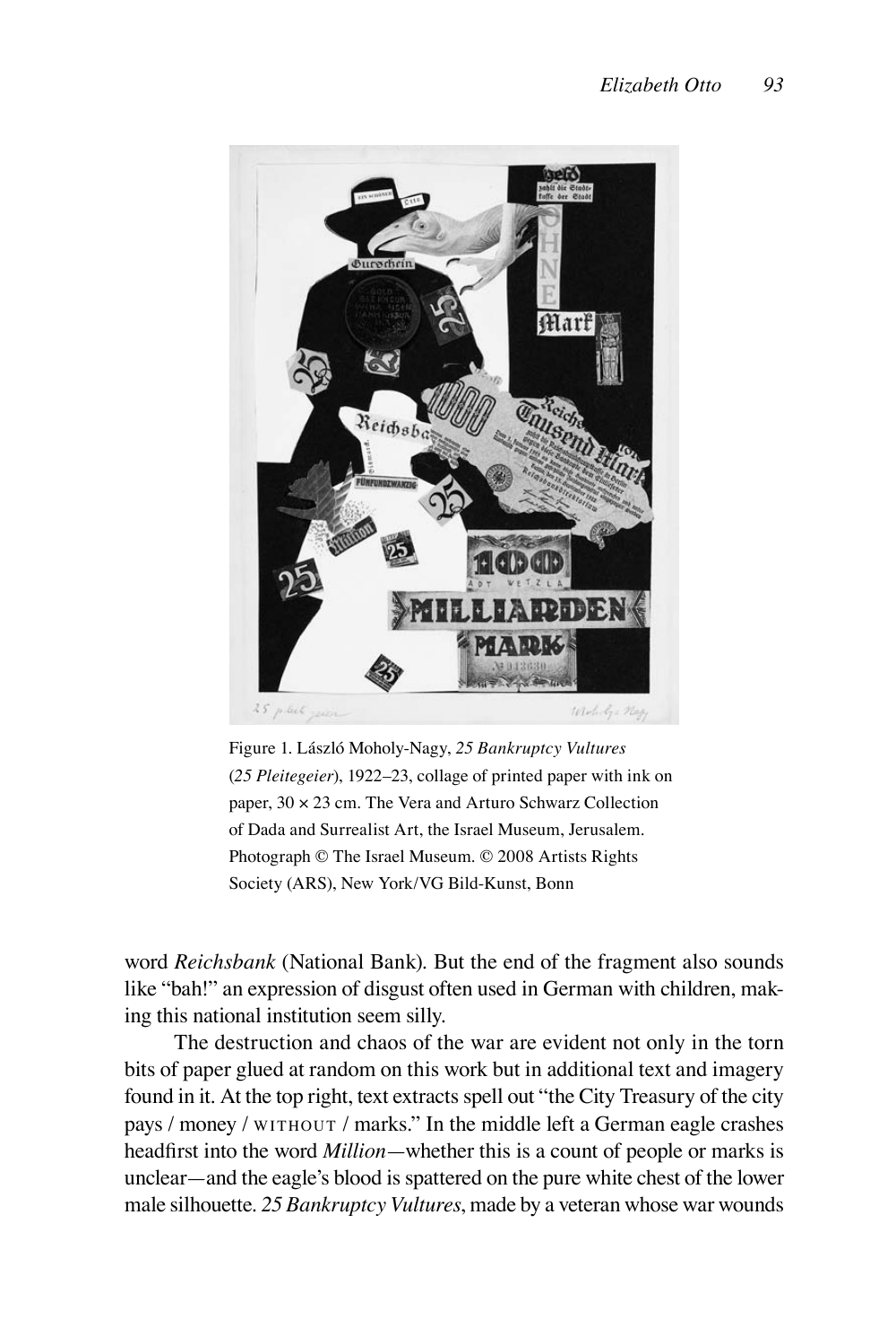led to his release from service and who was now living through this financial crisis, is a trenchant critique of incompetent and nonsensical military and financial systems.

But 25 Bankruptcy Vultures is also a reflection on the theme of transformation, and it performs its own forms of alchemy. Symbolic animals appear in a relationship of replacement or even ouster, for amid the fragmentary evidence of a tanking economy, a vulture replaces the dying national eagle. A short text incorporated in this work foregrounds this theme. On the blacksilhouetted figure's medal is a poem in which one thing is replaced with another for nationalistic and military reasons: "I gave gold to the military for the honor of iron" (Gold gab ich zur Wehr, Eisen nahm ich zur Ehr). Above all else, the bits of bills directly emphasize the theme of exchange. The large fragment in the middle of the montage, which at first appears to be a portion of a thousand-mark bill, is in fact a mere placeholder: "The Central Treasury of the National Bank in Berlin will pay the presenter of this banknote one thousand marks." This note is dated September 15, 1922, and the unstable financial situation is emphasized by another date and further text: "Beginning January 1, 1923, this banknote may be recalled for exchange with other legal means of payment." Therefore, this bill held value only as a form of exchange for other kinds of money; on its own it was worthless. Even in the moment of its printing, its flimsy authority was revealed when it was given only the shortest of life spans. Lastly, the work itself is transformed through all of its talk of money. Not only is it marked as a "thousand marks" in the central fragment, it is made into a "voucher" (*Gutschein*) across the neck of the black figure, labeled "25" in multiple positions, and, most prominently, neatly designated as "100 billion marks" at the lower right.<sup>11</sup> In a piece on the theme of bankruptcy and greed, Moholy-Nagy transforms the worthless paper ground of this montage with the worthless paper money of the day. In so doing, he makes the work itself into a mocking monetary instrument, one that, like all the other forms of bank notes created on an ad hoc basis at this time, was useless for actually purchasing anything.

In performing these transformations—eagle into vulture, gold into iron, paper into money, and money into paper—Moholy-Nagy plays on the wider *Ersatzkultur* of the time, in which seemingly everything could be replaced with some cheaper version of itself. Maria Makela has skillfully explored this aspect of World War I and early Weimar culture and linked it to her analysis of

11. This hundred-billion-mark bill is part of the wider trend to create local money, in this case from the central German city of Wetzlar.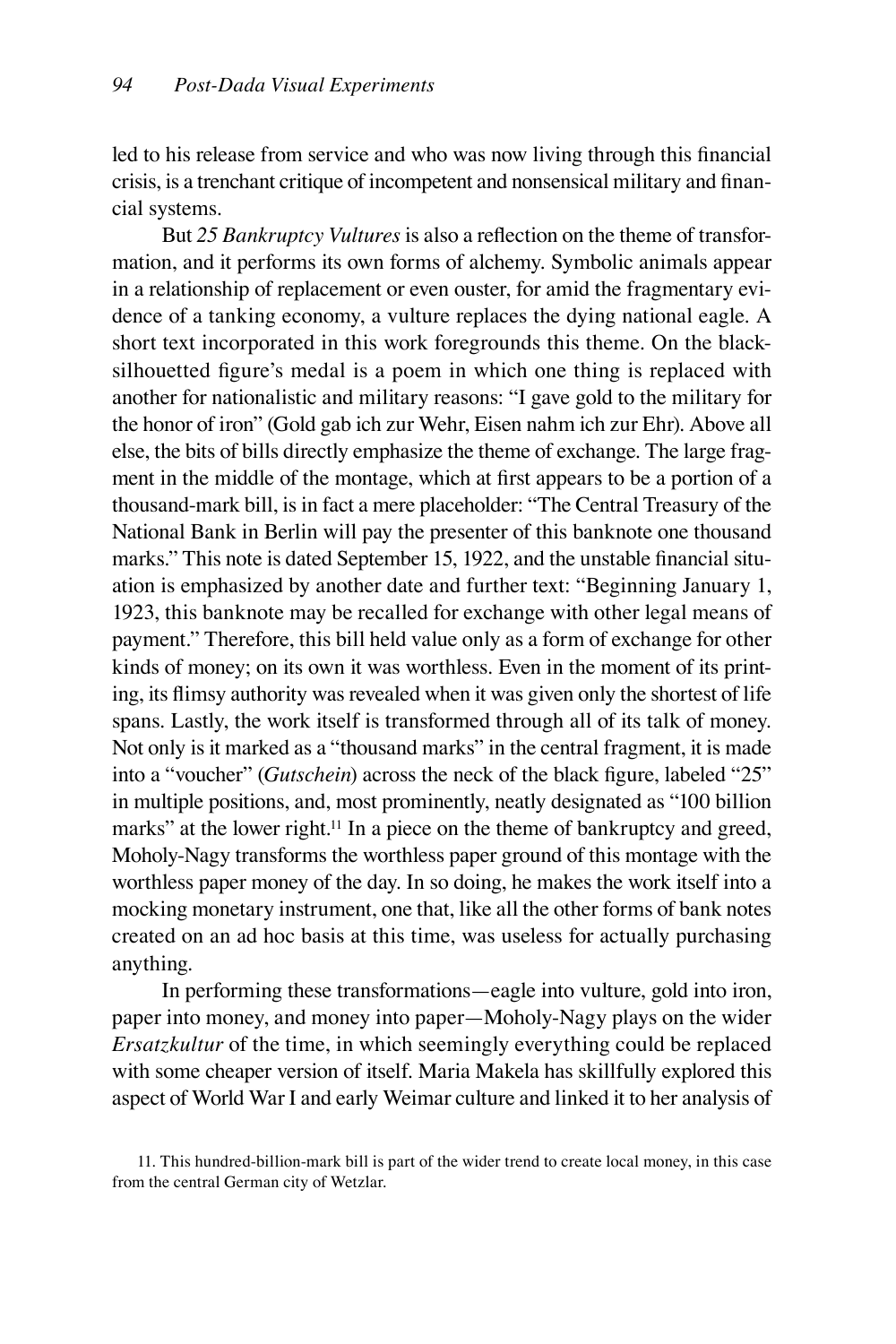Schwitters's montages.<sup>12</sup> In his first engagement with this medium, Moholy-Nagy has created a montage heavily influenced both by Schwitters's garbagepicking aesthetic and by the trenchant critiques made by members of Berlin Dada, for example, when they called for viewers to "invest in Dada!"<sup>13</sup> Using mass-produced text and disposable imagery cut from everyday life, *25 Bankruptcy Vultures* ridicules politics and military culture, calls attention to the abstract nature of financial systems, and posits the transformational power of montage's mediations.

When he began teaching at the Bauhaus, Moholy-Nagy developed sophisticated and experimental approaches to montage, and his works quickly took on the sleekness of constructivism. These subsequent montages relate to his ideas on modern photography and make connections to advertising, cinema, and design. Through their content, they address personal, narrative, and political issues. Already a published visual theorist, it was also at this time that Moholy-Nagy began to write longer essays on aspects of post–World War I art. Among his most cogent and influential treatises on visual representation is *Painting Photography Film* (*Malerei Fotografie Film*), first published in 1925 as the eighth in the Bauhaus Books series. A number of the volume's ideas clearly apply to his photomontage practice of the 1920s, and they also became central to Brandt's photomontage methods. In the introduction, Moholy-Nagy posits the usefulness of both photography and painting for "present-day optical creation," but he designates the purview of the former as representation (*Gestaltung der Darstellung*) and that of the latter as color (*Gestaltung der Farbe*).<sup>14</sup> At the time that Moholy-Nagy was embracing a constructivist idiom,

12. Maria Makela, "Cloth Culture: On Ersatz and Merz" (lecture, German Studies Association Annual Conference, St. Paul, MN, October 4, 2008). Makela points out that seemingly everything had its own *Ersatz* during and after the war, including even cloth curtains, which were requisitioned by the government and could be replaced with curtains made of washable paper.

13. The phrase "Legen Sie Ihr Geld in dada an!" was used by a number of Berlin Dadaists. See, e.g., Raoul Hausmann, *L'inconnu Raoul Hausmann* (1919), and Hausmann and Johannes Baader, *Angekarte* (1919), two interrelated postcard montages that use fragments of this phrase (Eva Züchner et al., *Der deutsche Spiesser ärgert sich: Raoul Hausmann, 1886–1971* [Berlin: Berlinische Galerie, 1994], 165–66).

14. László Moholy-Nagy, *Malerei Fotografie Film* (1925, 1927), ed. Hans Wingler (Berlin: Mann, 1986), 5–6. The English version is László Moholy-Nagy, *Painting Photography Film*, trans. Janet Seligman (London: Lund Humphries, 1969), 7–8. Painting was one of Moholy-Nagy's most important media for experimentation, but it seems to have troubled him at times that he still needed this traditional form. In 1934 he blamed industry and mass media for blocking experimentation and concluded that "since it is impossible at present to realize our dreams of the fullest development of optical techniques (light architecture), we are forced to retain the medium of easel painting" (Moholy-Nagy to Frantisek Kalivoda, June 1934, in Sibyl Moholy-Nagy et al., *Laszlo Moholy-Nagy* [Berlin: Hartmann; Chicago: Museum of Contemporary Art, 1969], 15).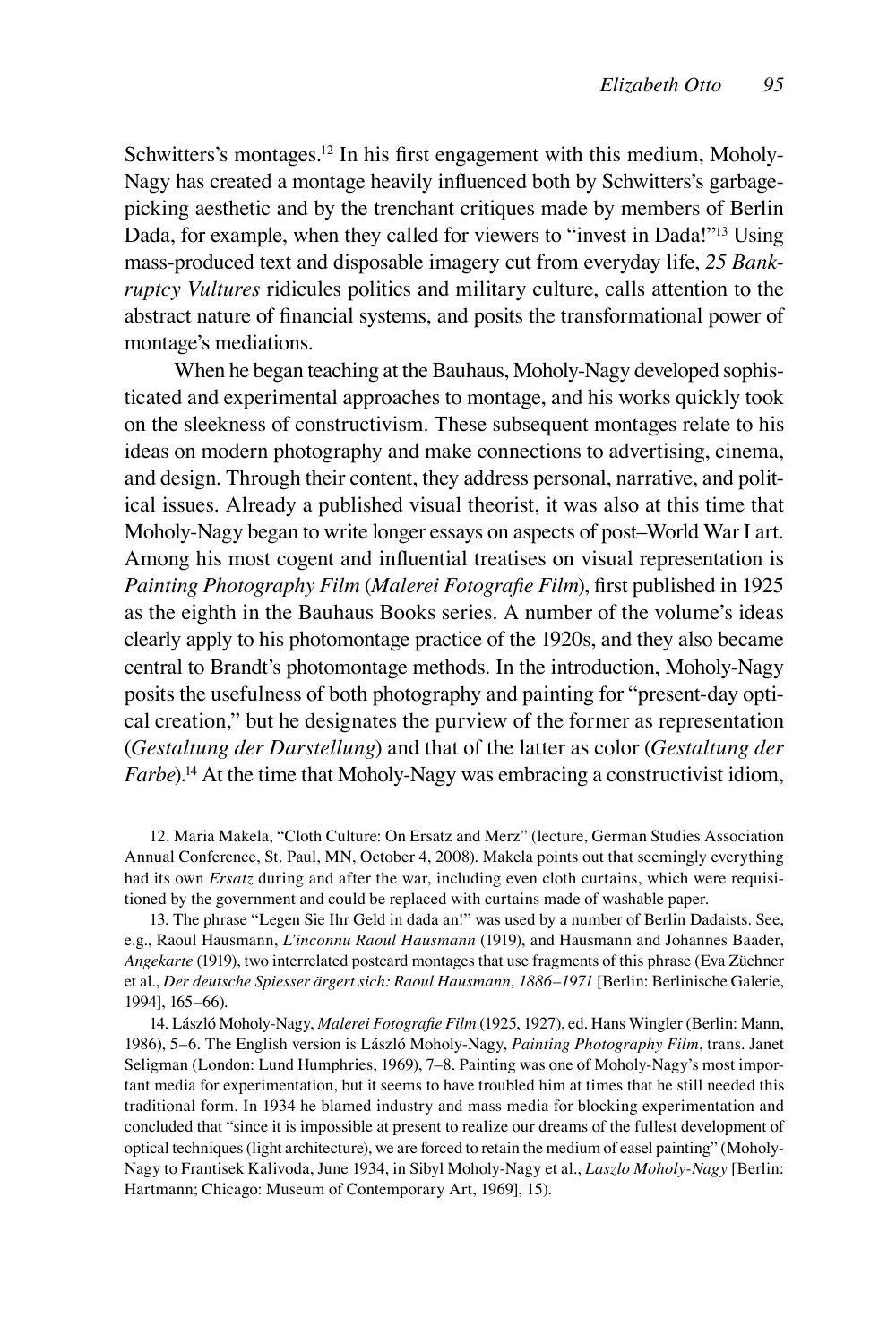he championed abstraction and a new approach to painting, but he also saw an ongoing need for representation, a role that could be fully transferred to photography.

Moholy-Nagy addresses photomontage techniques directly at a few points in *Painting Photography Film*. In fact, this 1925 book is likely the first printed use of the word *photomontage*, which Moholy-Nagy applies to works by Hannah Höch and Paul Citroen.15 To differentiate his own montages from those of other artists, Moholy-Nagy referred to them as *Fotoplastiken* or "photo sculptures."<sup>16</sup> In these works, the photomontages were maquettes for the actual final products, the "photo sculptures," which were photographs of the montages. Where montages are unique, *Fotoplastiken* are infinitely reproducible. Still, Moholy-Nagy also kept the original montages, and it is these that I discuss. Significantly, in the chapter "The Future of the Photographic Process," Moholy-Nagy groups together newer modes of creating photomontages by defining photo sculptures and the montage of his day as "a more advanced form than the early glued photographic compositions (photomontage) of the Dadaists." The photo sculptures attend more carefully to composition: "They are pieced together from various photographs and are an experimental method of simultaneous representation; compressed interpenetration of visual and verbal wit; weird combinations of the most realistic, imitative means which pass into imaginary spheres. They can, however, also be forthright, tell a story; more veristic 'than life itself.'"<sup>17</sup> For Moholy-Nagy, combining photographic materials with constructivist composition allowed for a new vision that might transcend the stopped time of the single frame by creating humor, jarring the spectator, or revealing new truths. Ultimately, constructivist methods—including precise composition, filmic scope, and visual rhyming—became central to the montages of both Moholy-Nagy and Brandt. Like her mentor, Brandt also briefly engaged a Dadaistic form of montage, then quickly moved to a more constructivist form of composite image.

Prior to contact with the Bauhaus, Brandt was already an established artist. She began studying painting and sculpture in 1912 at Saxony's Grand Ducal School of Fine Art in Weimar—the building that would become the

15. Moholy-Nagy, *Painting Photography Film*, 37, 106–7. Of course, claims to have been the first to use the word *montage* in discussions held in 1919 or earlier abound. See Brigid Doherty, "Berlin Dada: Montage and the Embodiment of Modernity, 1916–1920" (PhD diss., University of California, Berkeley, 1996), for more on the Berlin Dadaists' narratives of origin.

16. "Photoplastics" has been the common translation of *Fotoplastiken*, but this translation misses the sense of Moholy-Nagy's term.

17. Moholy-Nagy, *Painting Photography Film*, 36, 37.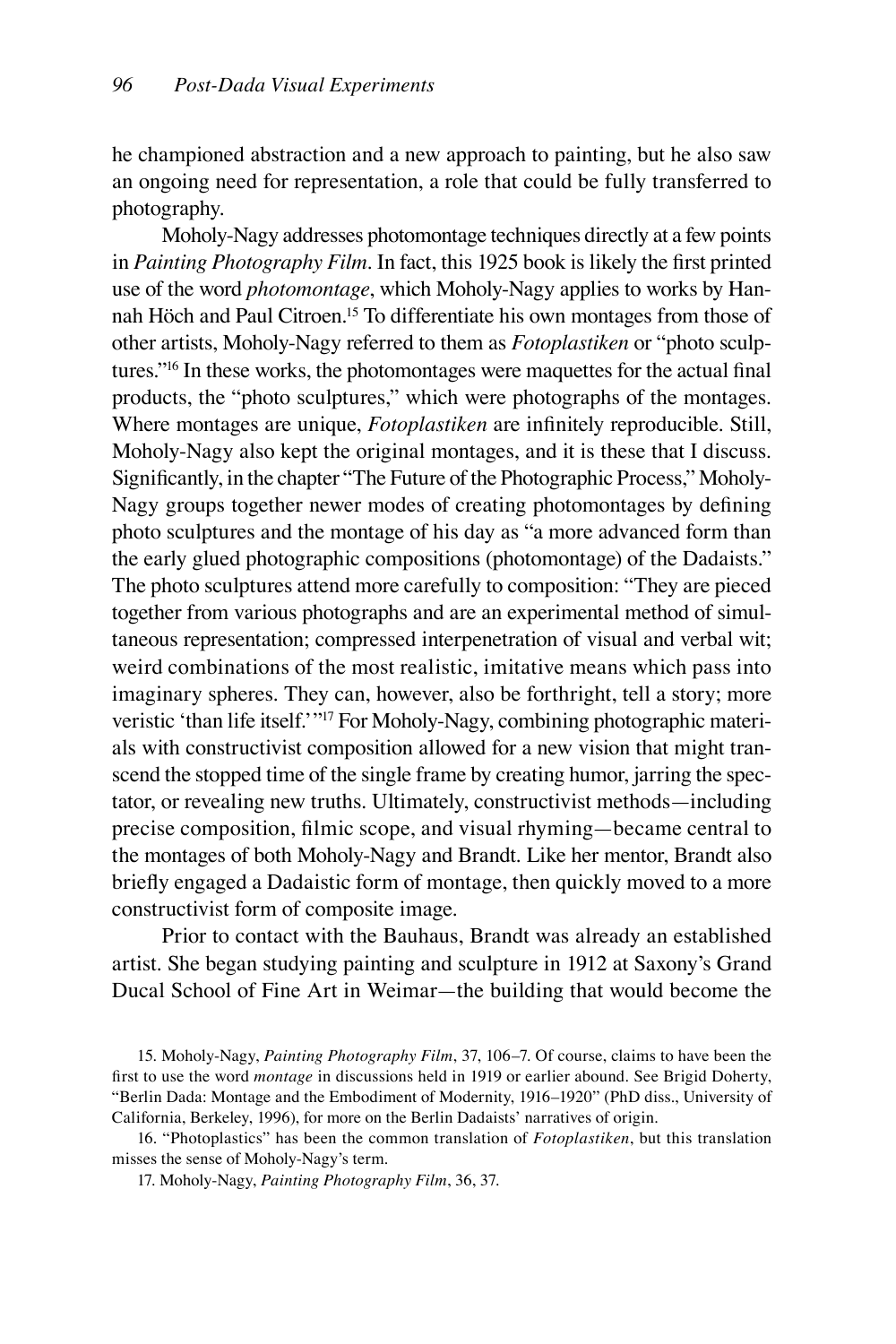Bauhaus. After some time spent in Munich, she received her degree in 1918. She then worked another five years as a painter, spending time in Oslo, Paris, and southern France and participating in several exhibitions. In 1923 she returned to Weimar and attended the first Bauhaus exhibition, which included abstract constructivist paintings and sculptures by Moholy-Nagy. Shortly thereafter Brandt dramatically rejected the primary medium in which she had already established herself. She piled up her expressionistic, representative paintings and burned them.

A few months later, at the start of 1924, Brandt began her studies at the Bauhaus, where she soon found her new medium, the one that would make her reputation as one of the best Bauhaus designers: metal. Female students in the Bauhaus were generally streamed into the weaving workshop, but, at the suggestion of Moholy-Nagy, as head of the Metal Workshop with whom Brandt had studied in the preliminary course (*Vorkurs*), Brandt chose metal and started as an apprentice in the summer of 1924. She later wrote about the difficulties she had had as one of the few women in this male-dominated workshop.<sup>18</sup> Despite initially being tested by her male colleagues, Brandt secured more contracts for industrial production of her designs than anyone else in the workshop.<sup>19</sup> Already during her first year at the Bauhaus she made some of her best-known works, including the silver and ebony *Tea Infuser and Strainer*, which, with its use of stark modernist forms and banishing of almost all ornament, epitomizes the streamlined design that made the Bauhaus's reputation.20 Brandt quickly rose through the shop's ranks to hold positions of chief assistant

18. Marianne Brandt, "Letter to the Younger Generation," in *Bauhaus and Bauhaus People*, ed. Eckard Neuman, trans. Eva Richter and Alba Lorman (New York: Van Nostrand Reinhold, 1992), 106. For more on the topic of gender relations and the divisions of labor at the Bauhaus, see Sigrid Wortmann Weltge, *Women's Work: Textile Art from the Bauhaus* (San Francisco: Chronicle Books, 1993); Anja Baumhoff, *The Gendered World of the Bauhaus: The Politics of Power at the Weimar Republic's Premier Art Institute, 1919–1932* (Frankfurt am Main: Lang, 2001); and Katrina Rüedi Ray, "Bauhaus Hausfraus: Gender Formation in Design Education," *Journal of Architectural Education* 55, no. 2 (2001): 73–80.

19. According to her 1928 certificate of competence (*Befähigungszeugnis*), issued by the Bauhaus and signed by Gropius and Moholy-Nagy, "her completed projects and designs may be considered among the best Bauhaus works; the majority of metal workshop models that have been selected for industrial mass production are by her" (ihre ausgeführten arbeiten und entwürfe können zu den besten bauhausarbeiten gerechnet werden; die meisten von der industrie zur serienmässigen herstellung übernommenen modelle der metallwerkstatt stamen von ihr) (Befähigungszeugnis, Marianne Brandt, 1928, collection of the Bauhaus-Archiv, Berlin; portions reproduced in Karsten Kruppa, "Marianne Brandt: Annäherung an ein Leben," in Weber, *Die Metallwerkstatt am Bauhaus*, 48).

20. Images of Brandt's metalwork are readily available on the Web. See the Metropolitan Museum of Art's *Tea Infuser and Strainer* by Brandt at www.metmuseum.org/toah/hd/dsgn2/ ho\_2000.63a-c.htm.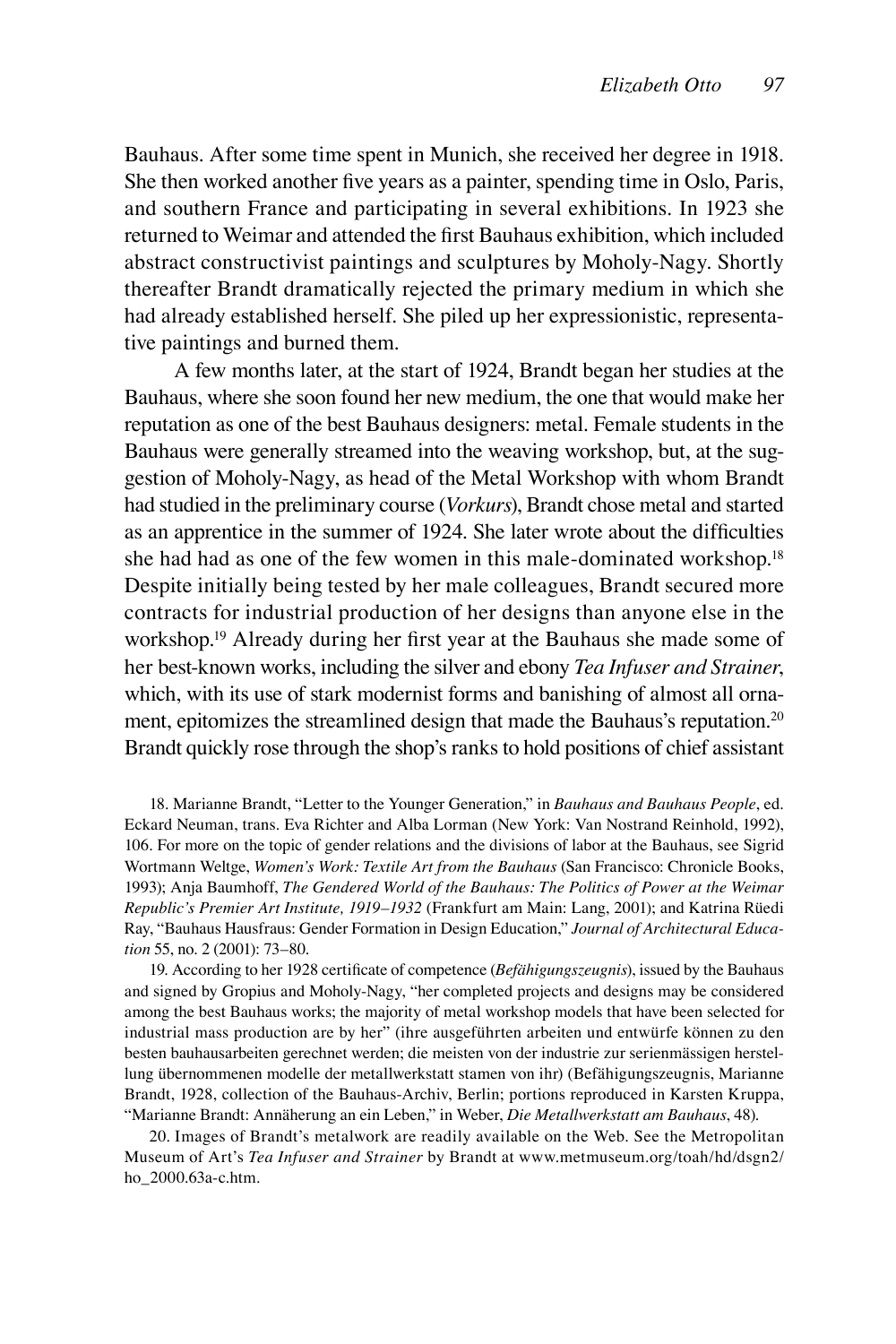(*Mitarbeiter*) and, when Moholy-Nagy left the Bauhaus in 1928, of acting director (*stellvertretende Leiterin*) of the Metal Workshop. When she herself left in 1929, she became the only woman—out of eleven who had apprenticed there—to receive her diploma from that workshop.<sup>21</sup>

Brandt's initial foray into photomontage occurred in 1924, her first year of study with Moholy-Nagy, in two works simply titled *Montage I* and *Montage II*. 22 These are Brandt's only montages that do not contain images made with a camera; instead, they are made from photograms, a medium that Moholy-Nagy considered a more direct form of photography and of which he was a pioneer. In *Painting Photography Film* he exclaimed that the making of photograms "leads to possibilities of *light-composition*, in which light must be sovereignly handled as a new creative means, like color in painting and sound in music."23 For Brandt, formerly a well-established painter, these experiments with photogram montage allowed her to make forms of—albeit largely abstract representation without returning to figurative painting. In place of traditional materials, Brandt's first two montages used reflective objects made of metal, her new medium of choice, placed on photosensitive paper to tame light.

Sometime around 1925, Brandt began culling from the wide variety of photographic reproductions made available in the Weimar Republic's burgeoning illustrated press. She drew on such periodicals as the fashion-conscious *Die Dame*, the literary magazine *Uhu*, various film journals, and, more than anything else, Germany's most popular illustrated paper, the *Berliner Illustrirte Zeitung*. In the summer of 1926 Brandt traveled to Paris for a nine-month stay with her husband, the Norwegian painter Erik Brandt.<sup>24</sup> It was during this period on leave from the Bauhaus and away from the Metal Workshop that she began to work intensely with photomontage in a fierce return to figuration and pictorial composition. The images that she had been collecting and those that she found in the French press and in German papers presumably sent from home became raw material, modifiable readymades, from which she began to create images and explore pictorial theories she would have known

## 21. Baumhoff, *Gendered World*, 143.

22. Reproductions of both of these photogram montages are in Michael Siebenbrodt, ed., *Bauhaus Weimar: Entwürfe für die Zukunft* (Ostfi ldern-Ruit: Cantz, 2000), 73; and Otto, *Tempo, Tempo!* 14–17.

23. László Moholy-Nagy, "Photography without a Camera: The 'Photogram,'" in *Painting Photography Film*, 32. See also Ute Eskildsen and Robert Knodt, eds., *Laszlo Moholy-Nagy: Fotogramme, 1922–1943* (Essen: Museum Folkwang, 1995).

24. Brandt met her husband while in art school in Weimar. They married in 1919 but, starting with her time at the Bauhaus, often lived apart. This seems to have given her a particular freedom and unusual status; Brandt was legally married but lived as a single woman for most of her time at the school.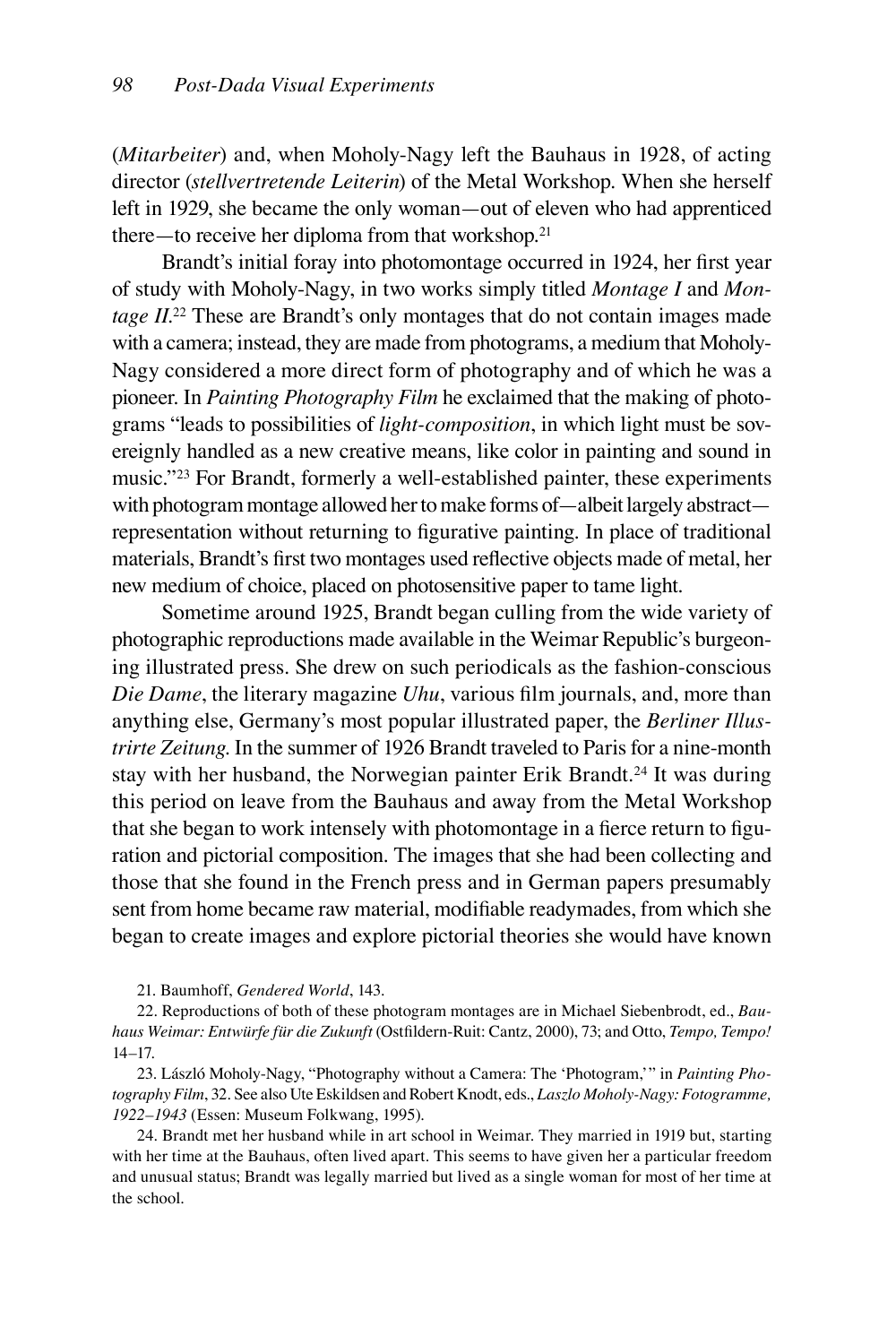through Moholy-Nagy's teachings and writings and from more informal conversations during her work with him.

Through these representational photomontages, Brandt found a complement to the abstract and streamlined forms of her metal work. Montage allowed her both to image the dynamism of interwar culture and to focus an analytic gaze on contemporary society and politics and on the dangerous side of modern technology that had become so apparent in World War I.<sup>25</sup> These works hover between the chaos of Dada's influence and constructivism's more controlled approach. In fact, as was the case with Moholy-Nagy's *25 Bankruptcy Vultures*, among Brandt's earliest photomontages are two that are stylistically closer to Dadaism. In these works, both from 1926, fragments of text mixed with gelatin silver-print photographs of Brandt and members of her family create grotesques spread over the picture plane.<sup>26</sup> But these highly personal works differ sharply from Brandt's main experiments in montage, which use found images from the popular press to make works with a much broader reach. Hanne Bergius has argued that, in contrast to Höch's photomontages, the majority of Brandt's works were intended not to create Dadaistic shock effects but to enable viewers to develop their abilities to observe and perceive their environment—which, through technical innovation and rationalization, had rapidly changed—in a cool and distanced manner.27 In many examples of Brandt's work, Bergius's view is correct, but her assertion of these works' coldness underestimates the dynamism of Brandt's photomontaged visual landscapes and the emotional pull that she creates with images of human figures. Using photomontage to build on favorite Dadaist themes—including politics, the artist's role in the wake of the war, and issues of gender construction—Brandt also embraces constructivism's preoccupation with order and Moholy-Nagy's plays with space to expand the medium's power.

The dizzying constructions in her first major group of photomontaged works from 1926—her most productive year in this medium—develop out

25. For more on this last aspect, a critique of militarism, see Elizabeth Otto, "The Secret History of Photomontage: On the Origins of the Composite Form and the Weimar Photomontages of Marianne Brandt," in *Weimar Publics/Weimar Subjects*, ed. Kerstin Barndt, Kathleen Canning, and Kristin McGuire (New York: Berghahn, forthcoming).

26. These two works, which evidence the formal influence of Schwitters and Höch, are *Kann der Mensch sein Schicksal . . .* and the two-sided *Bulle—Esel—Affe/Idoles Modernes* of 1926 (see Otto, *Tempo, Tempo!* 18–23). Brandt made about fifteen montages in 1926, all of which can be seen in *Tempo, Tempo!* 18–58.

27. Hanne Bergius, "Fotomontage im Vergleich: Hannah Höch, Marianne Brandt, Alice Lex-Nerlinger," in *Fotografieren hieß teilnehmen: Fotografinnen der Weimarer Republik*, ed. Ute Eskildsen (Düsseldorf: Richter, 1994), 43.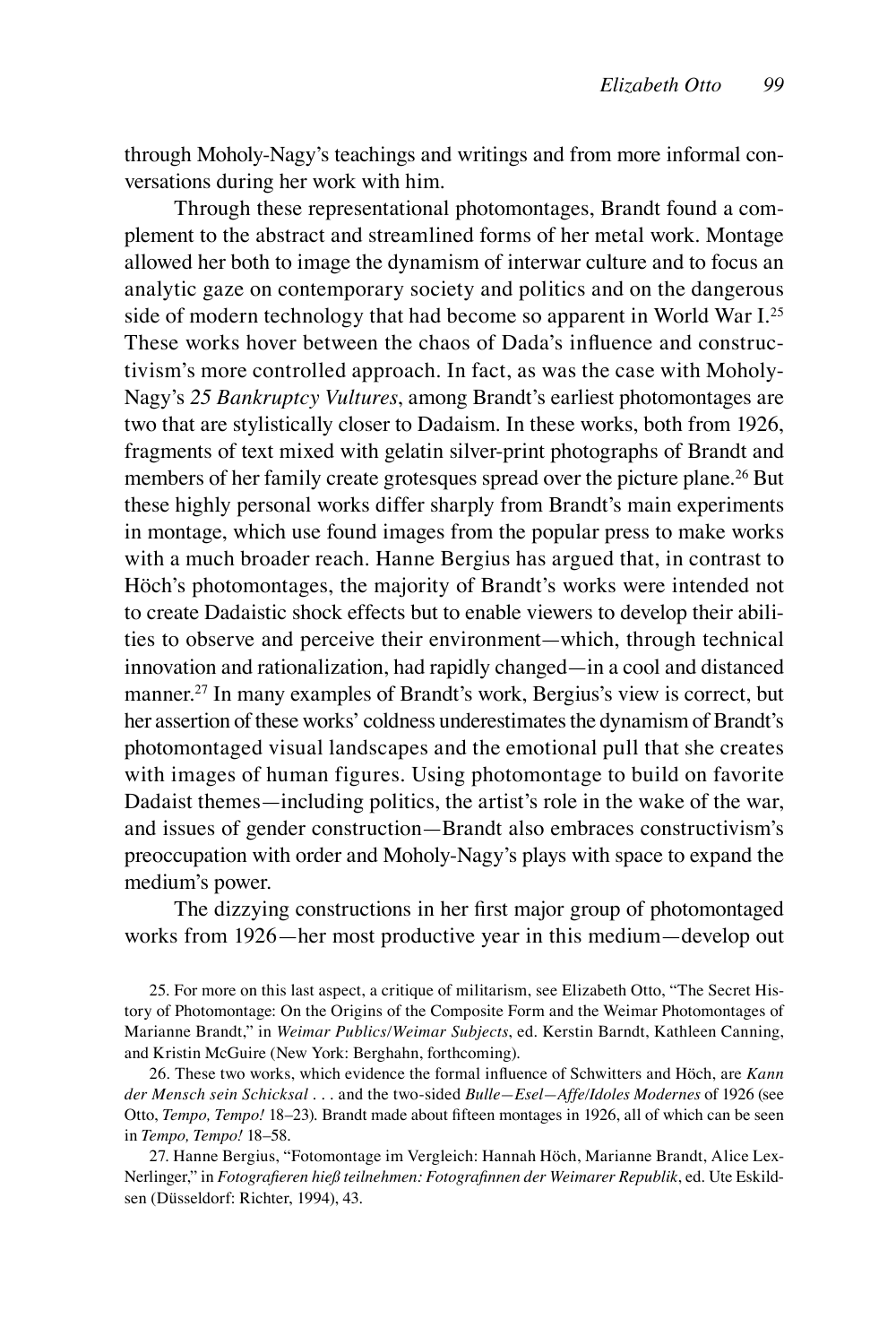

Figure 2. Marianne Brandt, *Our Unnerving City* (*Unsere irritierende Großstadt*), 1926, montage of newspaper clippings on heavy gray paper, 63 × 50 cm. Collection Galerie Berinson, Berlin/UBU Gallery, New York. © 2008 Artists Rights Society (ARS), New York/VG Bild-Kunst, Bonn

of Brandt's skillful and intuitive cropping and arranging of architectural and figurative photographs. Typical of her work at this time is *Our Unnerving City* (*Unsere irritierende Großstadt*, 1926; fig. 2), which combines Dadaistic vertigo—we might think of the flurry of figures and the pull of spinning wheels in Höch's famous *Cut with the Kitchen Knife* (1919–20)—with constructivism's control. Balancing between these two, *Our Unnerving City* explores issues of gender and the dynamics of postwar metropolitan life.

On a ground of heavy gray paper, Brandt shows the undulating and cavernous forms of a cityscape that recedes sharply to the vortex of its own center.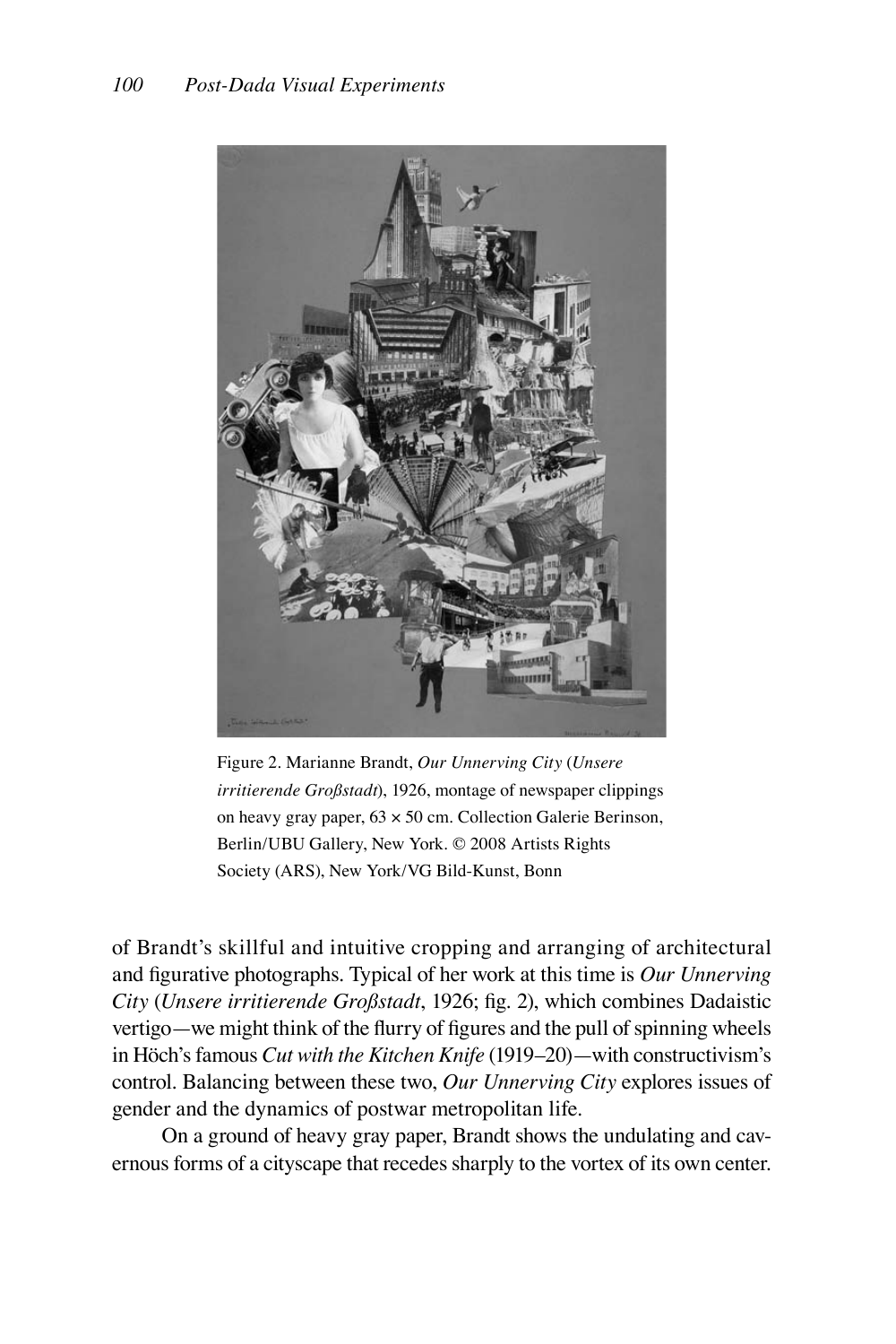This work is premised on a vacuum effect that pulls at the montage's elements. From the left, several small figures and a horse teeter in toward the abyss on the thin ribbon of a hanging bridge. Others are also drawn in from the left: one grown man carrying another, a dancer in a skirt of white feathers who appears bowed by the center's pull, and two African children who strain to reach across the crest of a sand dune to be pulled to safety by a third child. From the right, an airplane seems poised to take off into this magnetic center. From above, a skydiver falls spectacularly toward this same abyss. The work is elaborately built up through this visual vacuum effect, which unifies the montage elements but threatens to swallow them whole.

Creating structure around these figures seemingly in motion are naturally formed caves, ancient stone dwellings, and slumping medieval buildings tucked into the sharper and more angular forms of the latest modern architecture. This structuring through architecture and the work's title of *Our Unnerving City* recall Citroen's claustrophobic *City*, one of the two photomontages that Moholy-Nagy reproduced in *Painting Photography Film*. 28 But whereas Citroen's city appears as an undulating and unrelenting wall of facades, Brandt combines recently built architectural monuments to suggest an eerie instability to the new pillars of modernism. Fritz Höger's Chilehaus in Hamburg, completed only two years earlier, forms a dramatic point at the top of Brandt's composition. It is paired with an evocation of another of Germany's burgeoning cities: Berlin is brought to mind by a recent addition to its outskirts the new office tower for the locomotive manufacturer Borsig.<sup>29</sup> At the lower right are two other images of the latest architecture: a Stuttgart apartment building by Richard Döcker—who became a leader in the Weissenhofsiedlung project the following year—and, at the bottom of the composition, a new school in Holland.30 In the montage's upper middle, below the paired towers, a dramatic but unstable depth is suggested by the Chilehaus's inner courtyard, whose ground has been replaced by a confusing array of modes of transportation, including a streetcar and tracks, lines of rickshaw cabs, and a few automobiles that appear ready to drive off the page.

28. Moholy-Nagy, *Painting Photography Film*, 107.

29. Designed and built during 1922–24, the Chilehaus quickly became a signature feature of the Hamburg citiscape. The major elements of this part of Brandt's composition all come from three large photographs in "Das Gesicht des neuen Deutschlands," *Uhu* 2, no. 5 (1926): 39–41. These include the Chilehaus facade (39); the Borsig tower and the buildings below it in Berlin-Tegel (40); and the Chilehaus's courtyard (41).

30. Both buildings were reproduced on the same page of Adolf Behne's essay "Neues Bauen," *Berliner Illustrirte Zeitung*, April 30, 1926, 573.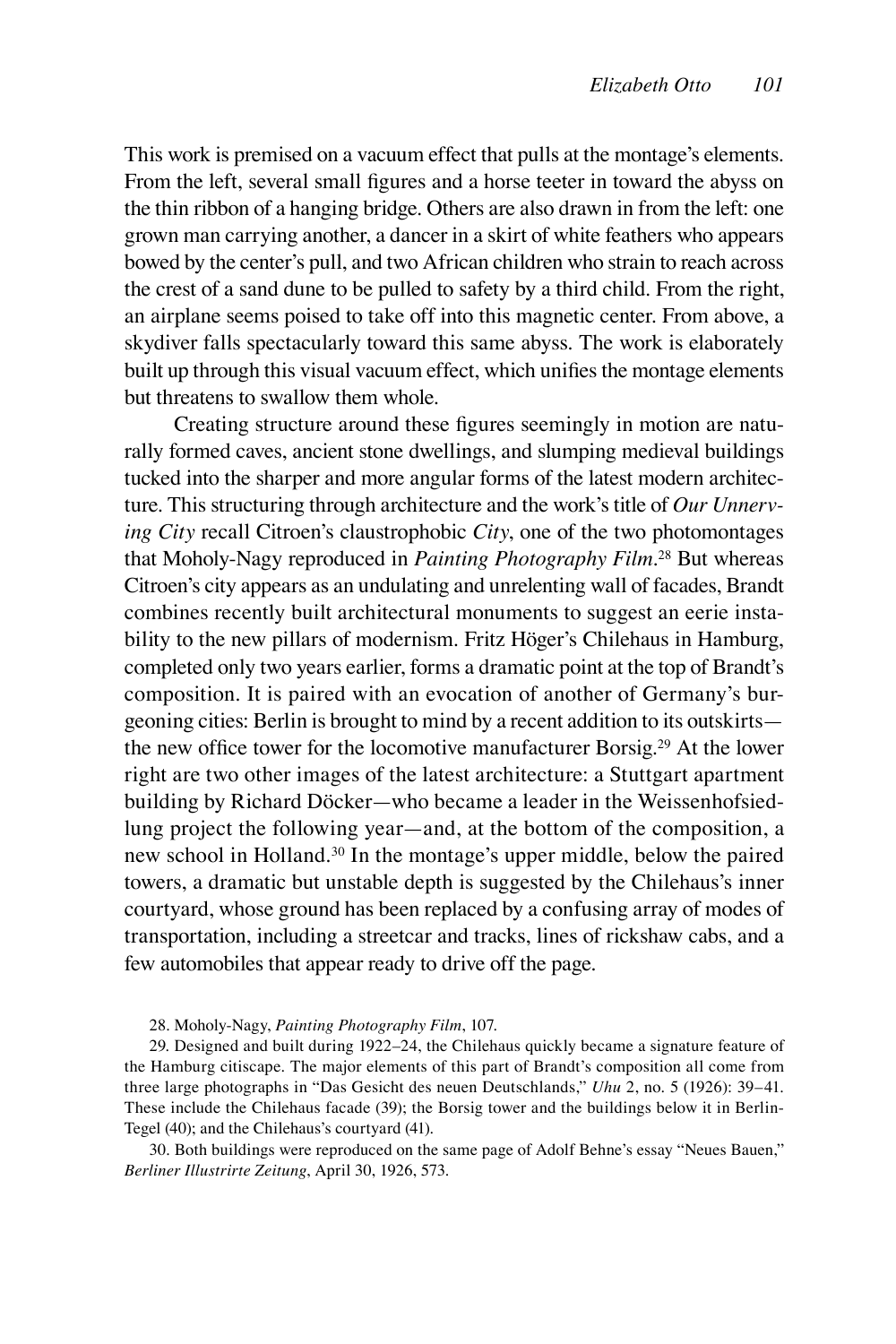As with the rickshaws and streetcar, several other portions of *Our Unnerving City* pair historical elements with those suggesting modernity. But rather than create only flat comparisons of old and new, in some of the pairs Brandt evokes the dynamic hybridity of colonialist and postcolonial spaces. At the lower right, sandwiched between images of the modern apartment building and the school, is a photograph of a truck piled high with bags of grain; four veiled men are perched on top to suggest a meeting of new technology with a traditional culture.<sup>31</sup> Brandt also visualizes the awkwardness of European encroachment into non-European spaces. Inserted between the three African children at the lower left, a tight-knit gaggle of straw-hatted tourists appear overdressed and out of place among the dunes. A few stray hats from this group crop up again in the montage's upper right, suggesting the ubiquity of this crowd as its members explore this strange city. Such imagery was not uncommon in Weimar's illustrated papers, which so often strove to keep Germany's recently lost colonies present in readers' minds. In Brandt's hands, these elements seem to suggest an ever more connected world in which varied histories and experiences collide.

Visual perusing of the sharply receding architecture in *Our Unnerving City* is arrested by the work's largest figure, a feminine New Woman with a *Bubikopf* or bob hairstyle who is clad in a diaphanous frock and bathed in moody light. While she appears as an example of the modern women who increasingly peopled such bustling modern cities—Brandt herself among them during this time in Paris—the earnestness with which this New Woman meets our gaze also seems to ask viewers to consider their own relationships to the uncertain future of postwar cities that were bursting with new people, architecture, automobiles, and traffic jams.<sup>32</sup> The pensive nature of her look poses a strong counterexample to the nearby female motorists in their stylish car, who are oblivious as they drive over fireworks to zoom into nothingness. By contrast, this New Woman appears to understand that hers is a world on the edge of an abyss.

While almost all of the figures except the New Woman appear to be in motion, one man at the bottom of the work resists being pulled into this city.

32. Detlev Peukert discusses the interwar city as "the quintessential modern habitat" and states that "the urban and metropolitan spirit was fuelled by the sense of liberation from convention and the reins of community which the city offered, with its anonymity, its multiplicity of activities, and its great arrays of goods and entertainments, newspapers, and magazines" (*The Weimar Republic: The Crisis of Classical Modernity*, trans. Richard Deveson [New York: Hill and Wang, 1989], 181–82).

<sup>31.</sup> The truck with the men on top is from a photograph bearing the caption "Die Erschließung Marokkos: Landstraßenbau für den Autoverkehr," *Berliner Illustrirte Zeitung*, June 13, 1926, 739.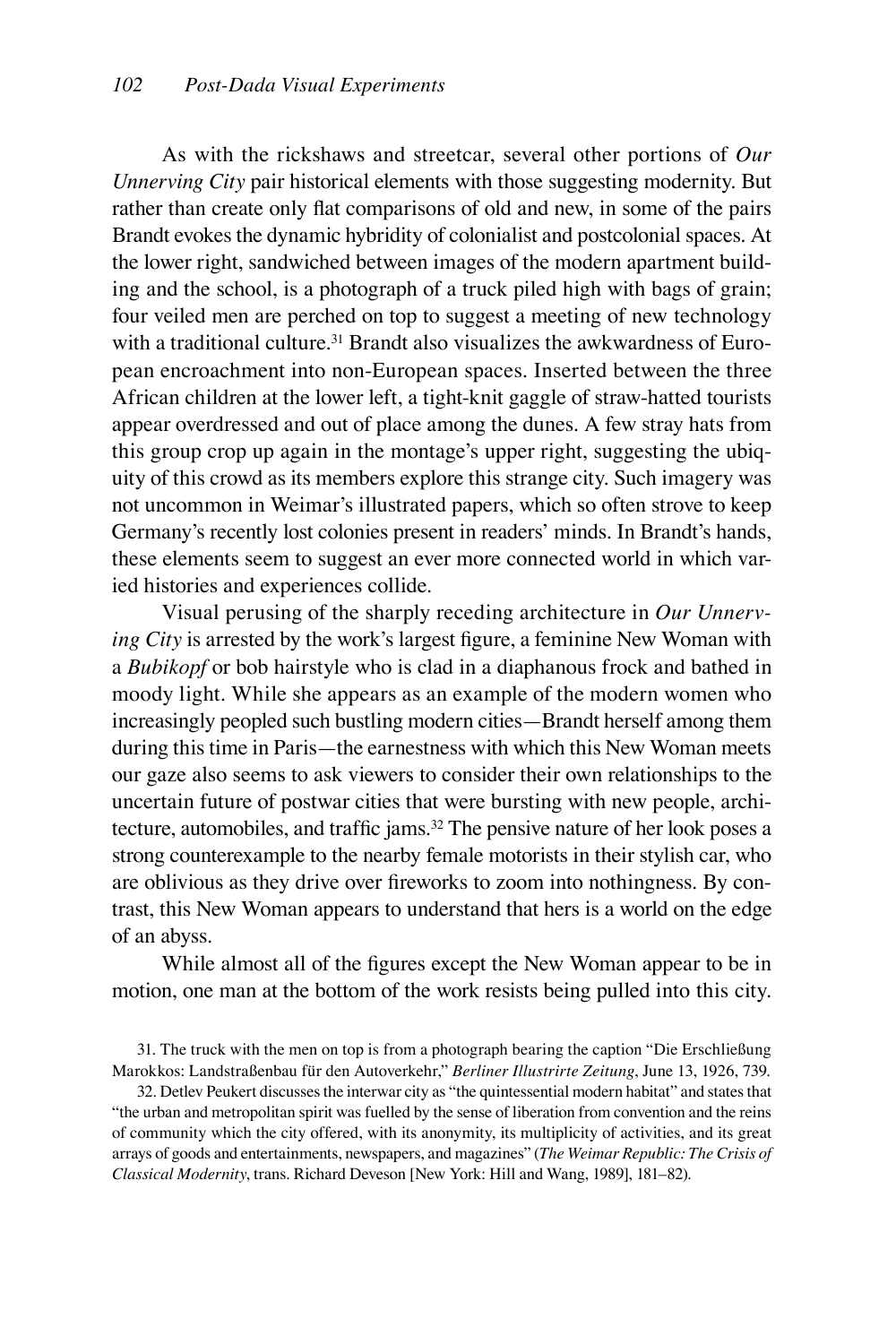He looks out at us wryly as he scratches his head. Yet he too is in danger, apparently unaware that he is in the path of charging bicycles and, directly behind him, a steamroller. Brandt's use of architecture to structure *Our Unnerving City*, her creation of strong illusions of depth in a fragmented visual field, and, above all, the presence of a New Woman figure who engages the viewer's wandering gaze are essential characteristics of her montage method. In this 1926 work Brandt reshapes the established traditions of fragmentary Dadaist montage through a constructivist ordering and structuring initiated by Moholy-Nagy, among others. Yet, even as she works with these techniques, Brandt makes them her own by building a thrilling and dangerous cityscape as seen through a contemporary New Woman's eyes.

After her return to the Bauhaus in 1927, Brandt seems to have worked in parallel in montage, metal, and photography.<sup>33</sup> Metal was the medium in which Brandt received public recognition; photomontage and photography seem always to have been more private affairs, leading to contemplative works that she may have shown to her Bauhaus friends and colleagues. Of the large number of photomontages that Brandt completed during the later years of the Weimar Republic, only one is known for certain to have been exhibited before the 1970s.<sup>34</sup>

A comparative look at Moholy-Nagy's and Brandt's works shows how both artists use the dynamism of modernist design to create images of stunning—even ironic—optimism about modernity's possibilities for altering the post–World War I world. In *Painting Photography Film* Moholy-Nagy referred to his own *Pneumatik* (1923; fig. 3) as an "advertising poster" (*Reklameplakat*). It uses imagery and typography to convey the driving speeds possible with modern tires, without focusing directly on the tires that are the advertisement's subject.35 Oversized text is upended across the picture plane and recedes dramatically into the distance to form a road for a speeding car, and the letter *n*

33. A cache of Brandt's negatives surfaced in the 1980s to reveal the extensive nature of her photographic practice. For more on Brandt's photography, see Elisabeth Wynhoff, ed., *Marianne*  Brandt: Fotografien am Bauhaus (Ostfildern-Ruit: Cantz, 2003).

34. The one work by Brandt that clearly was seen by a larger audience was *ME*, part of a portfolio given to Gropius on his departure from the Bauhaus in 1928; I discuss this work later in this essay. Eckhard Neumann, one of the first Bauhaus historians, was essential in discovering the existence of other Brandt photomontages through his correspondence with her in the late 1960s. He obtained two works from her, and Brandt then allowed others to be shown in a series of sale exhibitions in the late 1970s at the Galerie am Sachsenplatz in Leipzig.

35. While Moholy-Nagy and subsequent authors refer to this as an advertisement, there seems to be no documentation of its use in that capacity. It may have been a proposal for an unrealized project or simply a model made for teaching at the Bauhaus.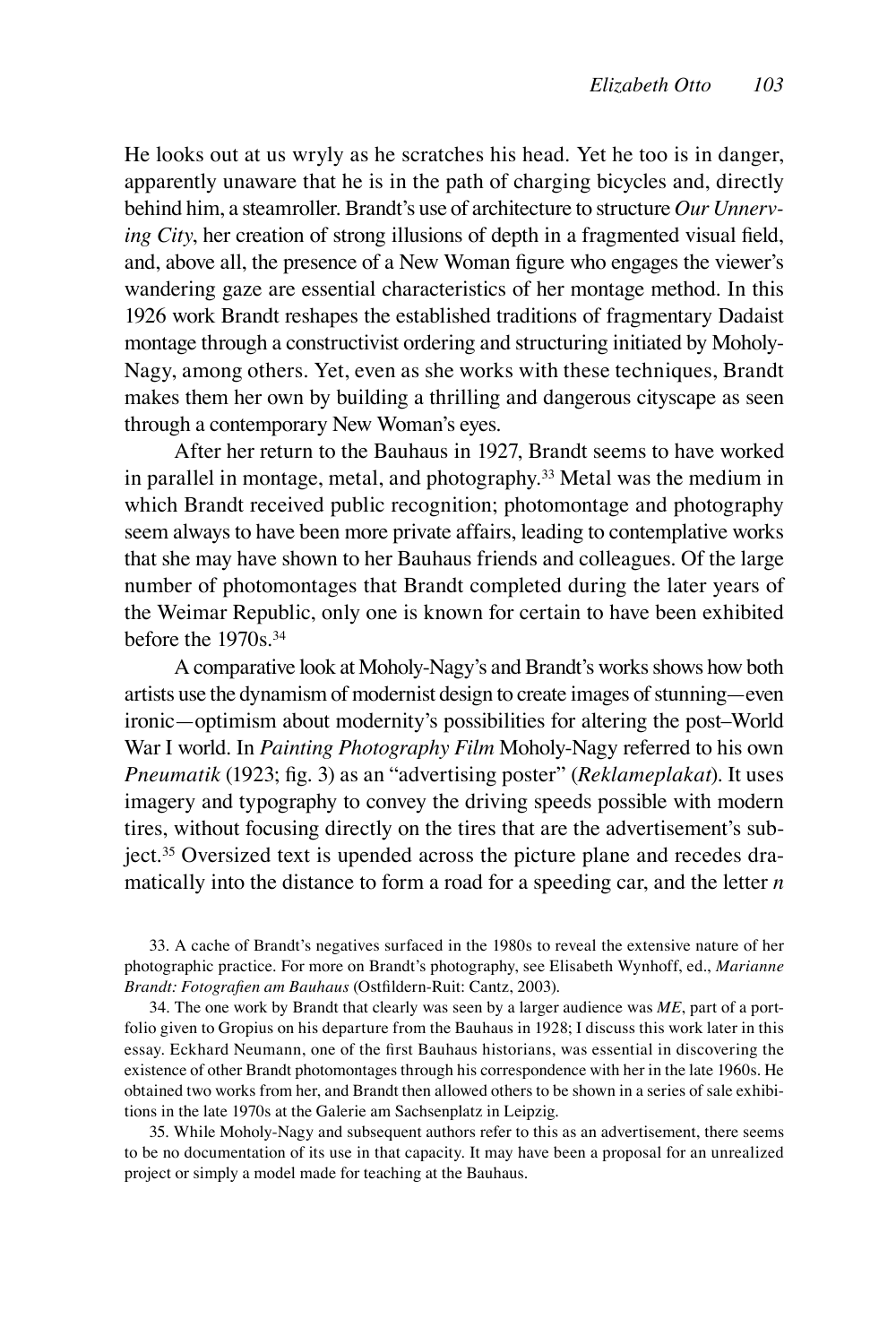

Figure 3. László Moholy-Nagy, *Pneumatik: Advertising Poster* (*Pneumatik: Reklameplakat*), 1923. Reproduced in Moholy-Nagy, *Malerei Fotographie Film*, 100. © 2008 Artists Rights Society (ARS), New York/VG Bild-Kunst, Bonn

of *Pneumatik* does double duty as text and as the car's shadow. With its curving lines and strong design, *Pneumatik* is partly abstracted to suggest open roads and infinite possibilities. While this image is still, the movement of our eyes across the letters gives a filmic temporality to it; the tiny car appears propelled forward in the opposite direction to our reading. Like his car, the driver is shown to be very small, and only the abstracted circle of his head is visible. But in the narrative world of this poster, it is through his skill and brainpower that this dynamic image of speed unfolds before us.

Four years later, in 1927, Brandt created a work that responds to *Pneumatik* with her own dizzying vision in *Tempo-Tempo, Progress, Culture* (*Tempo-Tempo, Fortschritt, Kultur*), in which text swirls around the figure of a construc-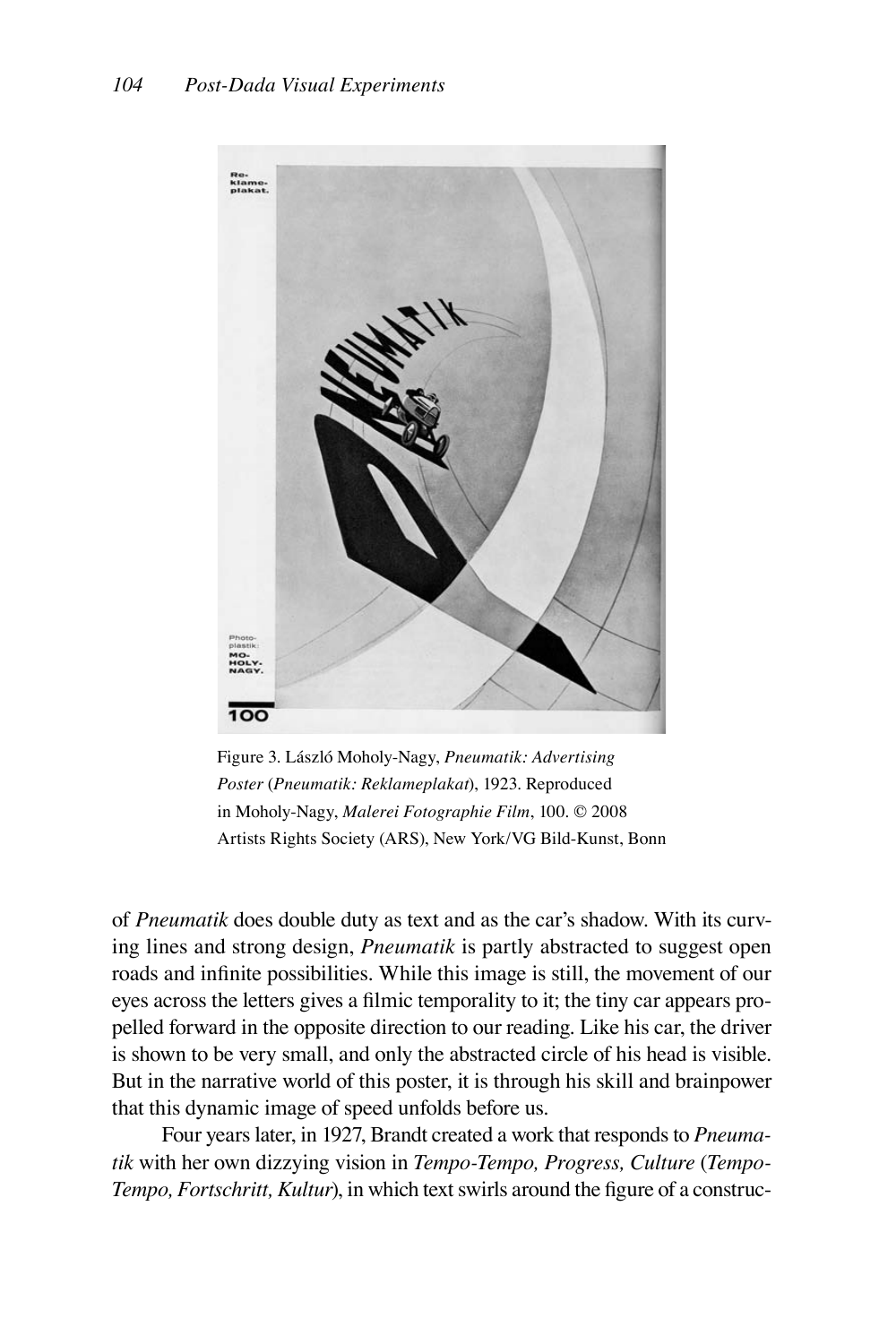

Figure 4. Marianne Brandt, *Tempo-Tempo, Progress, Culture* (*Tempo-Tempo, Fortschritt, Kultur*), 1927, montage of newspaper clippings, black, red, and white ink,  $52.0 \times 39.8$  cm. Collection of the Kupferstich-Kabinett, Staatliche Kunstsammlungen Dresden. Photograph by Herbert Boswank. © 2008 Artists Rights Society (ARS), New York/VG Bild-Kunst, Bonn

tivist engineer as he mans an incomprehensible mass of machinery (fig. 4). To create this oversized engine, Brandt has montaged seven photorealistic technical drawings and thus formed a machine full of gears and levers that pump out text and optimistic drive. Though the large machine is the heart of this work, its function is unclear; this allows it to serve as a generalization for the machinery of culture and the work of rebuilding and re-creating society after the war.

While Moholy-Nagy called *Pneumatik* an advertising image, the purpose of *Tempo-Tempo, Progress, Culture* was, until recently, unclear. *Tempo:*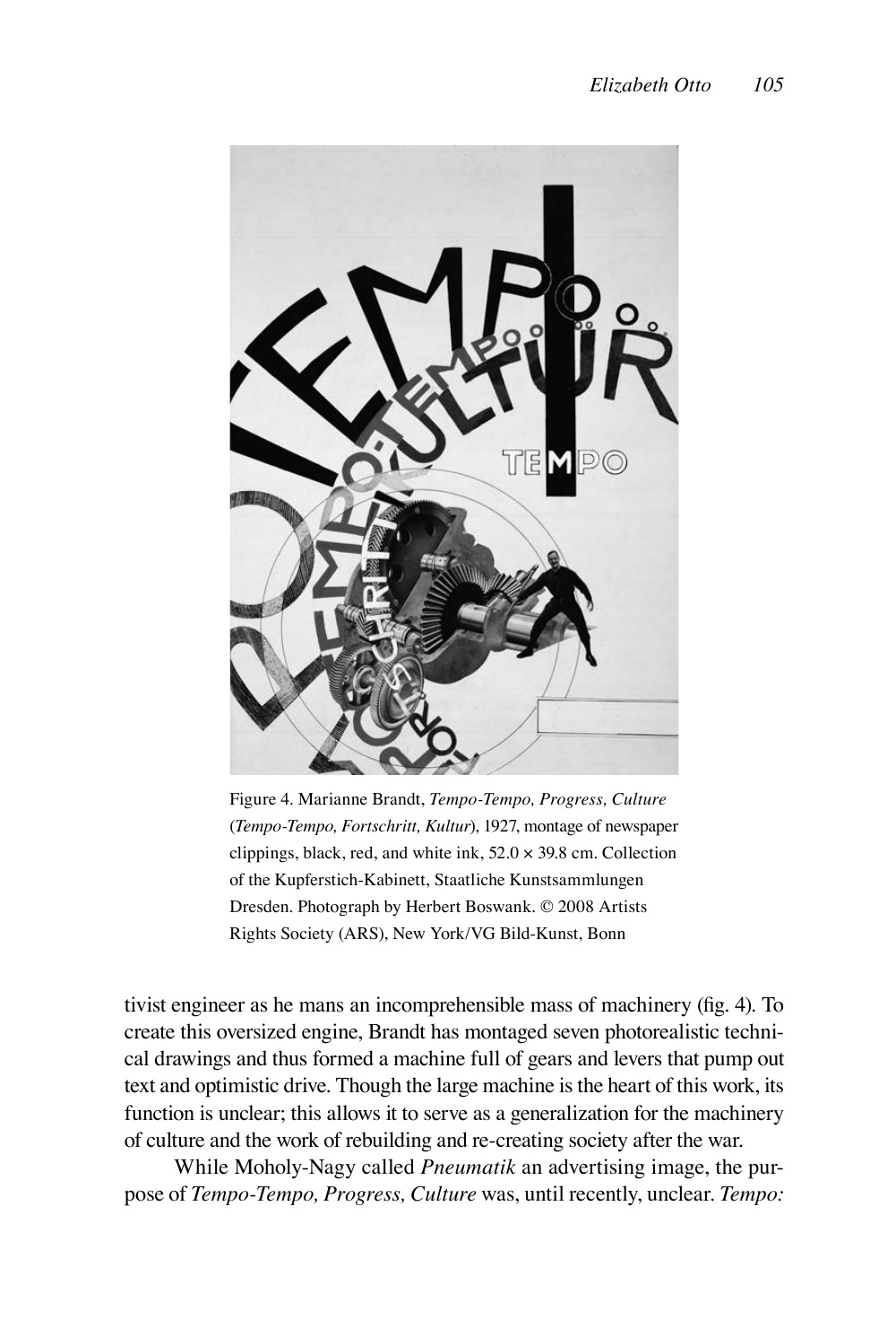*Magazin für Fortschritt und Kultur* (*Tempo: Magazine for Progress and Culture*), a lesser-known publication of the popular Ullstein publishing house, was a lifestyle illustrated produced between 1927 and 1933. Brandt's *Tempo-Tempo, Progress, Culture* appears to have been a prospective design for its first cover; the work is accompanied by a sheet of tracing paper with additional markings giving the issue number and price.<sup>36</sup> In Brandt's execution, the words *tempo*, *progress*, and *culture*, key elements of the magazine's name, are rendered in a sleek modernist typography that quickly shifts scale and becomes a design element. The lone engineer and the mammoth machine embody the interwar dynamism of the magazine's name.

Like Moholy-Nagy's *Pneumatik* in its clean, futuristic vision of technology, this photomontage has links to commercial culture. It likewise appears filmic, set in motion by the black, gray, white, and red text that arcs and weaves through it. With simple lines, strong shapes, and an empty background, Brandt directs viewers' gazes and puts the work's various elements into play with one another. Two thin lines form a clear ring around the machine and focus our attention on it; Brandt has lightened the text with gouache wherever the ring touches it to suggest that the ring is made of glass and positioned it between the text and the viewer. This illusion of space is furthered by the engineer who straddles this ring and thus pops out from the page, propelled into our space by the simplest of compositional means.

In *Tempo-Tempo* this small figure in belted coveralls is dwarfed by his complex machine, yet he mans it with smiling aplomb. Brandt has used a skillful montage to alter his stance and arm position and give him an expansive pose that suggests his power and competence. Magician-like, the engineer controls the giant metallic gears through the mere shifting of the thin lever that he holds. With one touch from him, the gears spring into action to spit out abstract concepts: progress, culture, and, above all, the speed of tempo. Like *Pneumatik*'s helmeted driver, Brandt's engineer is tiny but glorified as an ideal New Man. As he appears in this work, at the helm of a machine producing design and colorful and idealistic text, the engineer figures as an artist-constructor who can help remake art and society in this postwar world. The rise of such figures—types that I refer to as the "artist-constructor" or "engineer"—is a

36. Sabine Hartmann of the Bauhaus-Archiv kindly alerted me to the fact that Ullstein published a journal called *Tempo* during the Weimar Republic, and suggested the connection to Brandt's work. As with Moholy-Nagy's *Pneumatik*, there is no evidence that Brandt's design was put to use. The markings on the tracing paper sheet fill an oblong box at the lower right with text, indicating that this is the first volume of 1927 and that the cost is one mark. A few pages of the first issue of *Tempo: Magazin für Fortschritt und Kultur* (issue 1, 1927) are reproduced in Patrick Rössler, *Die neue Linie, 1929–1943: Das Bauhaus am Kiosk* (Bielefeld: Kerber, 2007), 47.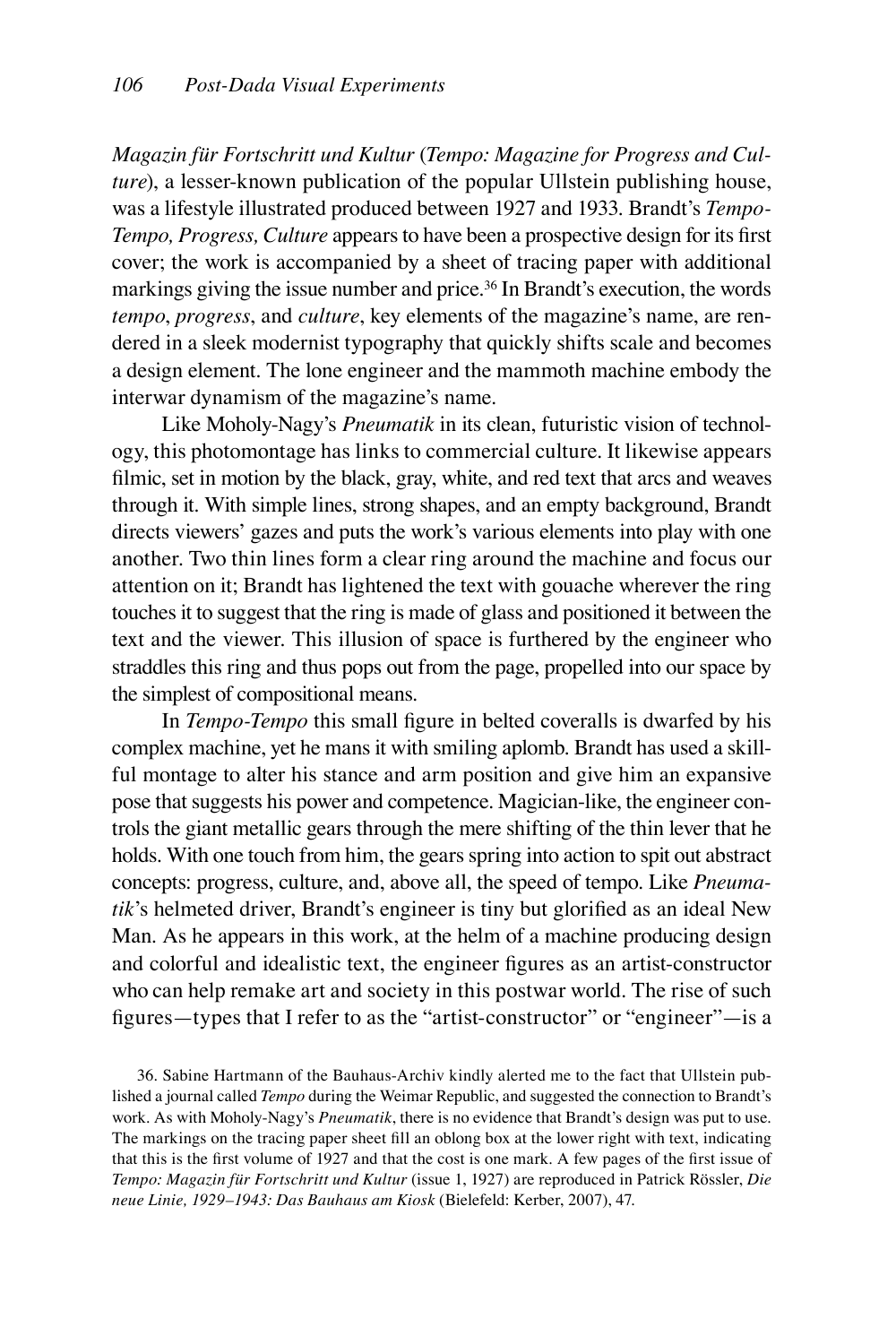defining aspect of the international avant-garde's attempts to rethink the role of artists in society.37 Modernist engineers or operators of machinery fascinated many international constructivists and members of the Bauhaus—particularly after 1923 when Moholy-Nagy joined the school and there was a general turn away from expressionism—were often particularly interested in blending the ideal of the artist with that of the skilled technician. While she images a male figure in *Tempo-Tempo* Brandt's development of the artist-constructor is significant to her thinking about the role of artistic production and of her self-conception as an artist.

One of Brandt's few published essays suggests that she identified with this figure. Two years after making *Tempo-Tempo* Brandt wrote a short piece, ironically titled "Bauhaus Style," in the journal *Bauhaus*. Brandt's essay printed using the overtly modernist Bauhaus method of omitting capitals for efficiency—is a response to critiques made by the constructivist sculptor Naum Gabo. In it she emphasizes the technical, even scientific, nature of the Metal Workshop's design processes:

[gabo] hardly knows us if he believes that we are trying to create a style and that the spherical lamp, for example, was made simply out of a pleasure in the forms sphere and cylinder. . . . in general we must now be content with the quantity of the ideas that have arisen from our experience and with the experiments and charts with which we check by tests and calculations. a certain amount of intuition and a sense of one's own equilibrium at the outset are still indispensable. mistakes are inevitable, but, in this aspect too, from day to day we are doing better and better.<sup>38</sup>

Brandt counters the accusation of superficiality—the mere creation of a style—by describing herself and the other members of the Bauhaus as constructivist engineers engaged in extremely practical work. This scientific approach to form and design is, for Brandt, a way to completely rethink the mode of making objects and images, and the imperative of that need to rethink is clearly a given for her.

37. Many authors have traced the figure of the artist-constructor in the interwar period. See, e.g., Victor Margolin, *The Struggle for Utopia: Rodchenko, Lissitzky, Moholy-Nagy, 1917–1946* (Chicago: University of Chicago Press, 1997). The rise of this new type of hybrid artist figure can be linked to a search for a New Man more generally and to changes in productivist labor practices. See Anson Rabinbach, "The Science of Work between the Wars," in *The Human Motor: Energy, Fatigue, and the Origins of Modernity* (Berkeley: University of California Press, 1990), 271–88.

38. Marianne Brandt, "Bauhausstil," *Bauhaus*, 1929, no. 1: 21. This text was a response to Naum Gabo's claim, taking a light designed by Brandt as an example, that the Bauhaus was engaged only superficially in new design rather than any fundamental rethinking of it ("Gestaltung?" *Bauhaus*, 1928, no. 4: 3). Brandt's essay takes the form of a letter to Ernst Kállai, a Hungarian art theorist and Bauhaus supporter.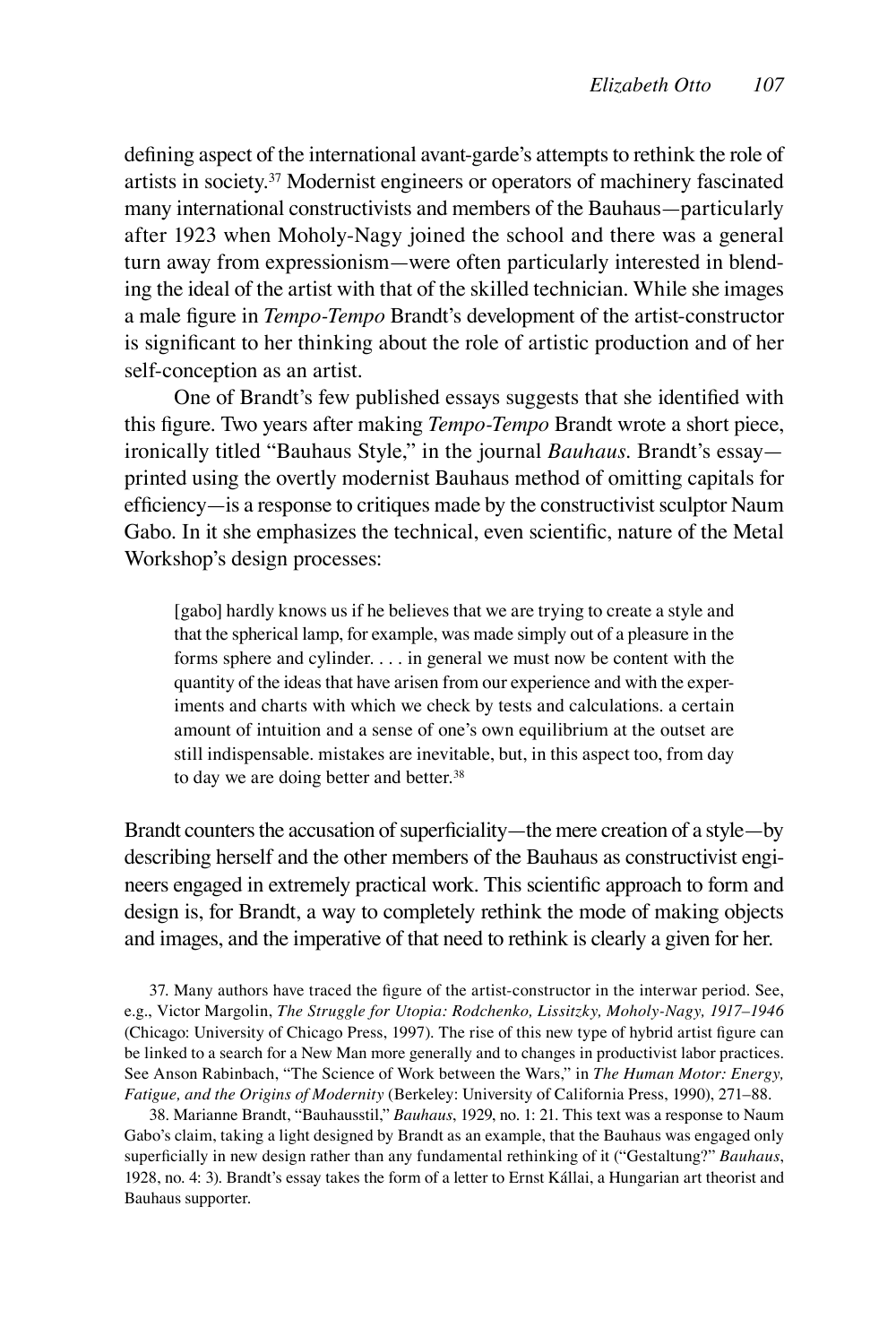

Figure 5. Marianne Brandt, *Untitled (Self-Portrait, Double Exposure)*, ca. 1930/1931, modern photograph from vintage negative,  $6 \times 6$  cm. Collection of the Bauhaus-Archiv, Berlin. © 2008 Artists Rights Society (ARS), New York/VG Bild-Kunst, Bonn

Not only did Brandt represent the artist-constructor in photomontage and write of experiments made in the Metal Workshop, but she also created a photographic self-portrait of herself in this role. Akin to the small but powerful engineer in *Tempo-Tempo*, her *Self-Portrait, Double Exposure* (*Selbstporträt, Doppelbelichtung*, ca. 1930 or 1931; fig. 5) shows Brandt as an engineer figure in a white lab coat whose technical know-how is suggested by the drafting tools at hand. The photograph shows beads at her neck to feminize her image, but it also makes clear that she is in control of her self-presentation, for she holds the shutter release in her hand. This double exposed self-portrait evidences Brandt's skills as a photographer and, more broadly, an engineer and technician through the extreme high angle from which the photograph was taken and her skillful repetition of her own face through double exposing the negative. Like Brandt's sleek new designs created in the Metal Workshop, a remaking of the artist into the constructor was part of a broader attempt to change society through a radical break with the past.

Moholy-Nagy also represented himself several times as an artist constructor. In *Jealousy* (*Eifersucht*, 1925; fig. 6) he makes multiple use of varia-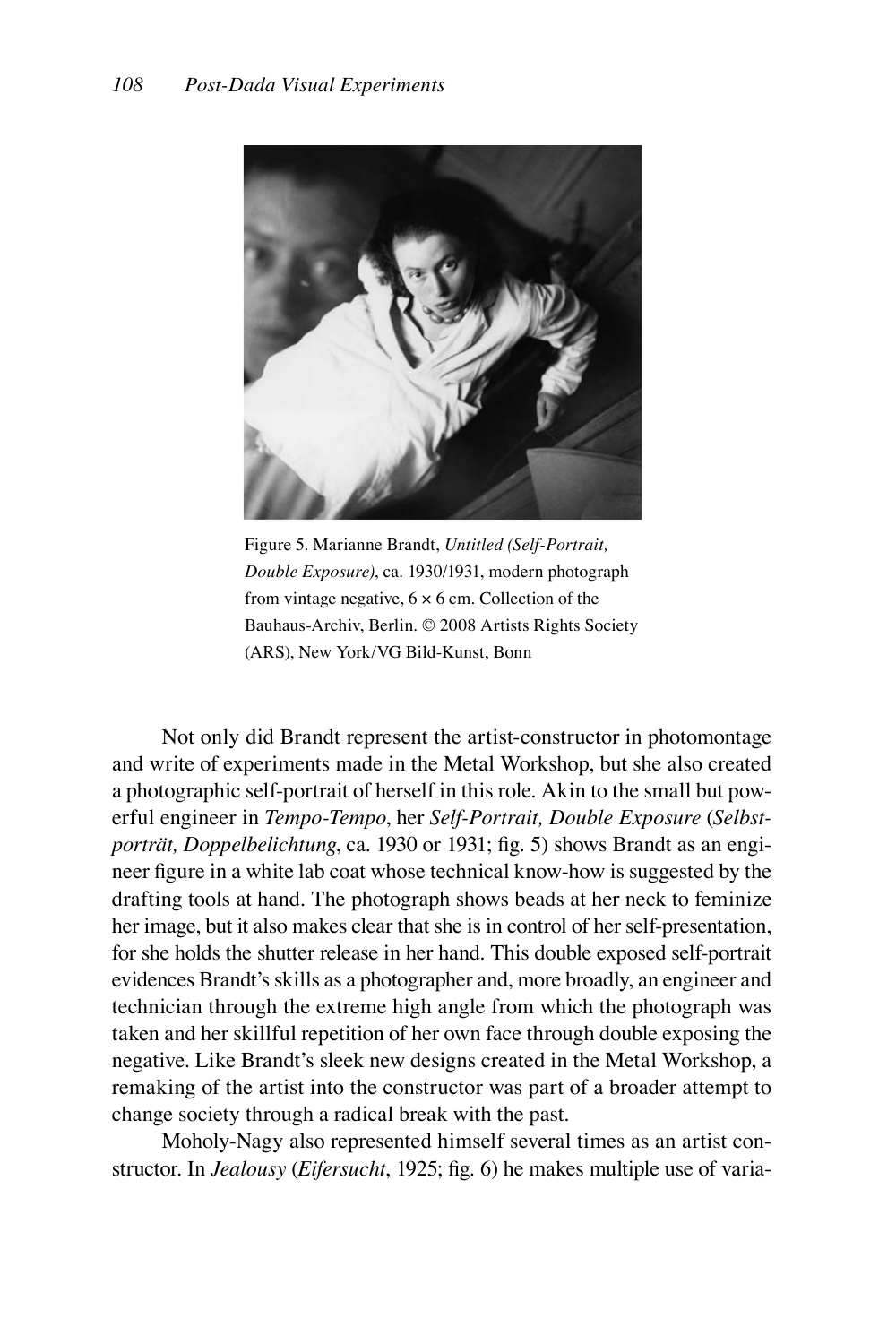

Figure 6. László Moholy-Nagy, *Jealousy* (*Eifersucht*), 1925, montage of newspaper clippings and original photographs with ink, 63.8 × 56.1 cm. Collection of the George Eastman House, Rochester, New York. © 2008 Artists Rights Society (ARS), New York/VG Bild-Kunst, Bonn

tions on his own silhouette from a photograph made by Lucia Moholy, which shows him in a machinist's suit (*Monteuranzug*). Moholy-Nagy seems to have felt a particular connection to this photograph, for he used it as the basis for several photomontages.<sup>39</sup> Because of the suit's name, each work marks him as a *Monteur*, a term first linked to visual production by members of Berlin Dada

39. These include two distinct versions of *Jealousy*, the second made two years later in 1927, and his 1925/1926 *Der Trottel*, in which the silhouette of this figure is repeated three times (see Lusk, *Montagen ins Blaue*, 100–101, 108–9).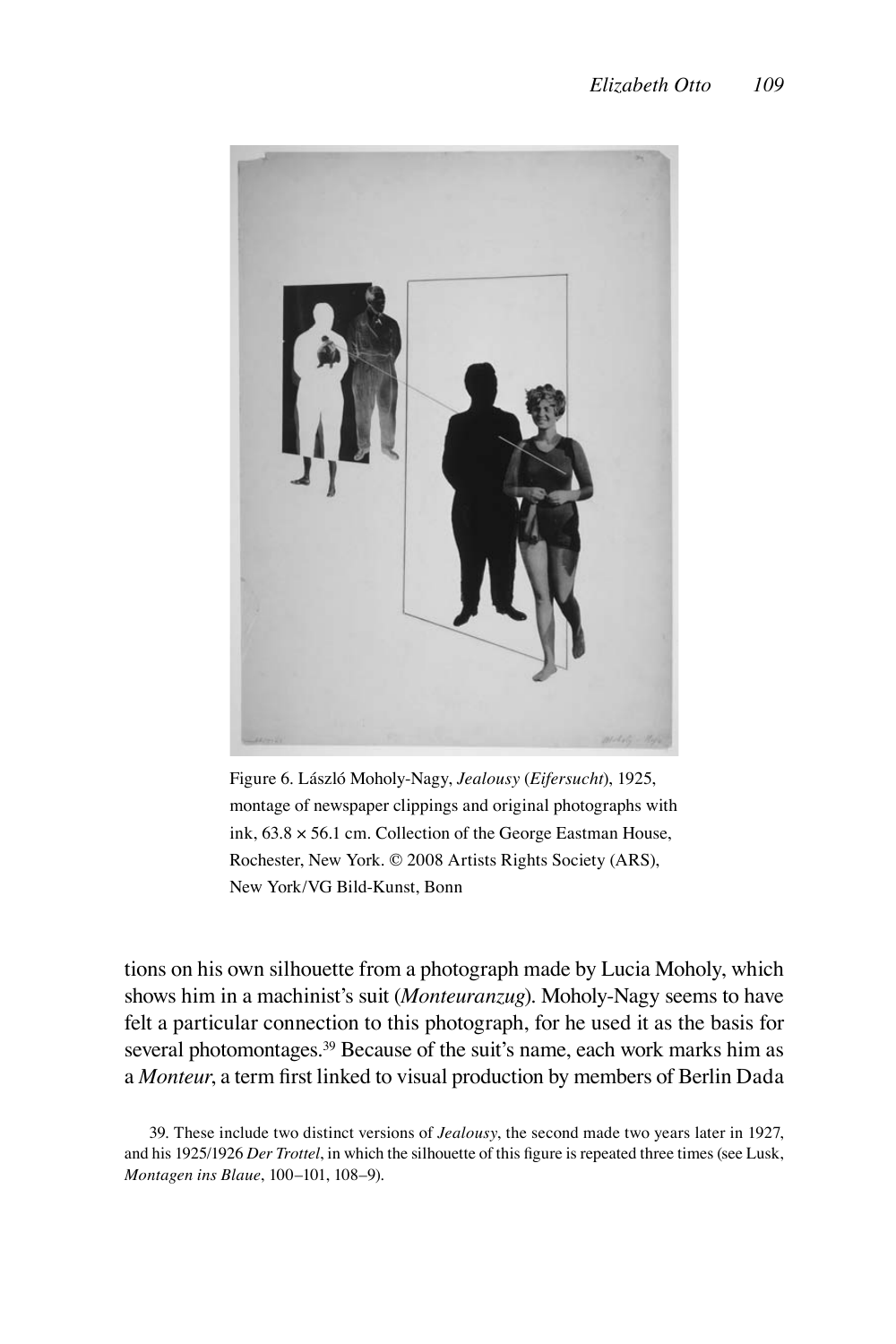and, by the mid-1920s, also linked to the ideal of the artist-constructor.40 In fact, the word *Montage* began to be understood by a broader public as referring to a form of art making only in the mid- to late 1920s. In the context of the German language, montage historically bore traces of the machine. As Hanno Möbius has pointed out, *Montage* originally came into German through French industrial terminology.41 In early-twentieth-century German the word *Monteur* generally designated a machinist or laborer. Only in the avant-garde context did it also come to refer to one who made photomontages. Likewise, since *Montage* came from the realm of industry and large machinery, it marked the objects thus designated as separate from traditional representational forms. Montages were intended less as art than as functioning tools or machines that might be useful to or disruptive of society. Therefore Dadaist or Bauhaus makers of montages were situating themselves more as mechanics or laborers than as traditional artists. As one such *Monteur*, Moholy-Nagy must have been a striking figure in the machinist's suit shown in his wife's photograph, for its original color was orange.<sup>42</sup> In the black-and-white photograph, it appears as light gray and is nearly identical to the suit worn by the machinist in Brandt's *Tempo-Tempo*.

In *Jealousy* Moholy-Nagy's multiple representations of his own image emphasize his status as a *Monteur*, both as a productivist engineer and as a maker of montages. In addition to being a montage, this image evokes another important visual technology of the day, one in which Moholy-Nagy himself worked, the cinema. *Jealousy* evokes this medium through its inclusion of two rectangular forms with the dimensions of upended film screens, its use of elements that give a sense of temporality, such as the repetition of figures and the diagonal line that traces a bullet's path over time, and its suggestion of a melodramatic narrative.43 *Jealousy* is very much a self-portrait as an artist-

40. E.g., John Heartfield's nickname among the Berlin Dadaists was "Monteur-Dada," and George Grosz made a portrait of him titled *Der Monteur John Heartfield* (1920). See also Richard Huelsenbeck's text in Eckhard Siepmann, Montage: John Heartfield, vom Club Dada zur Arbeiter-*Illustrierten-Zeitung* (Berlin: Elefanten, 1992), 24.

41. In the mid-eighteenth century, *montage* was defined in French as "opération par laquelle on assemble les pièces d'un mécanisme, d'un dispositif, d'un objet plus ou moins complexe pour le mettre en état de servir, de fonctioner" (operation through which one assembles the pieces of a mechanism, device, or a more or less complex object to make it ready to serve or function) (Hanno Möbius, Montage und Collage: Literatur, bildende Künste, Film, Fotografie, Musik, Theater bis *1933* [Munich: Fink, 2000], 16. Möbius takes this citation from Denis Diderot and Jean d'Alembert's encyclopedia of 1765).

42. Lusk notes the color of the suit (*Montagen ins Blaue*, 2).

43. In the late 1930s Moholy-Nagy himself linked this montage to film, by subtitling it *do not disturb (a film poem on the theme of "jealousy")* in class with a group of students in Chicago at the New Bauhaus (Lusk, *Montagen ins Blaue*, 101). This text was also subsequently printed in Moholy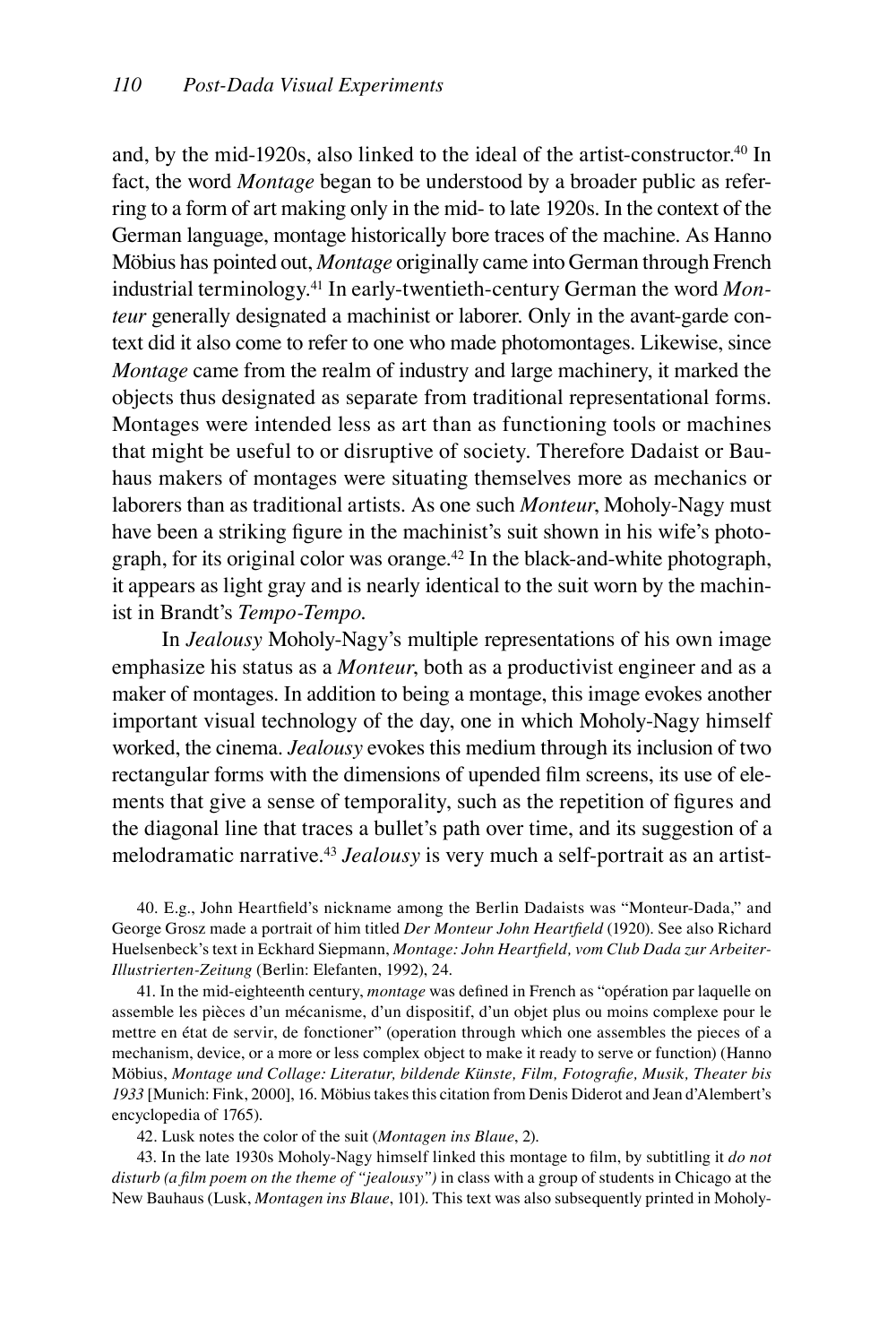constructor: both Moholy-Nagy's image and the work's technique demonstrate his skills as a film- and photomonteur.

At the same time, *Jealousy* undoes itself by showing us this constructor as fragmented, undermined, and dominated by his emotions. It allows us to see into his jealous heart. Images based on Lucia Moholy's photograph are repeatedly montaged in *Jealousy* to create a work that proposes a new form of fragmented postwar masculinity. In this mocking self-portrait Moholy-Nagy shows himself threefold: as a blank figure cut off at the knees and given women's shoes, as a productive modernist engineer printed in photographic negative, and as a squat, empty, black silhouette made in an ink wash. In the version of him at the left, a boyish modern woman situated in his heart expresses his jealousy by taking aim and shooting at the carefree New Woman in a bathing suit on the work's right. But despite the powerful shot that emanates from his body to perforate the montage as it passes over another figure's genitals, the shooting Moholy-Nagy is emasculated by the dainty feminine feet beneath him.

Not only is this montage self-mocking, aspects of it render its male figures as sinister, for all three of his incarnations are fixated on the bathing-suitclad young woman. They seem to leer at her and make him appear obsessive. But while his self-representation is based in part on traditional gender tropes including the association of manliness with lust and aggression, the sinister nature of these figures is undermined by Moholy-Nagy's mixing of masculine and feminine characteristics in two of the figures. While the middle figure is a dark, manly, and full-bodied constructor, the empty silhouette farthest to the left is female not only from the knees down but in his heart. And his silhouette lurking at the right also doubles as the New Woman figure's shadow.

In addition to creating photomontages that convey an optimism about modernity and pose questions about gender more broadly, both Moholy-Nagy and Brandt seem to have used photomontage to reflect on personal experiences of gender relations. Eleanor Hight has read Moholy-Nagy's *Jealousy* as linked to a period of emotional turmoil toward the end of his marriage to Lucia. Hight interprets the image as being about one woman's jealousy—presumably Lucia's—of another, possibly a new love interest on Moholy-Nagy's part. Given the work's title, this interpretation illuminates the composition of *Jealousy* and allows us to understand it as a representation of layered and conflicting emotions and to see, as Hight does, "Moholy's use of photomontage, of arranging

Nagy, *Vision in Motion* (Chicago: Theobald, 1947), 290–91. *Painting Photography Film* includes a "sketch of a manuscript for a film" that, Moholy-Nagy notes, he had written in 1920-21 (Painting *Photography Film*, 124–37). In 1926, the year after he made *Jealousy*, Moholy-Nagy created his fi rst fi lm, *Berliner Stilleben*.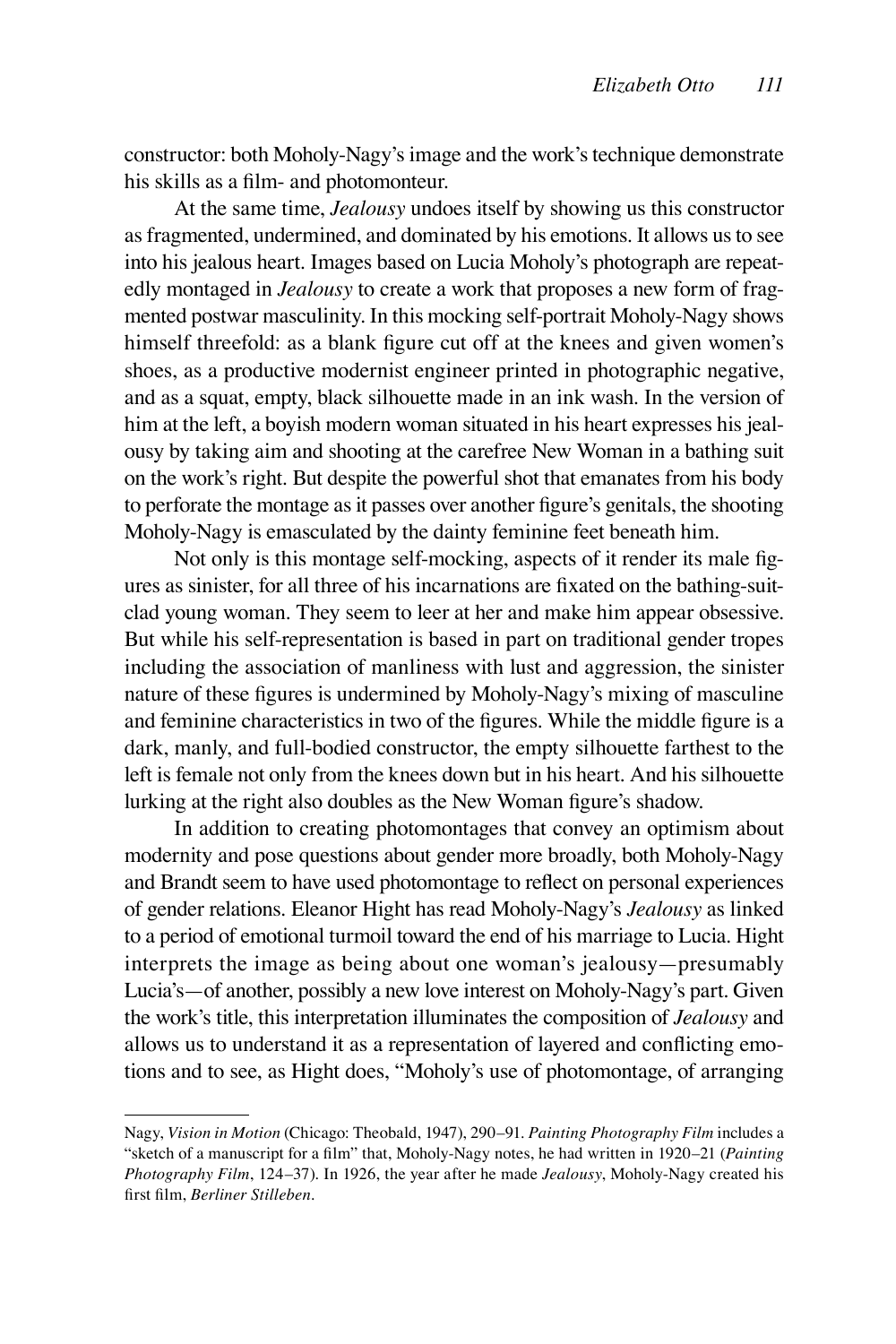and constructing images, as a way of dealing with psychological stress."44 However, *Jealousy* is not limited to this personal interpretation. It is also a meditation on such diverse topics as the role of the constructivist engineer, modern masculinity, and gender ambiguity, themes that are closer to those of Brandt's *Tempo-Tempo* and that help explain the work's broader appeal.

One of the most significant aspects of much interwar photomontage with work by Moholy-Nagy and Brandt prominent in this group—is its ability to function allegorically and thus to communicate multiple levels of meaning. In his 1925 study of historical baroque theater, *The Origin of German Tragic Drama*, Walter Benjamin writes of allegory in a manner that seems to speak directly to the turn to photomontage on the part of his contemporaries. Benjamin describes allegory as a complex form of expression, which he likens to speech and writing in that it can communicate multiple levels of information to a receptive reader or viewer.<sup>45</sup> Therefore the significance of fragments in allegorical works is not immediately apparent and always remains ambiguous. Avant-garde photomontage, with its visible seams and unexpected juxtapositions, excels at showing itself as pieced together. Such works thus remain open-ended and invite viewers to interpret them as simultaneously conveying several potentially contradictory meanings. Many of both Moholy-Nagy's and Brandt's photomontages function in this manner. Moholy-Nagy's *Jealousy*, for example, speaks to his modernist machismo as an artist-constructor while exploring his potential emasculation through emotional struggle and identification with his female contemporaries.

Ambiguous and contradictory images of modern women dominate Brandt's photomontages. These figures are often the stars of her works, and they function allegorically to signify in a range of ways. On the one hand, such New Women appear to be on display for their modern good looks. On the other, because they are shown amid scenes of dynamism and chaos, they move beyond a superficial interpretation of New Womanhood as merely an updated fashion or style of femininity. Created from pictures extracted from the Weimar press, Brandt's montages quote and counter conventional imaging that emphasizes the appearance of New Women as harbingers of change

44. Eleanor Hight, *Picturing Modernism: Moholy-Nagy and Photography in Weimar Germany* (Cambridge, MA: MIT Press, 1995), 169. Brandt also turned to photomontage while in distress about her marriage. In two Dadaist-influenced images from 1926 mentioned previously, she uses photographic portraits and an explosion of French and German text to reflect on problems with her husband and an apparent love triangle involving her sister.

45. Walter Benjamin, *The Origin of German Tragic Drama*, trans. J. Osborne (London: Verso, 1977), 159–67. Allegory comes from the Greek *allēgoría*, which means literally to speak otherwise than one seems to speak (Angus Fletcher, *Allegory: The Theory of a Symbolic Mode* [Ithaca, NY: Cornell University Press, 1964], 2).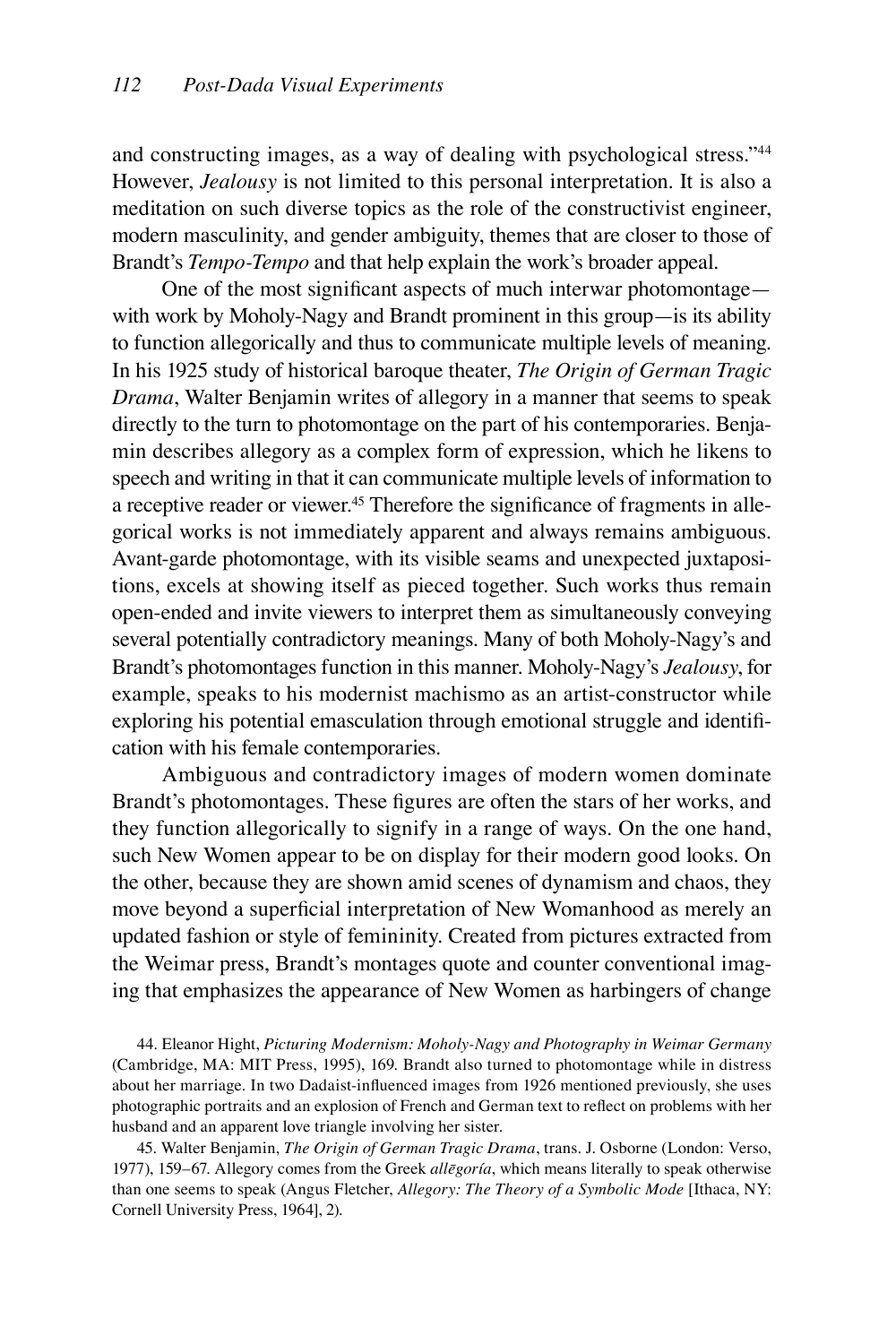

Figure 7. Marianne Brandt, *Help Out! (The Liberated Woman)* (*Helfen Sie mit! [Die Frauenbewegte]*), 1926, montage of newspaper clippings with pencil on heavy gray paper,  $68 \times 50$  cm. Collection of the Kupferstich-Kabinett, Staatliche Kunstsammlungen Dresden. Photograph by Herbert Boswank. © 2008 Artists Rights Society (ARS), New York/VG Bild-Kunst, Bonn

rather than active creators of the new, postwar culture. By prominently featuring New Women who often make eye contact with viewers and form the heart of these works, and by situating these figures in broader historical and political perspective, Brandt creates characters who reach out to female viewers of the time and seem to evoke the presence of the artist, herself a New Woman. Still, true to her allegorical methodology, Brandt always includes elements that undermine and problematize any singular, direct reading of these works.

In *Help Out!* (*Helfen Sie mit!* 1926; fig. 7), for example, a series of bold montage elements cluster around the figure of a stylish and boyish New Woman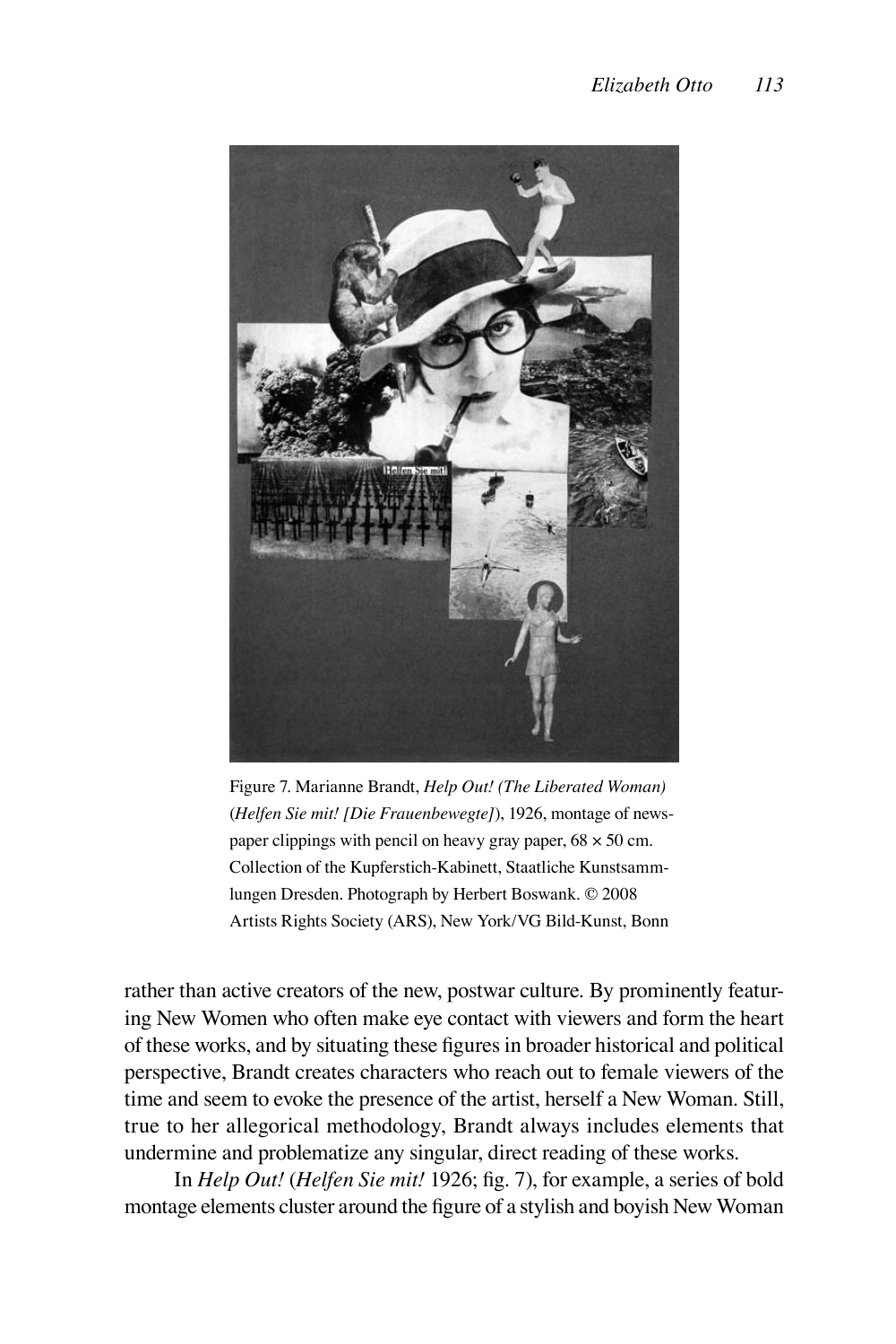who smokes a manly pipe and wears lipstick, a floppy hat, and the horn-rimmed spectacles associated with American daredevil actor Harold Lloyd.46 Contrasts and composition make her head appear to pop out against the work's warm gray background, and her crisp shirt collar bleeds into clouds, making her appear superhuman and almost godlike as she floats disembodied over a dynamic montage of landscapes. This New Woman appears amid a world full of promise—including the beautiful scene of Rio de Janeiro by the sea and danger, in images of a mass graveyard or the explosion of a massive bomb. She gives viewers a knowing look that, like the New Woman in *Our Unnerving City*, asks them to question their own stances in relation to these dramatic scenes taken from modern life.47

*Help Out!* is full of conflicting scenes and includes a textual call for engaged political or cultural action. On the brim of the New Woman's hat, discord is parodied through the pairing off of a boxer in a sparring stance against a three-toed sloth who likewise appears to have put his dukes up.<sup>48</sup> The work has a clear call to arms; the snippet telling us to "Help Out!" emanates from the central female figure's mouth and is expelled through her pipe. As one of Brandt's prominent New Women who engages viewers' gazes, it is easy to read this figure as a stand-in for the artist herself; thus this battle cry initially seems to be Brandt's. Yet other elements of this montage promptly dispel any illusions that this is a propagandistic work of art along the lines of, for example, Käthe Kollwitz's textually focused *Never Again War!* (*Nie wieder Krieg!* 1924). Situated over the military graveyard and next to the explosion, Brandt's call to "Help Out!" prompts viewers to ask a number of questions. Who is this call intended for, the large field of dead men? And would they be helping with something for the postwar society, or just another destructive war? In an ironic textual mode that we now associate with John Heartfield's later Weimar works, this photomontage's text initially seems directive but in fact reveals only contradiction and unanswerable questions. Calling for change with the utmost irony, this New Woman seems caught between action and passivity like the fighter and sloth perched at her brow.

46. Lloyd was the subject of his own photomontage by Brandt: *Er, Harold Lloyd* (1930) (see Otto, *Tempo, Tempo!* 124–26).

48. The boxer is probably the American heavyweight champion Jack Dempsey, who held the title from 1919 to 1926. Thanks to David Bathrick for confirming this figure's identification, which was originally suggested to me by the historical boxing aficionado Bob Winkler. The photo of the sloth appeared in "Urwelt im Urwald: Am Amazonas; Ein neuer Interessanter Expeditions-Film," *Berliner Illustrirte Zeitung*, October 4, 1925, 1300.

<sup>47.</sup> The photograph of the crosses is from "Zum Volks-Trauertag: Die Fürsorge für die deutschen Kriegergräber," *Berliner Illustrirte Zeitung*, February 28, 1926, 261. The explosion may be a photograph of Mount Vesuvius, which became active again in January 1926.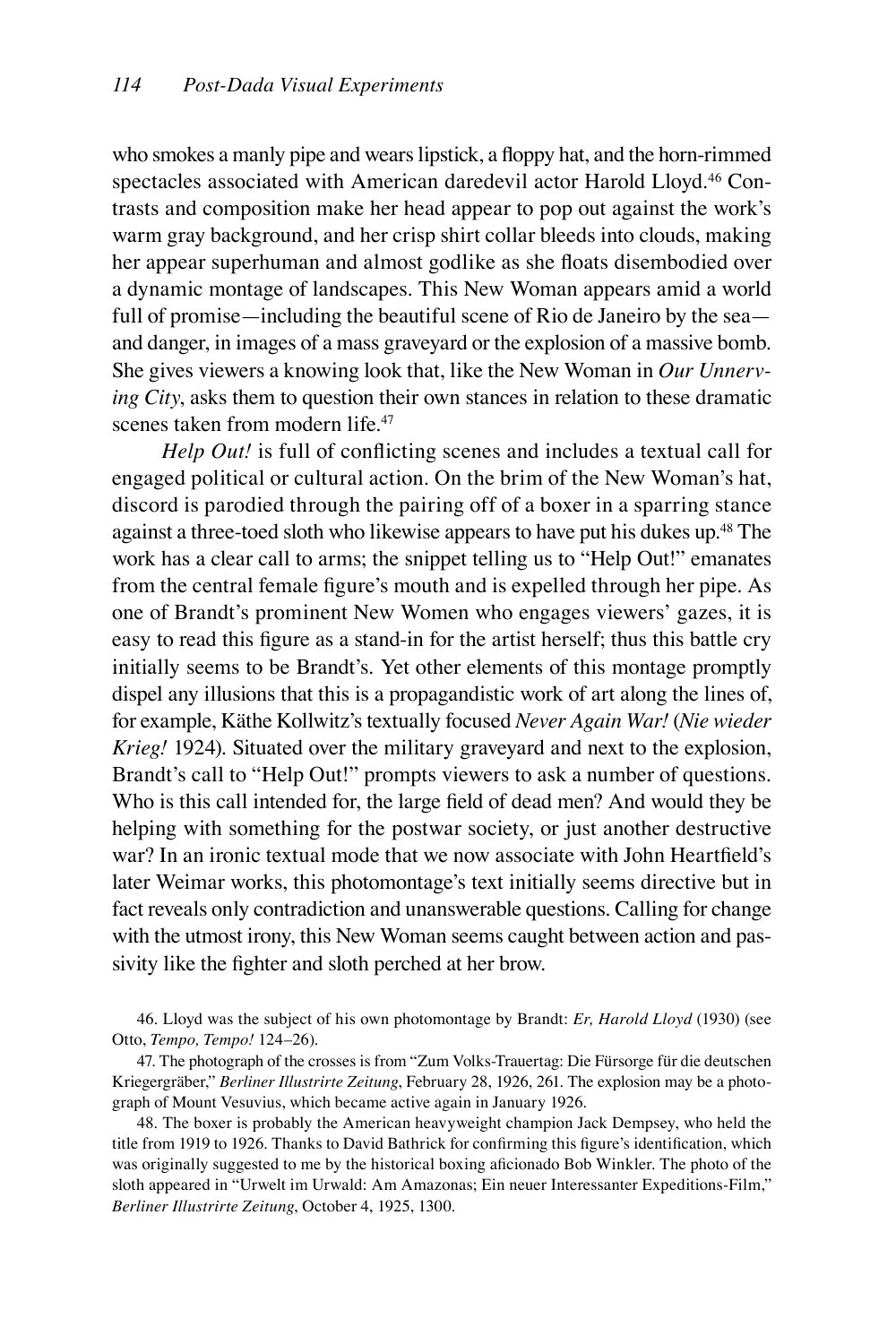In addition to the two boxers, there is a third medium-sized figure at the bottom of *Help Out!* With one breast exposed by her asymmetrical tunic, this image of an ancient statue depicting a young woman evokes a much older model of strong femininity, one that had recently become new again: the Amazon. Known for her warrior ways and independence from men, the Amazon became an ideal of New Womanhood that offered early-twentieth-century female writers and artists an example of female freedom, woman-centered community, and, for some, lesbianism.49 Brandt gives this Amazon a halo in reverse by cutting away the photograph around her head. This blessed denizen of both ancient and contemporary worlds seems to model the most logical response to the work's contradictory call for participation: she turns her back on the disjointed landscape and walks away.

In *Help Out!* as in other works, Brandt renders New Women as active and critical figures and creates a view of the world through their eyes. At the same time, these works evince Brandt's own status as a cultural agent through her technical skill in using found photographs to create dynamic "New Vision" views. The New Vision is here evoked by aerial photography, an unusual point of view that, according to Moholy-Nagy's writings in *Painting Photography Film*, the technologies of modern photography could offer.<sup>50</sup> In *Help Out!* Brandt uses New Vision imagery to reveal the instability of the contemporaneous natural and cultural landscape while problematizing the notion that organized political or cultural movements could effect lasting change.

Other of Brandt's works focus on her New Woman contemporaries while seeming to form an even closer connection to the artist's own situation, but these works still do so without presenting links to her life in a singular or direct manner. One of Brandt's starkest compositions, *With All Ten Fingers* (*Mit allen zehn Fingern*, ca. 1930; fig. 8), presents us with a dramatically posed woman in fashionable clothes. She is on her knees with her head thrown back, arms spread wide, as if she were a supplicant before a deity. Situated in the distance above her and in place of a god is a well-dressed businessman. He ignores her pleas and tugs pensively at the marionette strings attached to the young woman's fingers. The composition's strength comes from its use of only these two photographic elements, which embody a chain of opposing categories:

49. The Paris-based American writer Natalie Barney was nicknamed "L'Amazone" and was often memorialized as such by her partner, Romaine Brooks. See Whitney Chadwick, *Amazons in the Drawing Room: The Art of Romaine Brooks* (Berkeley: University of California Press, 2000), 28–35; and Elizabeth Otto, "Memories of Bilitis: Marie Laurencin beyond the Cubist Context," *Genders* 36 (2002), www.genders.org.

50. Moholy-Nagy, *Painting Photography Film*, 28 (illustrations on 61, 93).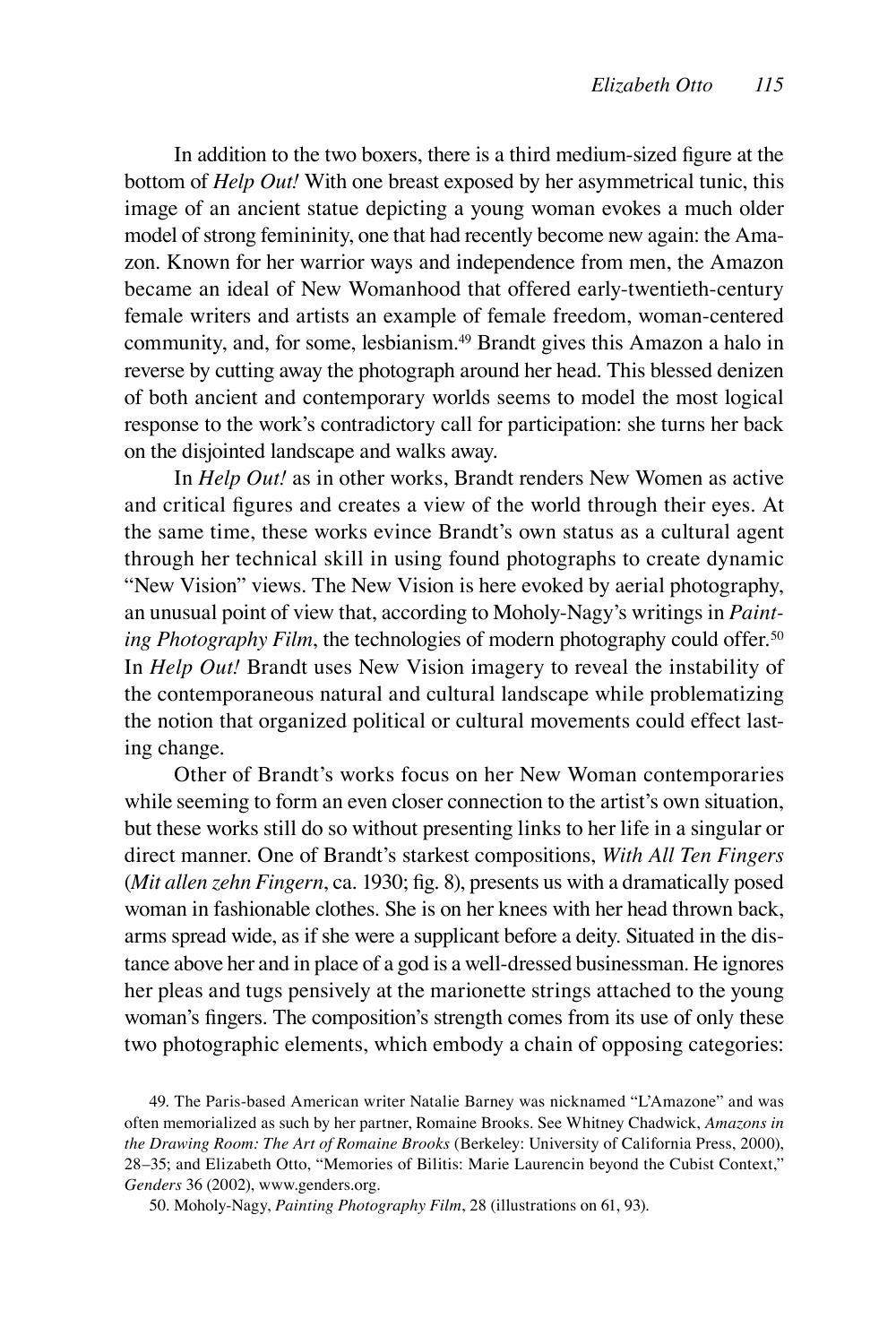

Figure 8. Marianne Brandt, *With All Ten Fingers* (*Mit allen zehn Fingern*), ca. 1930, montage of newspaper clippings and pencil on cardboard,  $65 \times 50$  cm. Collection of the Stiftung Bauhaus Dessau. Photograph by Kelley Kellerhoff and Uwe Jacobshagen. © 2008 Artists Rights Society (ARS), New York/VG Bild-Kunst, Bonn

her apparent closeness to the viewer, youth, physically open pose, and more revealing clothing are set as opposites to his distance, staid middle-aged, closed pose, and fully clothed body in a suit and long coat. This mismatched pair is connected only by straight pencil lines that form strings and emphasize the tension between them. These lines stretch out across the broad field of empty paper that surrounds these figures and provides a sterile ground for us to observe this strained interaction between contrasts in gender, age, location in space, and agency. As is the case in many of Moholy-Nagy's montages,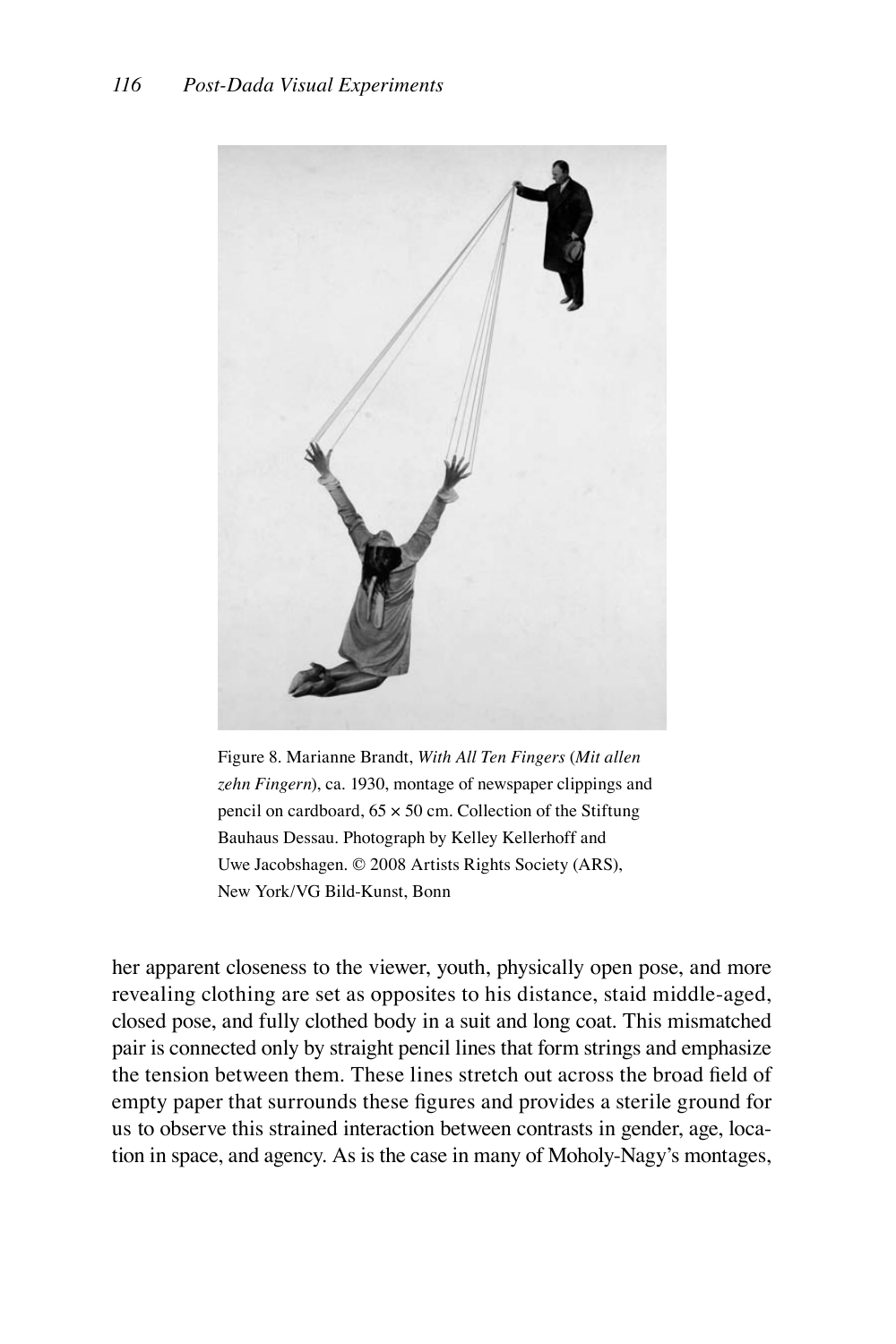Brandt's *With All Ten Fingers* is sparse. Instead of encouraging a coldly investigative gaze, the composition engages viewers' sympathy as they look on the young woman at the heart of this image, a victim of the distant man who holds the strings.

This work, thematizing the emotional ties and power relationships to which the distant man subjugates this young woman, had previously been misdated to 1927 based on a note by Brandt on its verso written many years after it was made.<sup>51</sup> However, at least one element of the montage was only published in 1930, and the style conforms to the starker compositions characteristic of many of her montages from 1929 on. The fact that *With All Ten Fingers* was made in 1930 or shortly thereafter helps us better understand it in light of the bleak economic and social conditions of that time and in direct relation to Brandt's experiences then, a period during which, through her correspondence with him, Moholy-Nagy proved a source of great support. Brandt picks up on his manner of creating pictorial space and on his sparse compositional mode to problematize the predicament of working women during the unstable final years of the Weimar Republic.

The halftone print of the young woman in *With All Ten Fingers* comes from a *Berliner Illustrirte Zeitung* cover whose caption tells readers that she has only a few moments to prove herself to a casting agent, and clearly she is doing all that she can to win him over.52 The accompanying article describes the hardships of theater life, in which so many compete for so few jobs, often traveling from afar to wait hours for a couple of moments to audition. Presented as a humorous look into the lives of potential actresses and actors, the photograph and essay would have evoked for readers a much larger crisis in the workforce, particularly among the fashion-conscious female *Angestellten* or white-collar workers who were central to the cultural landscape of interwar Germany.53 The global economic depression had begun with the 1929 Wall Street crash; by 1930, many workers in all sectors had lost their jobs. In extricating this young woman from the casting agent's office, Brandt's composition allows her to stand in more generally for the independent women of the

51. Brandt noted this and some of the other dates forty or more years after the photomontages were made when, during the later 1970s, she decided to sell them. My research for the original sources for Brandt's clippings has helped establish a *terminus post quem* for each work. Where the date noted later by Brandt and clippings' publication dates conflict, I designate the work's year as "circa."

52. *Berliner Illustrirte Zeitung*, May 25, 1930, 905, rpt. in Otto, *Tempo, Tempo!* 117.

53. For a careful study of these white-collar workers, see Siegfried Kracauer, *The Salaried Masses: Duty and Distraction in Weimar Germany*, trans. Quintin Hoare (New York: Verso, 1998). Kracauer's original 1929 essay series was titled *Die Angestellten*.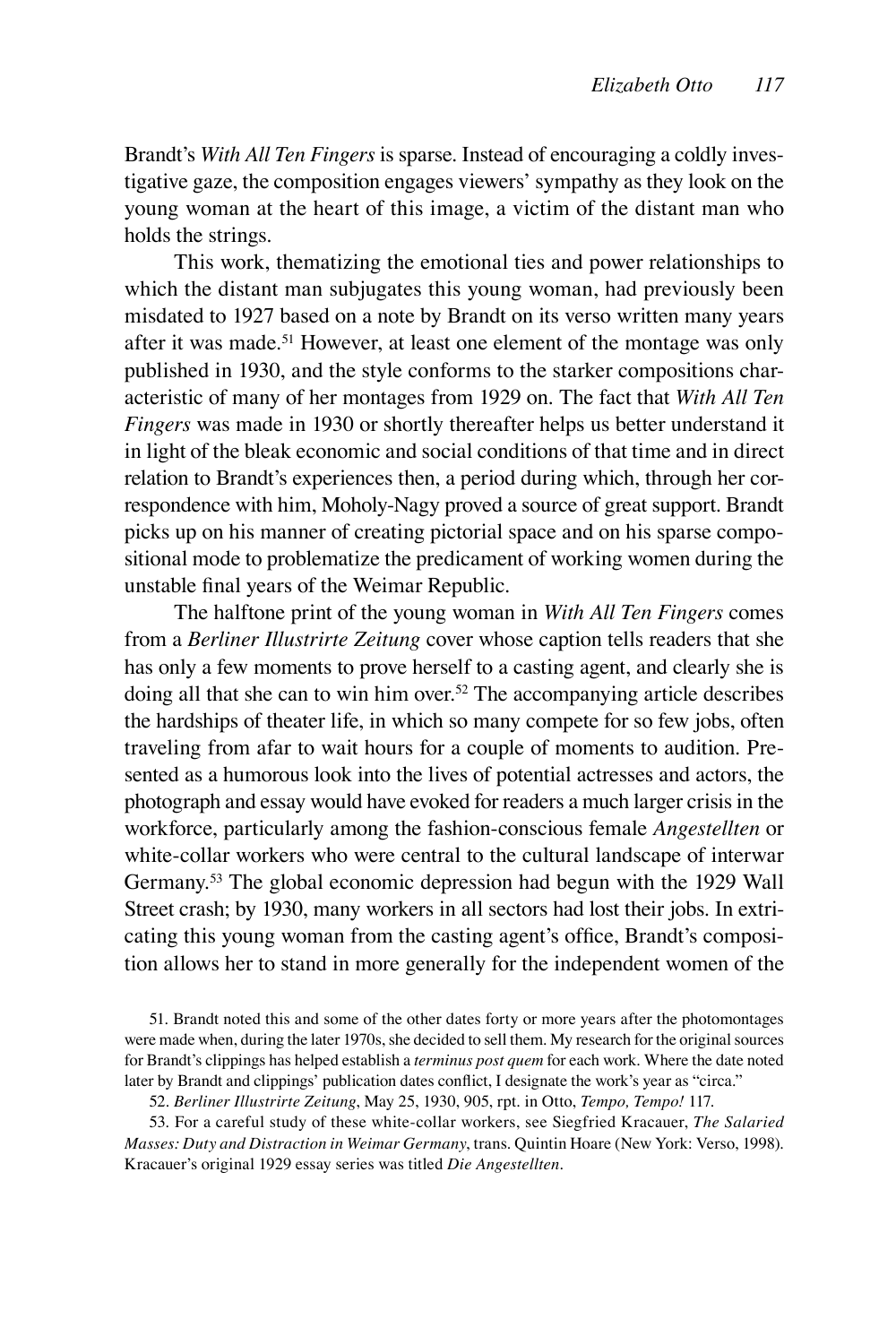Weimar Republic who, like Brandt, now saw their lifestyles and livelihoods in peril.

Like many *Angestellten*, Brandt experienced the international financial crisis on a deeply personal level. Having left the Bauhaus in July 1929 to work for Gropius in Berlin, she moved to Gotha in December to become the head of design at the Ruppelwerk metal factory. Her letters show that she hated the factory's hierarchical structure and outdated design aesthetic. In one of her few surviving letters to Moholy-Nagy, written in 1930, she expresses nostalgia for the Bauhaus and laments her present difficult situation. Brandt describes the strict limitations placed on her attempts to modernize the Ruppelwerk's products and how she feels trapped between a domineering boss for whom she has no respect and her concern for the factory workers, whom she wants to support by producing good designs that might help keep the factory running. But besides her loyalty to the workers, her salary was also essential, since she was using it to help support family members and friends who were out of work.<sup>54</sup>

The ten fingers of this work's title function as a synecdoche: a task performed with all ten fingers would be one in which the young woman was completely involved and for which she used all of her ability. But in Brandt's visual execution of the phrase, the female figure's hands and fingers become the instruments of her subordination. She is trapped with all ten fingers and has become a marionette. *With All Ten Fingers* picks up the montage idiom that Moholy-Nagy was developing at the time to express frustration with the fetters placed on her creativity outside the Bauhaus's modernist crucible. Not merely reflective of her personal experience, the very acts of working in this avant-garde medium and using the least number of pictorial elements possible were also a rebellion against and an antidote to the kitschy ornamentation of Ruppel's metal designs.

Moholy-Nagy's *City Lights* (*Die Lichter der Stadt*, ca. 1928; fig. 9) is similar to *With All Ten Fingers* in its upright format, limited number of pictorial elements, and use of a strong diagonal. Here Charlie Chaplin, unmistak-

54. Brandt to Moholy-Nagy, July 17, 1930 (collection of the Foundation Bauhaus-Dessau; portions quoted in Olaf Thormann and Katrin Heise, "Bauhaus—Kandem," in *Bauhausleuchten? Kandemlicht! Die Zusammenarbeit des Bauhauses mit der Leipziger Firma Kandem*, ed. Justus Binroth [Leipzig: Grassi Museum, Museum für Kunsthandwerk Leipzig, 2002], 181). See also excerpts from Brandt's letter to former Bauhaus colleague Hin Bredendeick at this time, one of those whom she was helping financially (Otto, *Tempo, Tempo!* 143). A letter to Gropius from the mid-1930s, written after Brandt too was unemployed, testifies to her conflicted feelings about having worked for a firm that, despite her best attempts to introduce Bauhaus-inspired design principles, continued to produce kitsch (Brandt to Gropius, July 26, 1935, collection of the Bauhaus-Archiv, Berlin).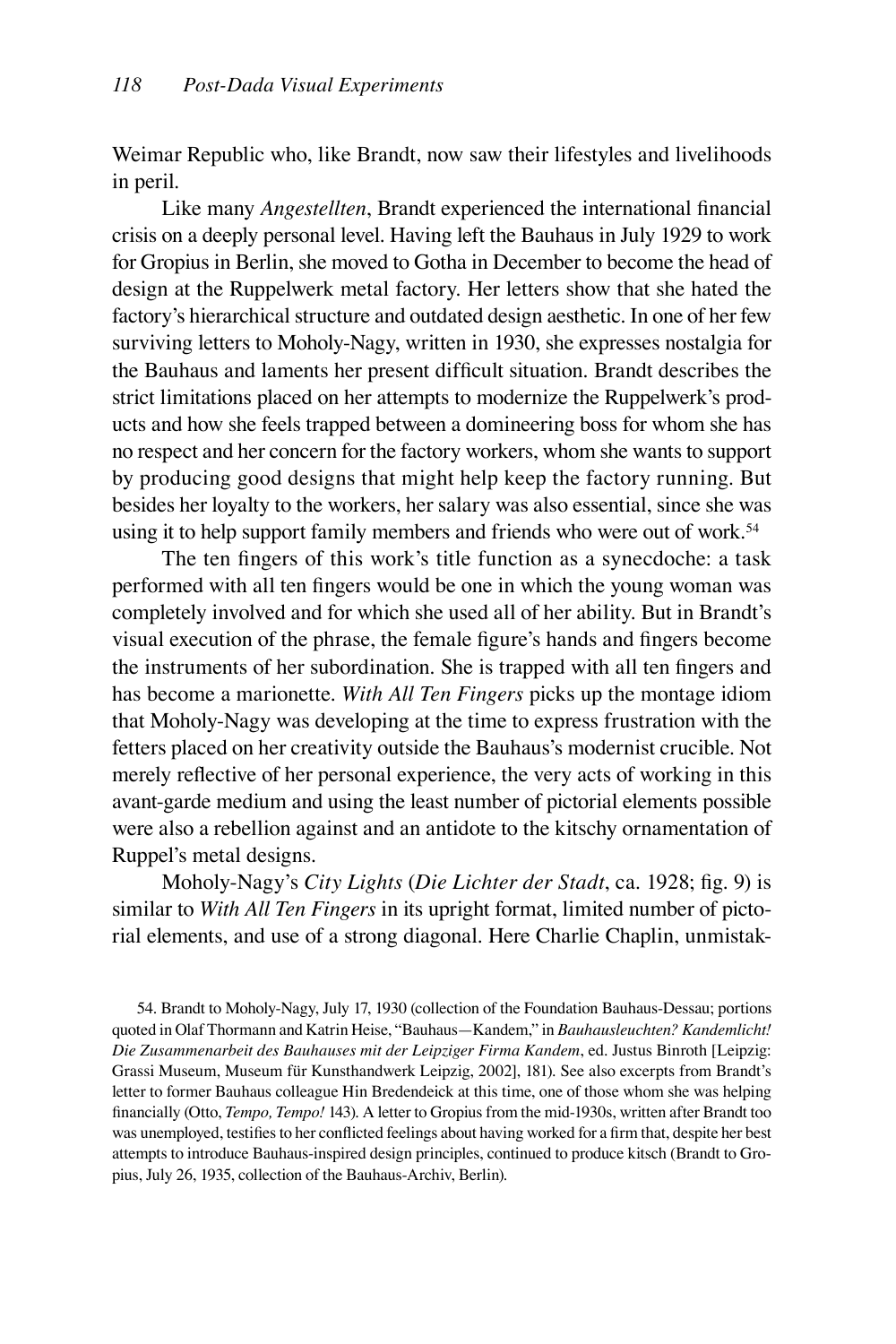

Figure 9. László Moholy-Nagy, *City Lights* (*Die Lichter der Stadt*), ca. 1928, montage of newspaper clippings, graphite, and tempera on heavy gray paper,  $61 \times 50$  cm. Collection of the Bauhaus-Archiv, Berlin. Photograph by Markus Hawlik. © 2008 Artists Rights Society (ARS), New York/VG Bild-Kunst, Bonn

able in his bowler hat as his famous Little Tramp character, gazes up at two laughing women in bathing suits. Their scant clothing emphasizes their modernity, as was the case with one of the New Women in Moholy-Nagy's *Jealousy* and, subsequently, in Brandt's *With All Ten Fingers*. In *City Lights* the women's lower bodies are radically and comically foreshortened, so that their thighs and feet are disproportionately large compared with their heads. While the Little Tramp's back is to us and his face is hidden, his posture suggests an intense yearning for these carefree contemporary women, who, riding high on architectonic beams of light projected from a contraption by Chaplin's face, appear to be the real lights of the city evoked by the work's title.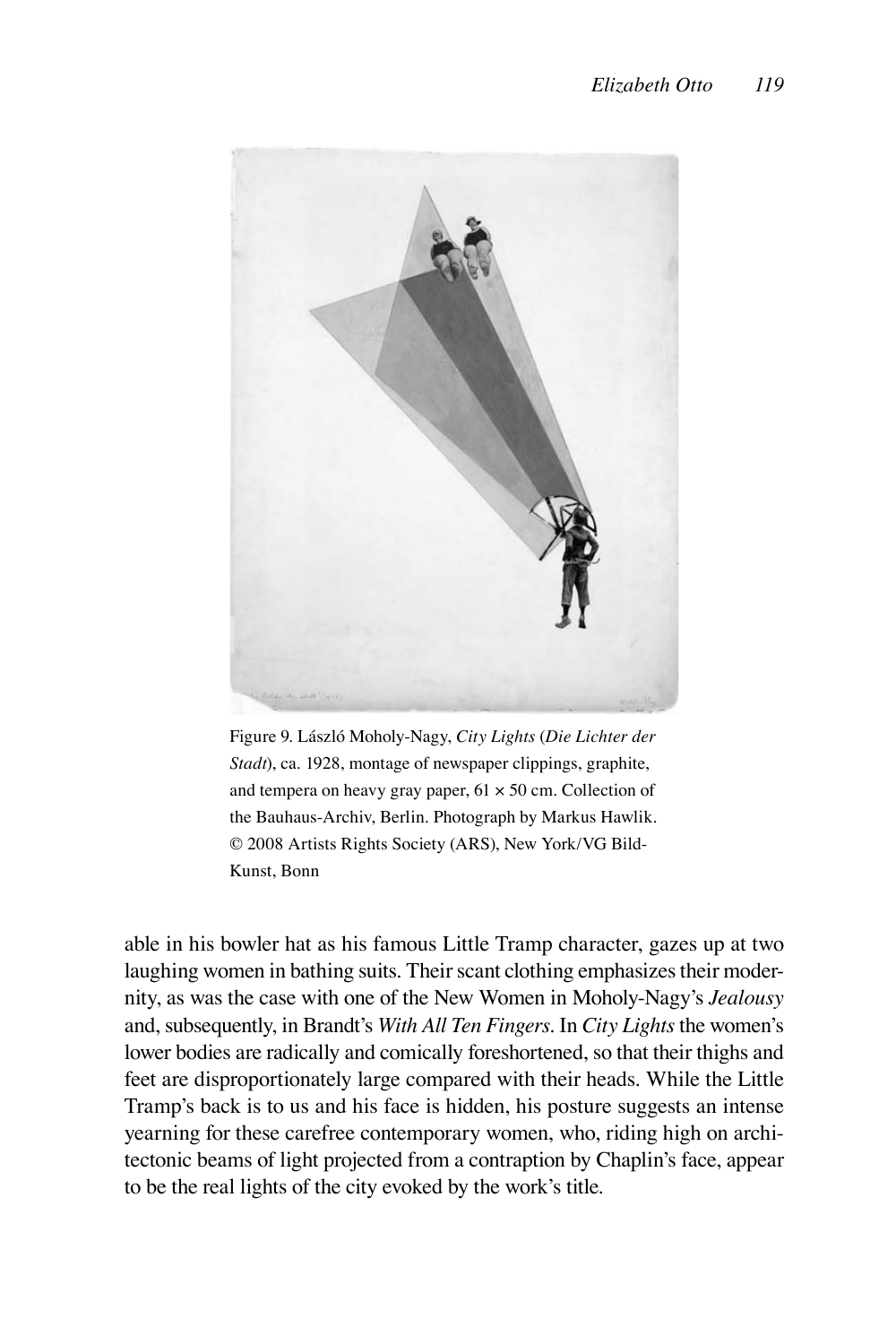When *With All Ten Fingers* and *City Lights* are paired, they seem to feature men and women who are overtly modern yet engaged in extremely conventional gender relations. In Moholy-Nagy's work, the angular rectangles of gouache and watercolor light beams run parallel to the illuminating power of the male figure's gaze, which falls on the two women's partly nude bodies. *City Lights* is thus predicated on conventions of male heterosexual looking that have structured the traditional genre of the nude.<sup>55</sup> It plays out this delight in viewing the female body, but it also denies us the ability to take part in that delight; whereas the Little Tramp's gaze appears to hit these women squarely in their delectable backsides, we are offered prime views of only the soles of their feet. *City Lights*, an image about viewership, thus also encourages a metacritical engagement with this image on the theme of looking.

In other works Brandt takes up specific issues of composition that appear in Moholy-Nagy's published texts and that were fundamental elements of his Bauhaus teachings in the preliminary course, Brandt's first class as a student at the school. Despite the dearth of extant writings by Brandt on the ideas behind her photomontages, a work from 1928 makes apparent some of the formal issues that preoccupied her. *Contrasts—Structure, Texture, Facture* (*Kontraste— Struktur, Textur, Faktur; fig. 10) experiments with the formal impact of montage* composition on viewers and draws overtly on Moholy-Nagy's pictorial theories.

In *Contrasts* there is no New Woman figure to focus viewers' attention or to meet and arrest their gazes. Instead, an unsettling collection of images suggests photography's power to capture an array of sights and textures. The disturbing form of a giant horned beetle standing on a dried-out stump dominates the picture. Its hard shell shines in the sunlight, making it at once beautiful and grotesque. In the distance, behind this creature, undulating piles of prickly-looking pineapples buoy up an ancient temple. The only path to this mysterious temple is along the train tracks that enter the composition's dynamic depths from the right. The ground is collapsing underneath, but despite this danger two lone figures make their tenuous way along the rails. In a composition intensely crowded in the center and right portions of the picture plane, the viewer is left to visually roam this surreal landscape that is, by turns, inviting and repulsive.

Handwritten words in pencil throughout the work indicate ideas with which Brandt was experimenting. *Structure* is at the lower right under the

55. The complex history of the genre of the female nude is richly investigated in Lynda Nead, *The Female Nude: Art, Obscenity, and Sexuality* (New York: Routledge, 1992).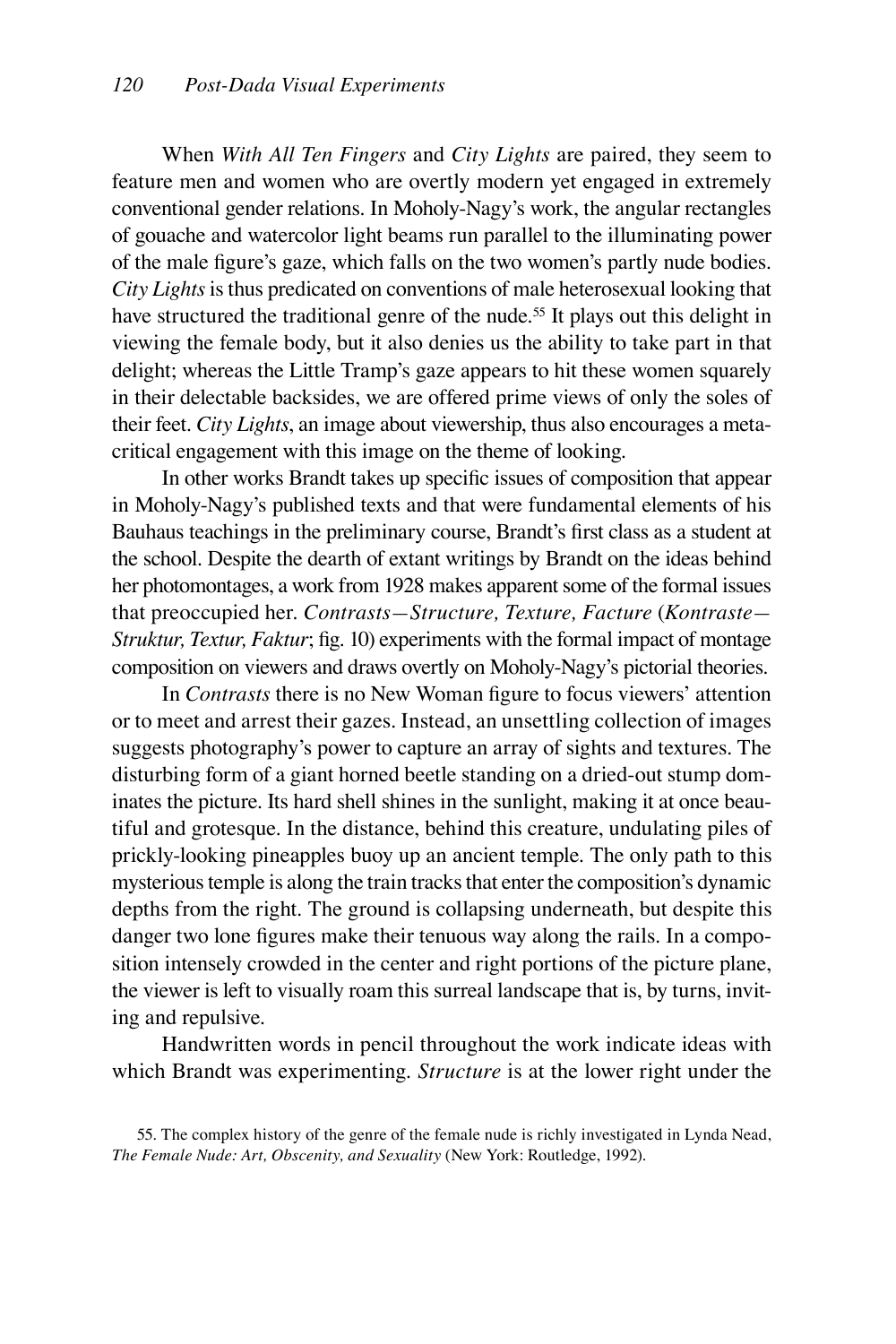

Figure 10. Marianne Brandt, *Contrasts—Structure, Texture, Facture* (*Kontraste—Struktur, Textur, Faktur*), 1928, montage of newspaper clippings and pencil on heavy paper, 26 × 32 cm. Collection of the Stiftung Bauhaus Dessau. Photograph by Kelley Kellerhoff and Uwe Jacobshagen. © 2008 Artists Rights Society (ARS), New York/VG Bild-Kunst, Bonn

collapsing train bed. *Texture* also appears under the train bed, written next to the beetle's horned head, and above the pineapples on the right. *Facture* is centered at the top of the temple. These terms were essential to Moholy-Nagy's teachings and writings from this time and formed the basis of his 1929 book *Von Material zu Architektur*, translated and expanded in English in 1938 as *The New Vision*. 56 As Norbert Schmitz has pointed out, Moholy-Nagy's preliminary course at the Bauhaus was focused not only on artistic skills and

56. László Moholy-Nagy, *Von Material zu Architektur* (Berlin: Kupferberg, 1968); Moholy-Nagy, *The New Vision: Fundamentals of Bauhaus Design, Painting, Sculpture, and Architecture* (Mineola, NY: Dover, 2005).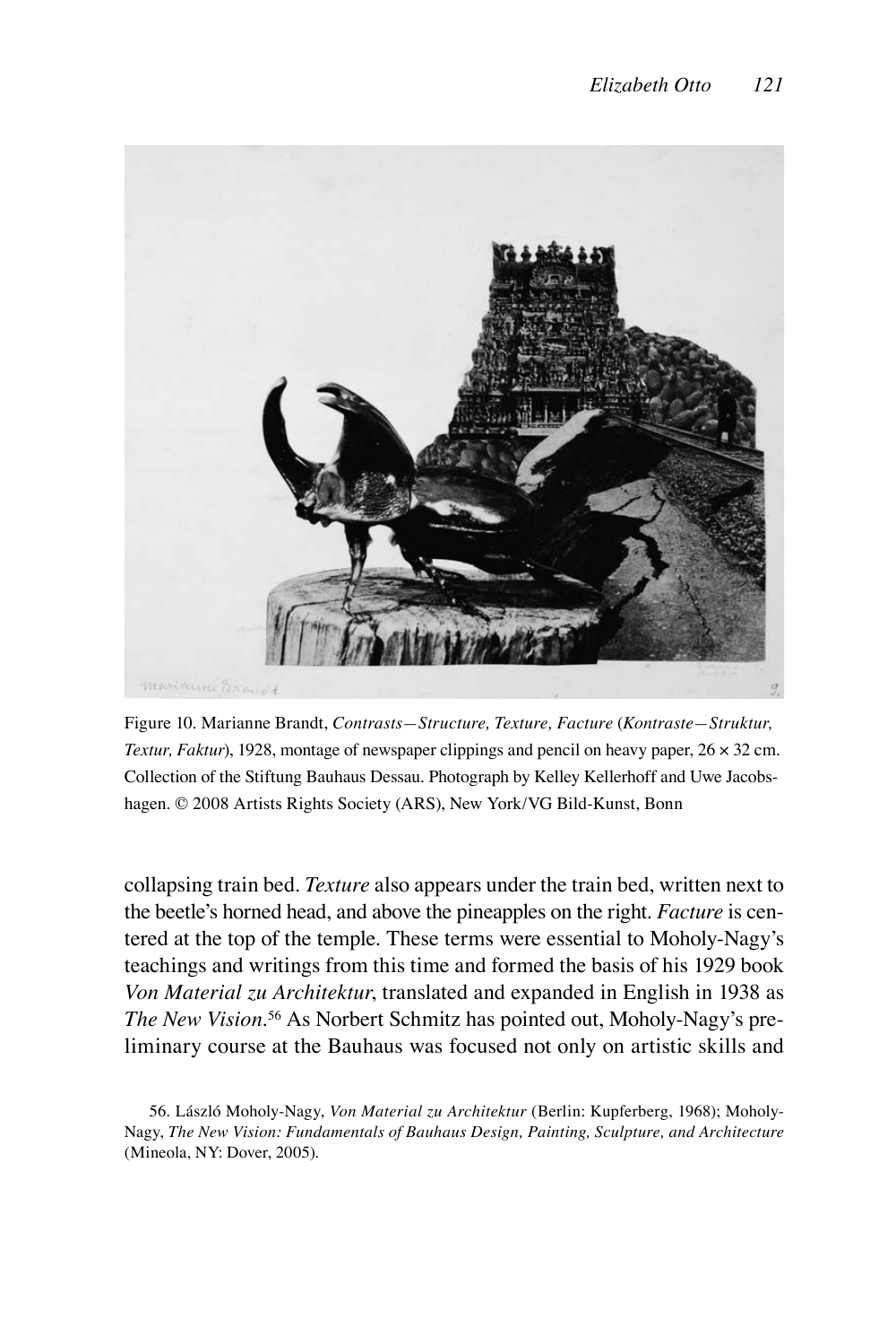visual training but also on creating "sensory competence" (*Sinneskompetenz*).57 One of his methods for building these sensory skills was to have students combine contrasting materials to understand their properties on both tactile and visual levels.58 According to Moholy-Nagy, the term *structure* should be thought of as raw material, the solid architecture of a composition. He illustrates this concept with a found photograph from the magazine *Haus und Garten* of a cross section of a tree showing the "structure of wood."59 "Texture" is the organic surface, the skin of an object. "Facture," for Moholy-Nagy, is the material trace of the working process, so that an image of a pile of old tires shows doubly the traces of having been worked, since the tires are manufactured and, once they have been cast off, they are heaped, another process of working the material.60 In *Von Material zu Architektur* Moholy-Nagy illustrates all of these concepts with photographs, most of which are taken from other publications. In *Contrasts* Brandt appears to do this as well, as she orchestrates the elements of her montage into a composition and labels them with these terms.

Included in *Von Material zu Architektur* is a list of "facture exercises" that Moholy-Nagy used to help students train their senses. One resonates with Brandt's work in the *Contrasts* montage: "visual presentation (translation) of structure, texture, and facture values from the optical illusion through to complete abstraction (drawing, painting, photography)."61 *Contrasts* was made four years after Brandt completed Moholy-Nagy's preliminary course at the Bauhaus, but in this work she returns to experiments from that course, seeming to contemplate them anew. She marks elements of *Contrasts* with these terms to facilitate her experimentation with formal properties. Indeed, the beetle's massive horns and the crumbling earth beneath the train tracks do give a sense of complex structures, and the intricate temple facade is an ideal evocation of facture, the material trace of this surface having been worked. Brandt has selected photographic elements that clash to communicate a dramatic range of visual sensations.

The fragments in *Contrasts* create pictorial illusions that are constantly interrupted by the breaks between these elements. This push-pull dynamic is

60. Moholy-Nagy, *Von Material zu Architektur*, 48.

61. Moholy-Nagy, *Von Material zu Architektur*, 59, quoted in Schmitz, "Preliminary Course," 370.

<sup>57.</sup> Norbert Schmitz, "The Preliminary Course under László Moholy-Nagy: Sensory Competence," in *Bauhaus*, ed. Jeannine Fiedler, trans. Kristin Zeier et al. (Könnigswinter: Könemann, 2006), 369–70.

<sup>58.</sup> Stefan Kraus, "Vorkurs Moholy-Nagy," in *Bauhaus Utopien: Arbeiten auf Papier*, ed. Wulf Herzogenrath (Stuttgart: Cantz, 1988), 65.

<sup>59.</sup> These terms are described in Moholy-Nagy, *Von Material zu Architektur*, 33–59. Similar concepts appear in Moholy-Nagy, *New Vision*, 35–59, but *Faktur* is translated as "surface aspect."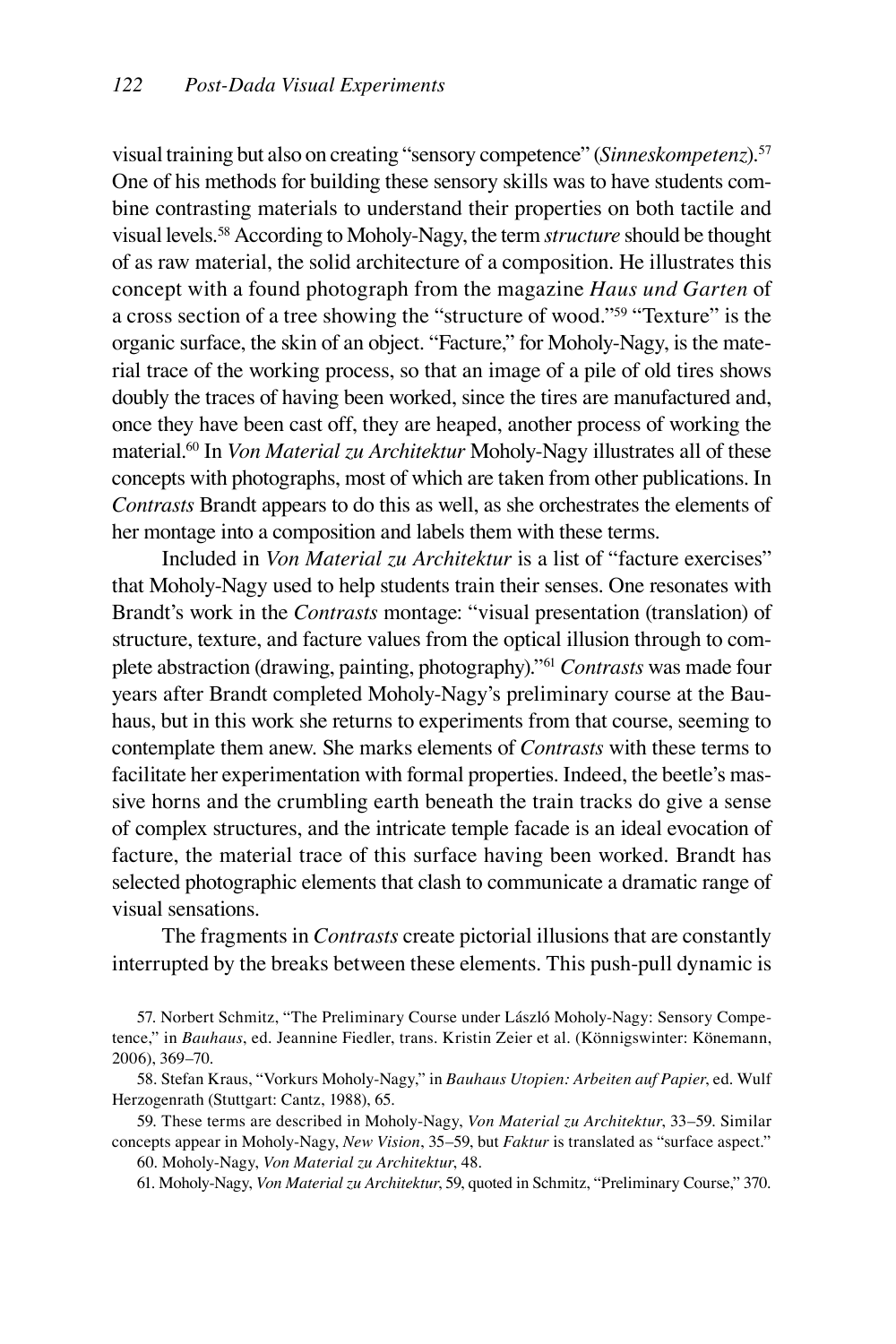also essential to a subtitle some scholars have applied to the work: *On Haptical and Optical Schooling of the Senses* (*zur haptischen und optischen Sinnesschulung*).62 At the turn of the last century the Austrian art historian Aloïs Riegl developed a complex analysis of haptical and optical perception.<sup>63</sup> Drawing on Riegl's 1901 *Late Roman Art Industry*, Antonia Lant explains that Riegl's notions of haptical or tactile perception and their opposite, optical perception, can be understood as being the difference between "knowledge of artistic space through the senses of touch and vision."64 In haptical perception, the eye perceives a work's surface as a collection of flat, abstract shapes; in optical perception, by contrast, the eye sees illusion and depth. A photograph activates both modes of looking as viewers apprehend the interplay of the flat pictorial surface and the image's illusory space. A surface with the obvious jarring breaks of a photomontage will always interrupt optical perception with the haptic because of the broken surface's constant intrusion into any illusion created. According to Riegl's approach, visually engaging such a pictorial surface could also make viewers more actively engaged in perceiving as they mentally move into the depicted space of the montage and are then repelled back to the haptical surface. Such a picture would be capable of schooling the senses of receptive viewers and thus potentially of teaching new ways to see in the modern world.

However, the content of the pictorial fragments in *Contrasts* must be interpreted beyond the formal problems indicated by this work's textual framing, for the subjects of the images themselves are also attractive and repulsive to viewers. While *Contrasts* is a visual experiment in the formal properties of found photographs, it uses almost exclusively imagery imported from the colonial tropics and then presented in illustrated papers. The work proposes an exotic yet unspecific non-European space where viewers might encounter examples of structure, texture, and facture in the context of bountiful fruit, decaying ancient buildings and the forgotten religions formerly celebrated in

62. This subtitle was first published in the German version of Norbert Schmitz's essay, "Der Vorkurs unter László Moholy-Nagy," in *Bauhaus*, ed. Jeannine Fiedler and Peter Feierabend (Cologne: Könemann, 1999), 368. This text does not appear on the front or back of the montage itself, where Brandt noted titles of works.

63. A number of Riegl's texts explore these problems of surface and depth. See in particular his *Late Roman Art Industry*, trans. Rolf Winkes (Rome: Bretschneider, 1985). The term *haptic* comes from the Greek *haptos*, referring to the sense of touch; it also implies taking hold of an object, grasping, fastening, or binding it.

64. Antonia Lant, "Haptical Cinema," *October*, no. 74 (1995): 50. Margaret Iversen traces Riegl's own explanation of his shift in terminology from "tactile" to "haptic" as coming from his wish that "tactile" not be taken too literally as "touch" (*Alois Riegl: Art History and Theory* [Cambridge, MA: MIT Press, 1993], 170n8).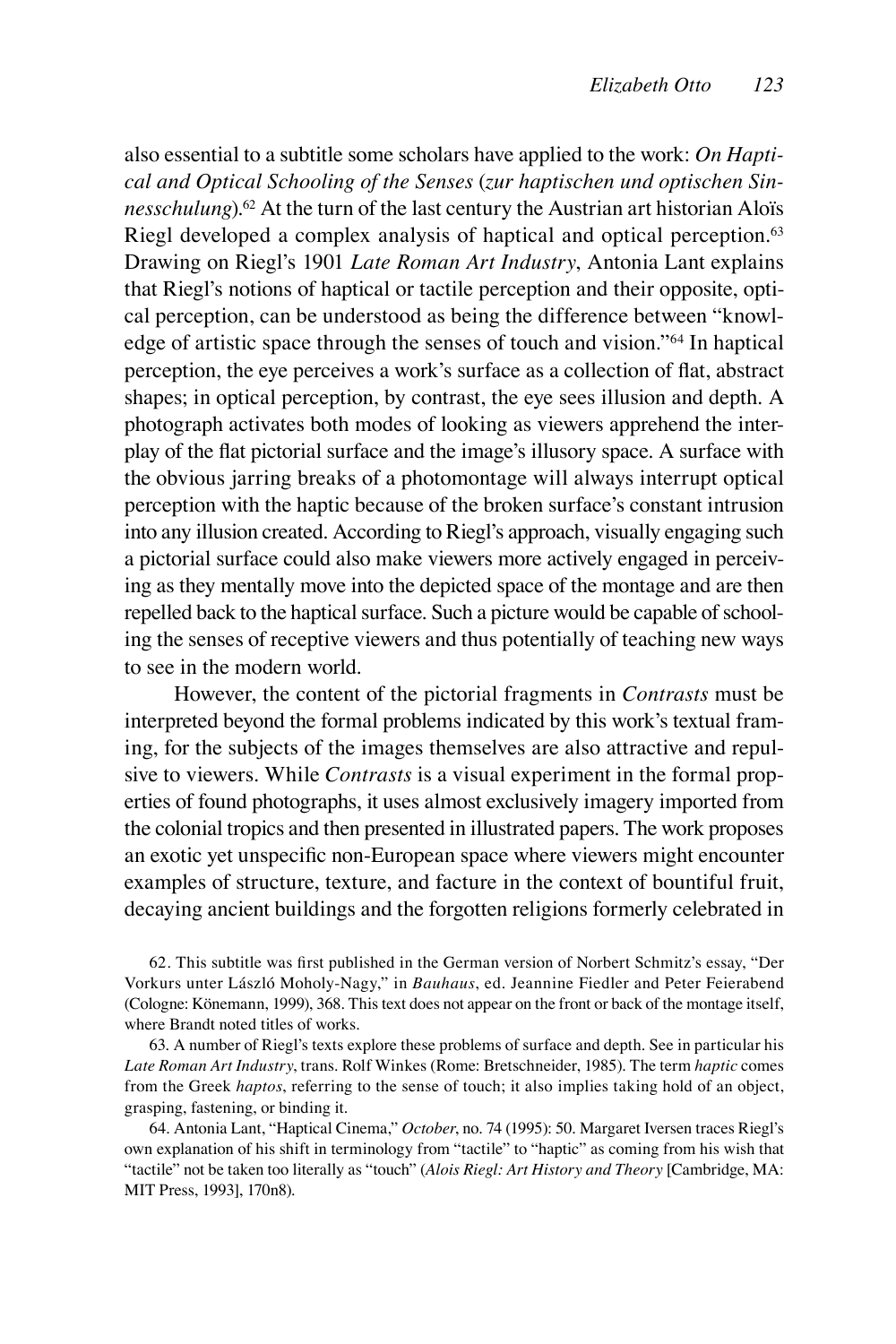them, and miscalculated colonial transportation projects. The image of the pineapples, for example, comes from an essay in the *Berliner Illustrirte Zeitung* on how such South Sea Islands as Fiji, where this photograph was taken, have lost their magic and authenticity. The author mourns the replacement of cannibalism with football among the Fijians, the use of Ford automobiles in Tonga, and other Western influences.<sup>65</sup> While such direct references do not necessarily carry over, it is clear to any viewer that *Contrasts* is set in a hybrid, postcolonial world where European technology is left to decay as the landscape returns to a more "primitive" state.<sup>66</sup>

A consistent tension in this and other examples of Brandt's photomontages derives from a formally powerful design that raises significant historical and political questions for the German context. In the Metal Workshop and the Bauhaus at large, there was a general belief in the power of newly designed forms to spread the experience of modernity and to create a positive future; Brandt's sleek metal works partook of this optimism. In her parallel work in montage Brandt was also clearly interested in formal problems and design issues, but, in addition, these works critique European political projects, gender relations, colonialism, and militarism. And while some of Brandt's montages celebrate modern machines, others show technologies as failing or used in a misguided fashion. Through the salvaged photographic representations of these montages, Brandt's modernism takes on a complexity lacking in the austere and useful designs of her metal work.

Many of my analyses of these works have examined how Brandt may have drawn on Moholy-Nagy's writings and ideas to structure her works, but I have also suggested how we might see Brandt's and Moholy-Nagy's work in photomontage as having been mutually informed and informing. In addition, a few of his photomontages appear to be directly indebted to her works. While Brandt is not generally known to have exhibited her photomontages during the interwar period, she would surely have shown them to the friends and colleagues who had frequent access to her Bauhaus studio, for she was one of the privileged students to have a one-room living/studio space in the "Prellerhaus" wing of the Bauhaus Dessau. As Moholy-Nagy's protégée, she

65. The two images of pineapples are cut from the same photograph from R. Katz, "Die entzauberte Südsee: Bericht unseres auf eine Weltreise entsandten Mitarbeiters Dr. R. Katz," *Berliner Illustrirte Zeitung*, January 24, 1926, 98–99.

66. A significant body of work on European primitivism in representation has developed over the past two decades. For a cogent exploration of this topic and relevant bibliography, see Mark Antliff and Patricia Leighten, "Primitive," in *Critical Terms for Art History*, ed. Robert Nelson and Richard Schiff (Chicago: University of Chicago Press, 1996), 170–84. Peter Nisbet critiques the notion that montage elements' original contexts inhere in them in "A Cut-up at the Dada Fair," *Boston Book Review*, April 1997, 8–9.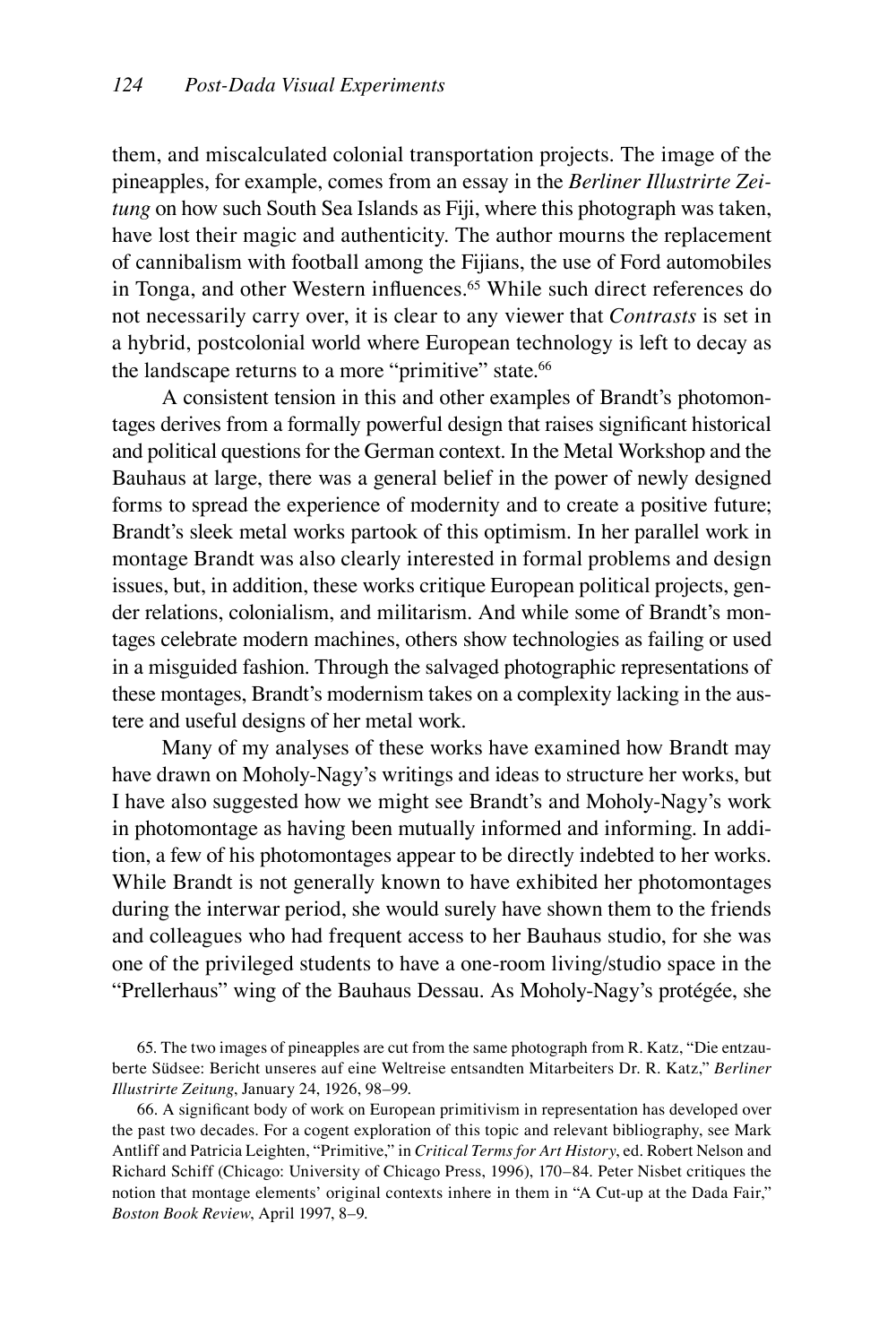

Figure 11. László Moholy-Nagy, *Stage Set Element for "The Merchant of Berlin"* (*Bühnenbildelement für "Der Kaufmann von Berlin"*), directed by Erwin Piscator, 1929. Niessen Collection, Institut für Theaterwissenschaften der Universität Köln. © 2008 Artists Rights Society (ARS), New York/VG Bild-Kunst, Bonn

would have shown him some or all of the photomontages, and Moholy-Nagy ever eager to explore new ideas—could easily have borrowed some of her methods for his own work. Moholy-Nagy was an incredibly flexible artist who drew influence from countless sources; it would be unthinkable that he did not also learn from Brandt, arguably his most prized student.

One photomontage that seems to show Brandt's influence is Moholy-Nagy's 1929 *Stage Set Element for "The Merchant of Berlin"* (*Bühnenbildelement für "Der Kaufmann von Berlin"*; fig. 11), which was projected in the director Erwin Piscator's Berlin theater, where this play was performed. This image also served as the jacket for Piscator's book of the same year, *The Political Theater* (*Das politische Theater*).67 Moholy-Nagy's *Stage Set Element* has been linked to Citroen's *City*.<sup>68</sup> But in addition to Citroen's influence,

<sup>67.</sup> *The Merchant of Berlin* was directed by Piscator for the Theater am Nolledorfplatz (Lusk, *Montagen ins Blaue*, 160). See Erwin Piscator, *Das politische Theater* (Berlin: Schultz, 1929).

<sup>68.</sup> Citroen created several works on this theme, starting even before he began at the Bauhaus; see Flip Bool, ed., *Paul Citroen* (Amsterdam: Focus, 1998), 55–58. The comparison between Moholy-Nagy's *Stage Set Element* and Citroen's *Die Stadt* appears in Lusk, *Montagen ins Blaue*, 160–61.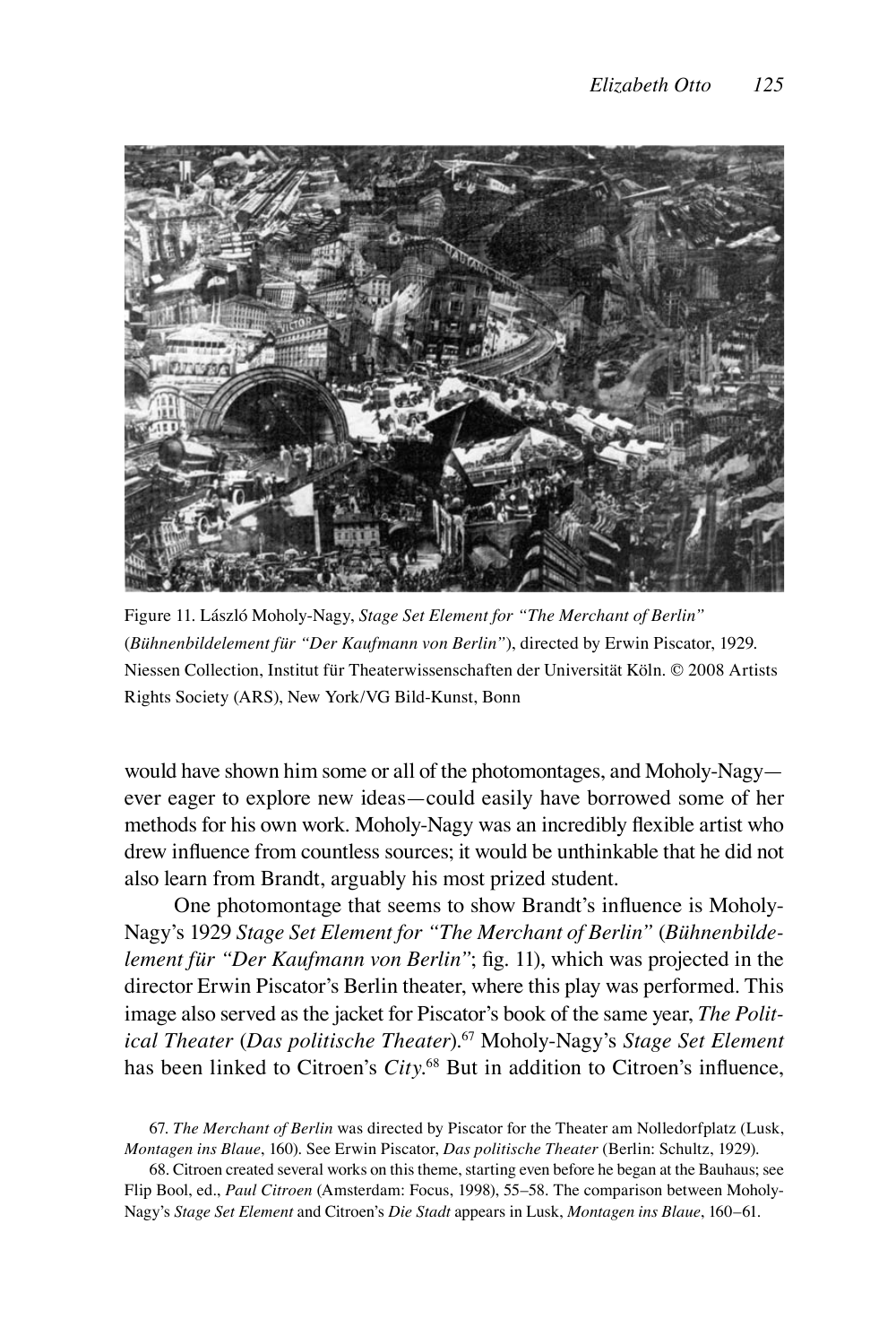Brandt's approach to the cityscape, evident in such works as *Our Unnerving City*, is apparent in Moholy-Nagy's *Stage Set Element*. 69 He uses found photographs that rhyme visually and play with notions of scale, something that occurs in *Our Unnerving City* and other works by Brandt much more than in Citroen's montages.70 Both *Our Unnerving City* and Moholy-Nagy's *Stage Set Element* present a cacophony of contemporary urban architecture and include figures, cars, and crowds. Whereas Citroen's montage undulates with a variety of buildings, Brandt's work grows organically from the center; Moholy-Nagy seems to have relied on this method as well by creating a large central square devoid of architecture but filled with cars and people. Flows of buildings, cars, train tracks, and rivers emerge organically from this middle point to rush out toward the viewer, as at the lower left, or recede into the distance, as in the montage's upper portions. Having started with an unruly, Dadaistic, anti-art approach to montage with *25 Bankruptcy Vultures*, and quickly moved to a clean, sparse, constructivist approach by the following year, Moholy-Nagy here turns to a form of montage that is new for him, the controlled chaos so common in Brandt's work.71

In addition to the evidence of shared ideas in their works, the close relationship between the photomontages of Moholy-Nagy and Brandt is made crystal clear by the misattribution of one of her works to him. One of two versions of a work known as *ME (Metal Workshop)* (*ME [Metallwerkstatt]*, 1928; fig. 12), unsigned and now extant only in reproductions, was attributed to Moholy-Nagy and published in a memoir on his work in the 1950s, *Moholy-Nagy: Experiment in Totality*, written by his second wife, Sibyl Moholy-Nagy. I refer to this as *ME II* to differentiate it from the other version of this work. Sibyl Moholy-Nagy interprets *ME II* as Moholy-Nagy's self-portrait with some of his students, as have some subsequent scholars.72 An almost identical work from

69. Brandt used this approach to representing cityscapes in several montages, including *Ihre wirksame Mithilfe* (1926) and *o.T. (Luftschiffe und Dietrich)* (1930) (Otto, *Tempo, Tempo!* 40–41, 127–29).

70. Brandt's *Es wird marschiert* (1928), another good example of this, shows crowds holding up their hands and hats echoed in the patterns of boats and buildings with which they are juxtaposed (see Otto, *Tempo, Tempo!* 96–99).

71. For examples of Moholy-Nagy's quick turn to constructivist montage in his works from 1924 and 1925, see Lusk, *Montagen ins Blaue*, 70–83.

72. Sibyl Moholy-Nagy, *Moholy-Nagy: Experiment in Totality* (Cambridge, MA: MIT Press, 1969), 38, 40. Lusk also attributes this montage to Moholy-Nagy (*Montagen ins Blaue*, 106–7). Louis Kaplan states that *ME II* may never be securely attributed. He cites a quotation from Sibyl Moholy-Nagy in which she says that the letters *me* refer to Moholy-Nagy himself, surely an incorrect assertion (*Laszlo Moholy-Nagy: Biographical Writings* [Durham, NC: Duke University Press, 1995], 111).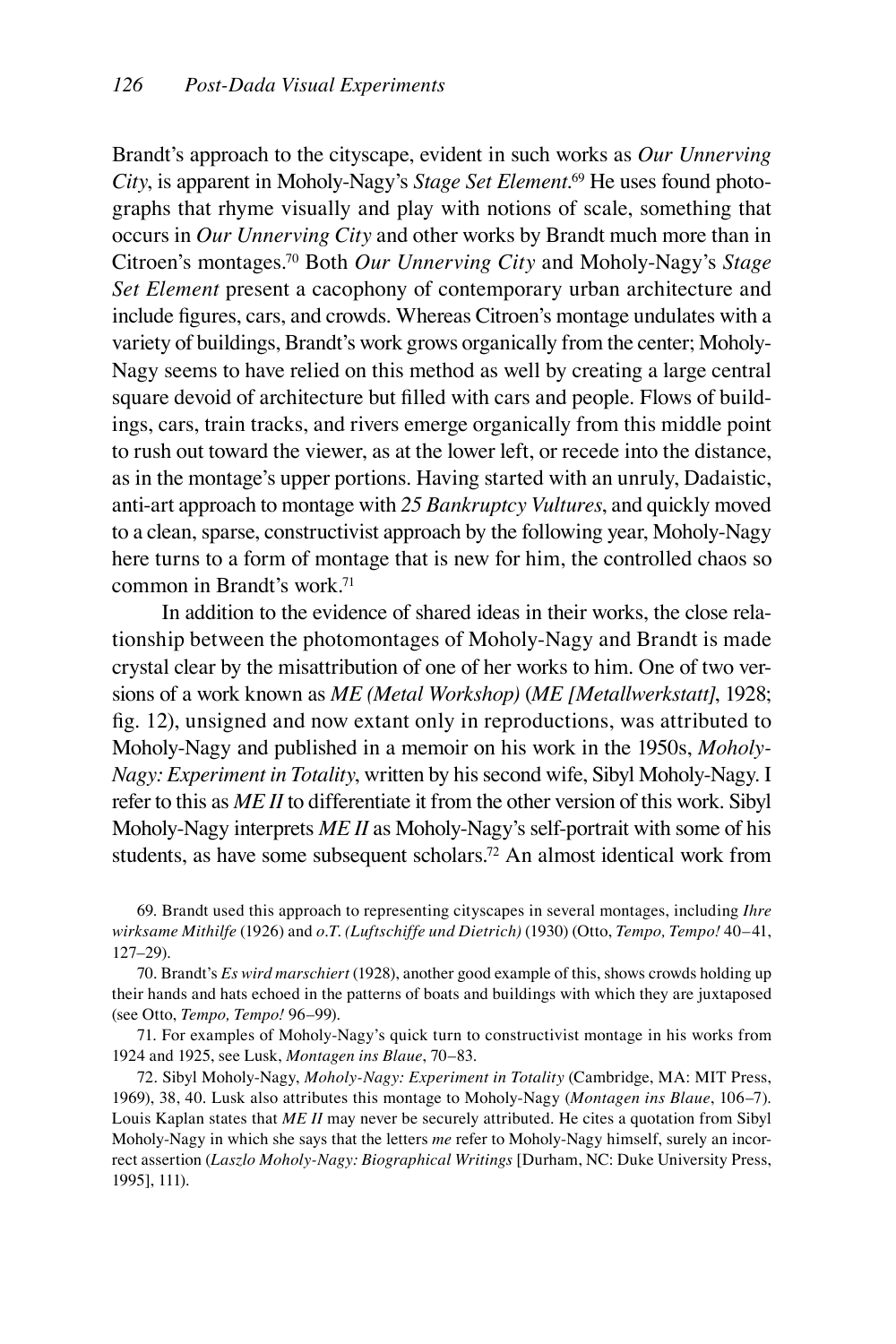

Figure 12. Marianne Brandt, *ME (Metal Workshop)* (*ME [Metallwerkstatt]*), 1928, here referred to as *ME II*, montage of original photographs; missing, presumed lost. Photograph in the collection of the Bauhaus-Archiv, Berlin. © 2008 Artists Rights Society (ARS), New York/VG Bild-Kunst, Bonn

the same year—also titled *ME* but here referred to as *ME I* for clarity's sake is very securely attributed to Brandt. *ME I* was part of a portfolio that was a going-away gift for Gropius on the occasion of his 1928 departure from the school after nine years as its only director; in this portfolio each workshop was represented by its two-letter in-house abbreviation. *ME* or *me* was placed before any product number for an item designed in the Dessau Metal Workshop.73

73. The other version of this photomontage is reproduced in Magdalena Droste and Jeannine Fiedler, eds., *Experiment Bauhaus* (Berlin: Bauhaus-Archiv, 1988), 227; and Otto, *Tempo, Tempo!* 81. Fiedler was the first scholar to definitively ascribe both versions to Brandt, though she points out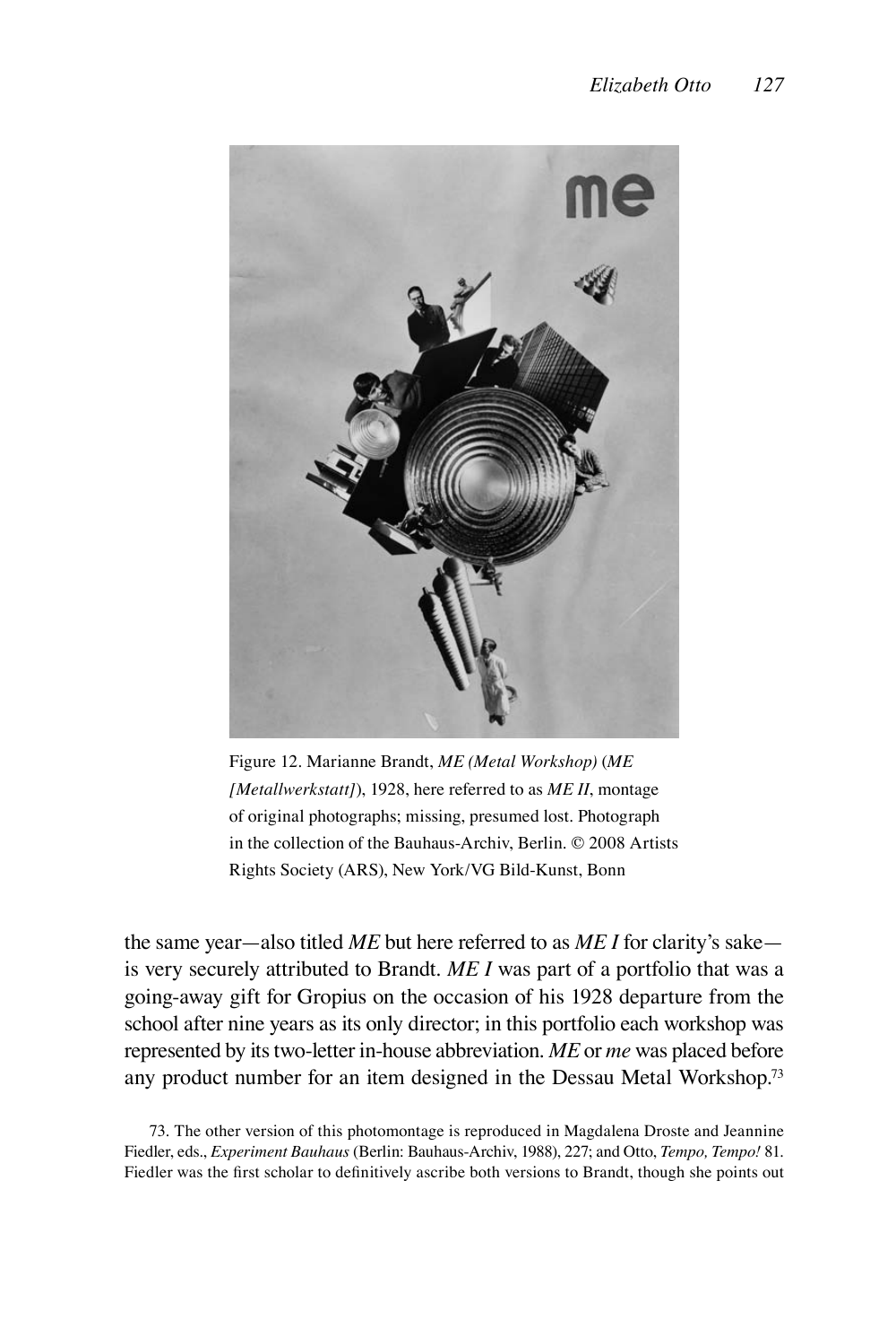Given that many of the gelatin silver-print photographs used in both montages were made by Brandt, and in light of the secure attribution of *ME I* to her, it is much less likely that *ME II* was by Moholy-Nagy than that, on the eve of the departure of her mentor and colleague Moholy-Nagy, who left when Gropius did, Brandt made a second photomontage as a going-away present for him. It is in this light that I interpret *ME II*.

*ME II* uses fragmentary images of Bauhaus buildings and products of the Metal Workshop to create a sort of metal planet that tilts sharply on its axis; other images of buildings and figures are placed in orbit around it. The version of *ME* made for Gropius (*ME I*) includes two photographs of the entire Dessau Bauhaus building, which Gropius himself had designed. *ME I* thus presents the Metal Workshop in the context of the school. The version made for Moholy-Nagy, *ME II*, focuses specifically on the workshop itself. At the right, a photograph shows the glass wall of the Bauhaus, the windows where the Metal Workshop was; at the lower left is a photograph by Lucia Moholy that shows one of the Dessau Master's Houses (*Meisterhäuser*), most likely the one in which she lived with Moholy-Nagy. *ME II*'s more narrow focus differentiates it markedly from *ME I* and makes it a more suitable parting gift for Moholy-Nagy at the end of his time as the Metal Workshop's director.

*ME II* is peopled with the most important members of the Metal Workshop. At the top of the montage Moholy-Nagy appears comically stern. He poses stiffly upright but appears as if, like the metal planet, his axis has been tilted, perhaps by a kick from the seated figure laughing down at him from the right. In another significant departure from the version made for Gropius, the *ME II* montage includes a large abstract element, a black trapezoid placed directly under Moholy-Nagy's torso as an homage to his extensive experiments with abstraction in painting, photography, and sculpture. To the left and below Moholy-Nagy, leaning against a bright metal lampshade of her own design, is Brandt herself, Moholy-Nagy's right hand in the Metal Workshop.<sup>74</sup>

that it is impossible to resolve this matter definitively (Droste and Fiedler, *Experiment Bauhaus*, 226). The portfolio *Neun Jahre Bauhaus: Eine Chronik* (1928) is reproduced in Klaus Weber, ed., *Happy Birthday! Bauhaus-Geschenke* (Berlin: Bauhaus-Archiv, 2005), 134–53.

<sup>74.</sup> Other important Metal Workshop figures appear in ME II as well. These include, in a dark suit to the right of Moholy-Nagy, Hin Bredendieck, who would soon become the new chief assistant after Brandt stepped into the directorship, and the workshop's foreman, Alfred Schäfter, who appears at the bottom of the composition in a photograph by Brandt.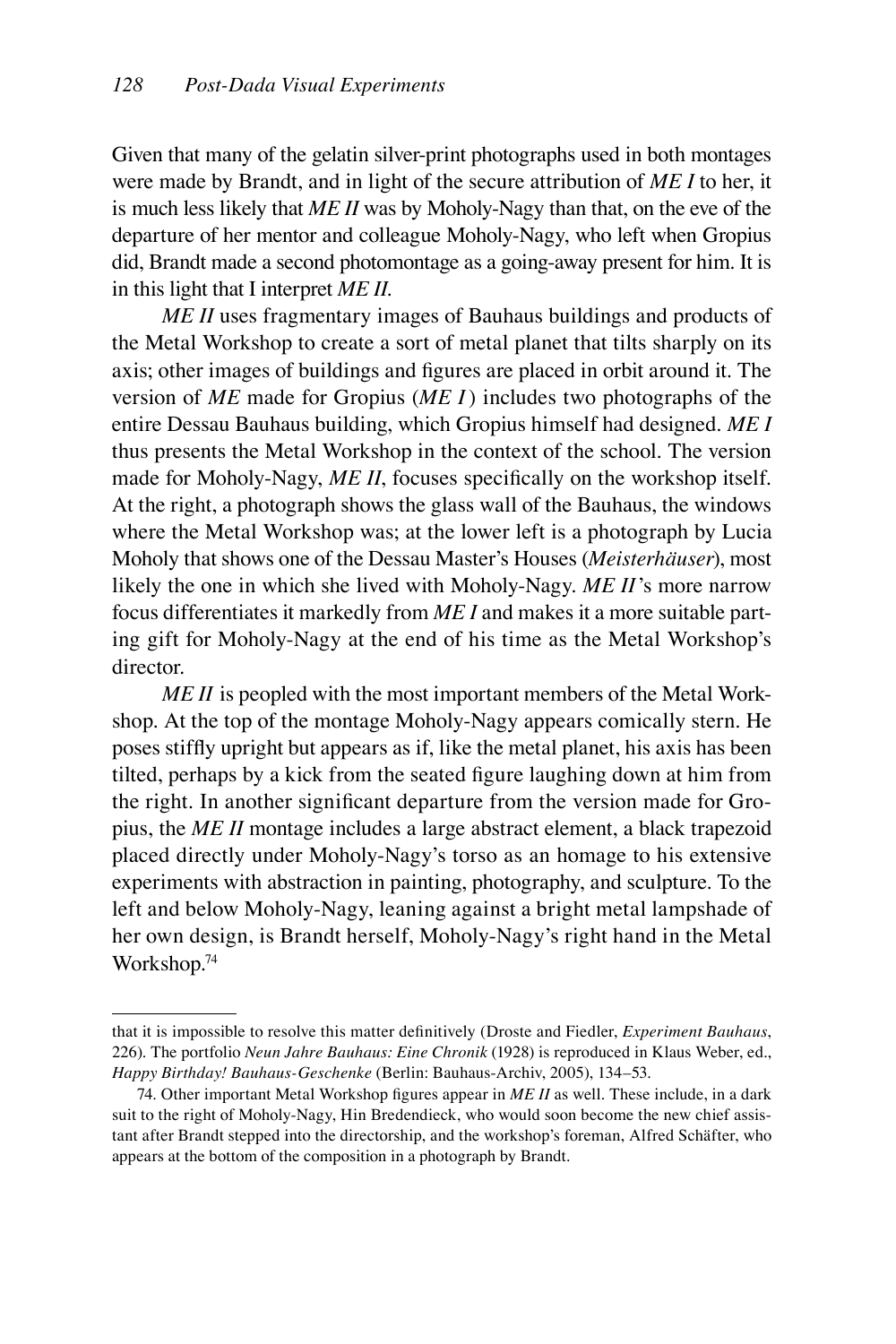In its representation of the connections between Brandt and Moholy-Nagy, one of the most significant aspects of ME II is its marking of a turning point in the history of the Bauhaus and in Brandt's oeuvre as a whole. Gropius and Moholy-Nagy were presumably given their versions of *ME*, and, at the start of April 1928, they both officially left the school. At this time Brandt became the acting director of the Metal Workshop, a position she held for more than a year until she too left the Bauhaus for Gropius's firm in Berlin. In their photomontaged pairing in *ME II* Moholy-Nagy and Brandt thus represent the innovative workshop's most influential head on the eve of his departure alongside the woman who would succeed him and hold the workshop on course in the future, a fitting way to memorialize their working relationship in a montage that represents Moholy-Nagy's living and working spaces in the Bauhaus and commemorates his abstract art and the metalwork produced under his five years of leadership at the school.

For both artists, the end of the Weimar Republic marked the close of their intense engagements with experimental photomontage. Moholy-Nagy would continue to use montage techniques in advertising, a field in which he increasingly worked during the later 1920s and 1930s, when he was often on the move and without an institutional affiliation to give him the full creative freedom he had enjoyed as a Bauhaus professor.75 Even as his interest in creating his own avant-garde photomontages waned—or he simply lacked the time to make them—he still continued to include examples of this technique in his teaching after he left Germany for London and, in 1937, went to Chicago to help found the New Bauhaus and later the School of Design in Chicago.

Brandt made photomontages up until the last years of the Weimar period. Some of these, like an untitled work that includes an image of Marlene Dietrich on a sinking ship and a young Jewish girl engulfed in smoke, now in the collection of the National Gallery in Washington, DC, seem eerily prophetic of the horrors to come in Germany.76 After the rise of the National Socialist regime

75. On this period in Moholy-Nagy's life, see Passuth's chapter "Years of Travel: Between Two Bauhauses and Two Continents," in *Moholy-Nagy*, 60–69.

76. For an illustration and discussion of this work, see Matthew Witkovsky, *Foto: Photography in Central Europe, 1918–1945* (New York: Thames and Hudson, 2007), 186–88; and Otto, *Tempo, Tempo!* 127-29. The identification of the girl as specifically Jewish comes from Matthew Witkovsky of the National Gallery of Art. This fragment was cut from a photograph by the Russian photojournalist Arkady Shaikhet and was recently identified by his granddaughter when she saw Brandt's photomontage. According to correspondence that Witkovsky generously shared with me, the photograph was taken in the Jewish commune Buharindorf near Krivoi Rog in 1929 and was commissioned for the Russian illustrated magazine *Ogonyok*.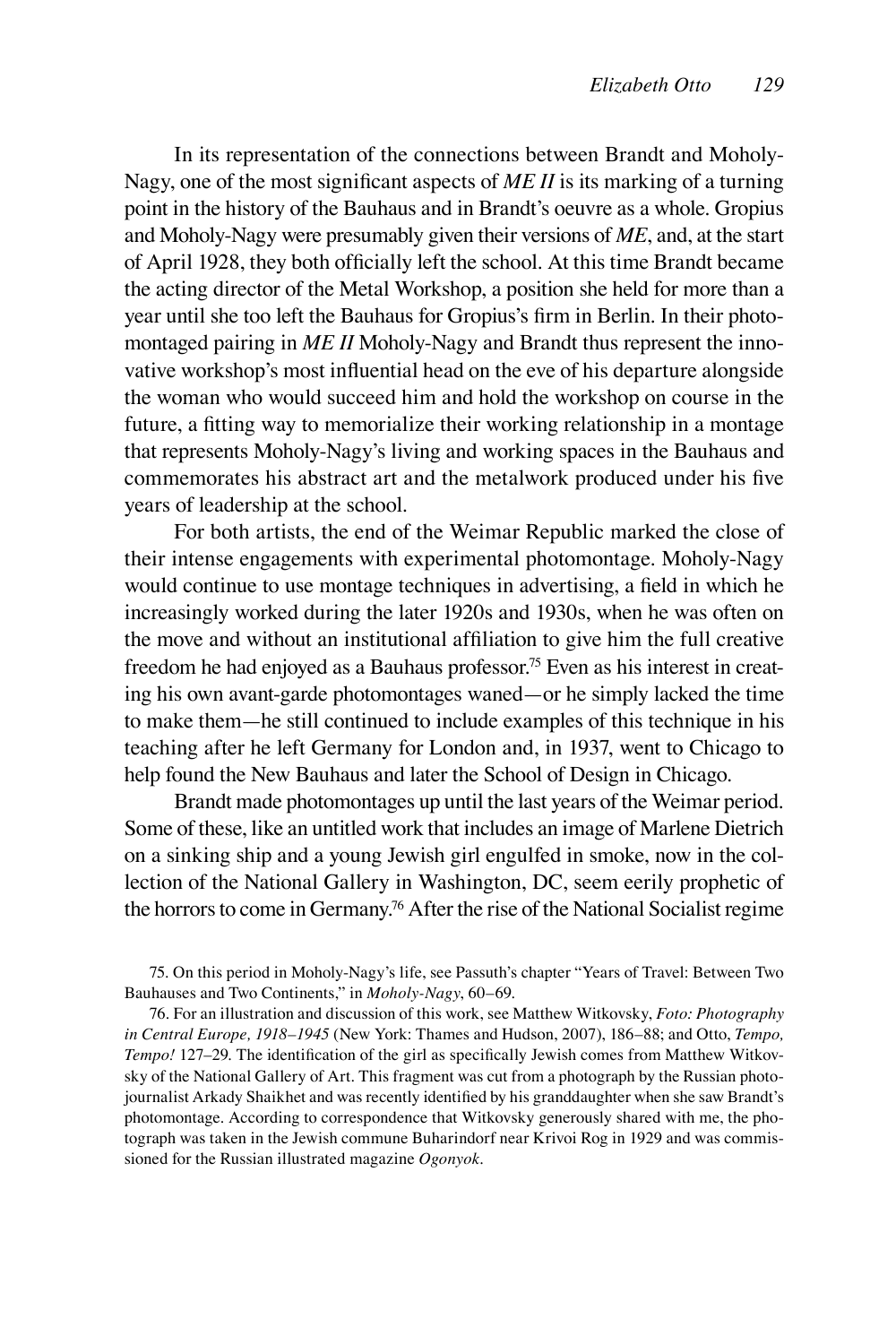in 1933, Brandt is not known to have completed any significant photomontages.77 Directly after the 1933 elections Brandt attempted to use her Norwegian citizenship—which had come to her through her marriage—to leave Germany for good, but her family called her home to help care for her ailing father. In 1935 Moholy-Nagy wrote to offer her assistance in finding work in England, an opportunity that Brandt was unable to take up, probably because of family duties. His letter conveys the deep respect that both he and Gropius continued to hold for Brandt's work:

i spoke with gropius in london recently about what a shame it is that we haven't been able to use your wonderful designing skills enough. he was of the same opinion as me, and so i would advise you urgently to study english in the near future. it isn't impossible that, when i am in england again, i might be able to find you a good position. do not take this as a firm promise. but learn english; this will be good for you either way. i experience that myself now every day.78

The strong connection between these two artists clearly went beyond a mere student and mentor relationship. Until recently, the interrelated nature of their work in photomontage had been obscured by history, largely because after World War II Brandt lived in the German Democratic Republic, which actively suppressed study of the Bauhaus for failing to conform to socialistrealist ideals. The diversity and dynamism of Brandt's work in multiple media began to be uncovered only in the 1970s and to be acknowledged and studied in the 1990s. But the record of Brandt and Moholy-Nagy's correspondence, writings, and above all their work shows an exchange of ideas on a wide array of topics. These include how the lessons of Dada and constructivism might be absorbed into a dynamic new form of Bauhaus photomontage, how artists and designers could help reshape society in the wake of World War I by embracing new technologies of vision, and how gender and the experience of modernity had become crucial themes to engage and problematize through this new kind of visual representation.

77. She did, however, return to the medium on occasion in the post–World War II period, making two small advertising montages as a proposal for a city guide to Chemnitz in the early 1950s and a self-portrait montage in 1962 (see Otto, *Tempo, Tempo!* 147, 148), and she included montaged elements in a letter to Gropius for his birthday in 1968 (collection Bauhaus-Archiv). An album by Brandt from the 1960s that includes montage elements appeared at an auction in May 2009.

78. Moholy-Nagy to Brandt, February 20, 1935, in *Bauhaus 2*, ed. Gisela Schulz and Hans-Peter Schulz (Leipzig: Galerie am Sachsenplatz, 1977), 13.